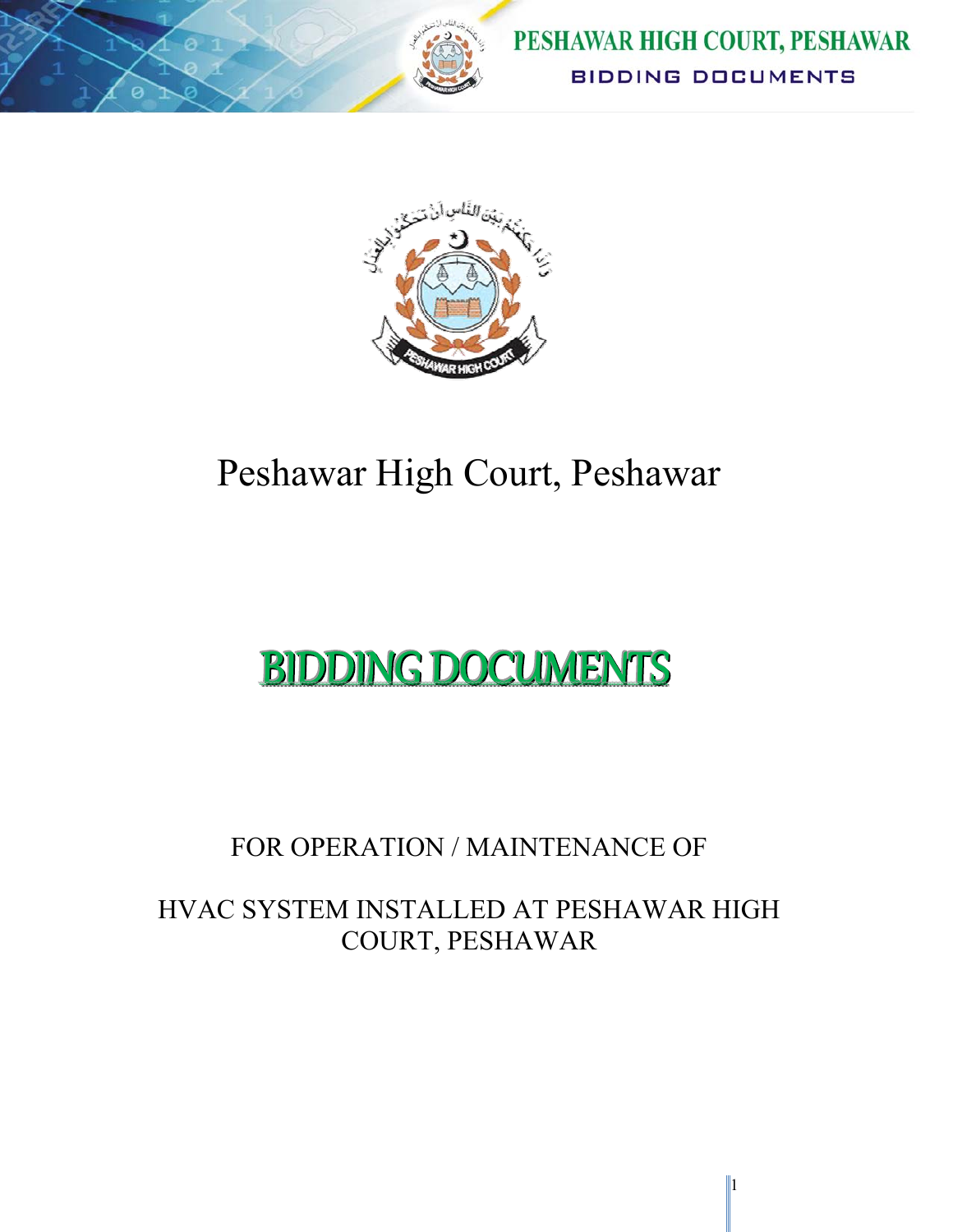

# **INDEX**

| S.No.          | <b>DESCRIPTION</b>                    |
|----------------|---------------------------------------|
| $\mathbf{1}$   | <b>TENDER NOTICE</b>                  |
| $\overline{2}$ | <b>SCOPE OF BID</b>                   |
| 3              | <b>SUBMISION OF TENDER</b>            |
| $\overline{4}$ | TECHNICAL EVALUATION CRITERIA         |
| 5              | FINANCIAL PROPOSAL/BOQ                |
| 6              | TERMS & CONDITION OF THE TENDER       |
| $\overline{7}$ | INVENTORY OF THE INSTALLED EQUIPMENTS |
| 8              | <b>DRAFT AGREEMENT</b>                |
| 9              | UNDETAKING TO EXECUTE CONTRACT        |
| 10             | EQUIPMENT/MATERIAL SCHEDULE           |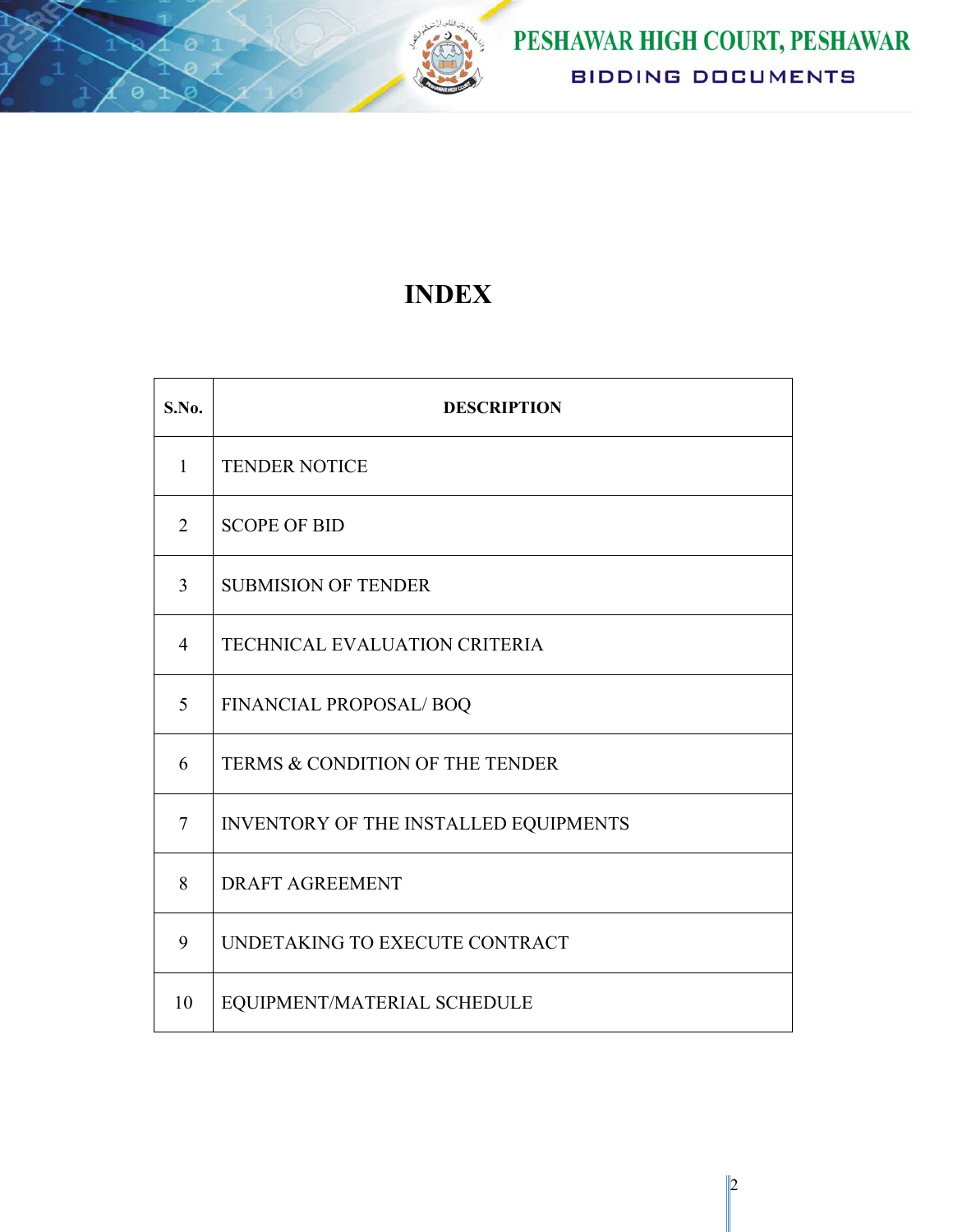

**Tender Notice** 

#### **HIRING OF SERVICES FOR ROUND THE YEAR OPERATION/MAINTENANCE OF HVAC SYSTEM INSTALLED AT PESHAWAR HIGH COURT, PESHAWAR**

Peshawar High Court, Peshawar intends to invite tenders for hiring of services from HVAC firms / Companies, registered with Pakistan Engineering Council and KPPRA and having vast experience to provide operation, maintenance, repair and overhauling / servicing (routine  $\&$  annually) with optimum performance and efficiencies.

Sealed Tenders are invited form firms registered with income tax/ sales tax departments and other relevant organizations on **"Single Stage Two Envelopes"** procedure "Financial & Technical Proposals separately" should be in two different envelopes marked as "Technical" and "Financial" properly. Tender form and complete TORs can be downloaded from www.peshawarhighcourt.gov.pk

Bidders are required to submit Pay Order of Rs.2000/- as tender cost (Non-Refundable) in favour of Registrar, Peshawar High Court, Peshawar, along with 'Technical Proposal' and 2% of total bid value as Earnest Money in shape of pay order alongwith 'Financial Proposal'.

Prospective bidders are requested to submit their sealed proposals to Registrar Peshawar High Court, Peshawar either personally or by post on or before 01-06-2022 at 11:00 am which will be opened the same day in the presence of the Bidders. Pre-Bid meeting will be held on 20<sup>th</sup> May 2022 at 11:00 am in the Conference Room of Peshawar High Court.

**INAMULLAH KHAN**  Registrar Peshawar High Court, Peshawar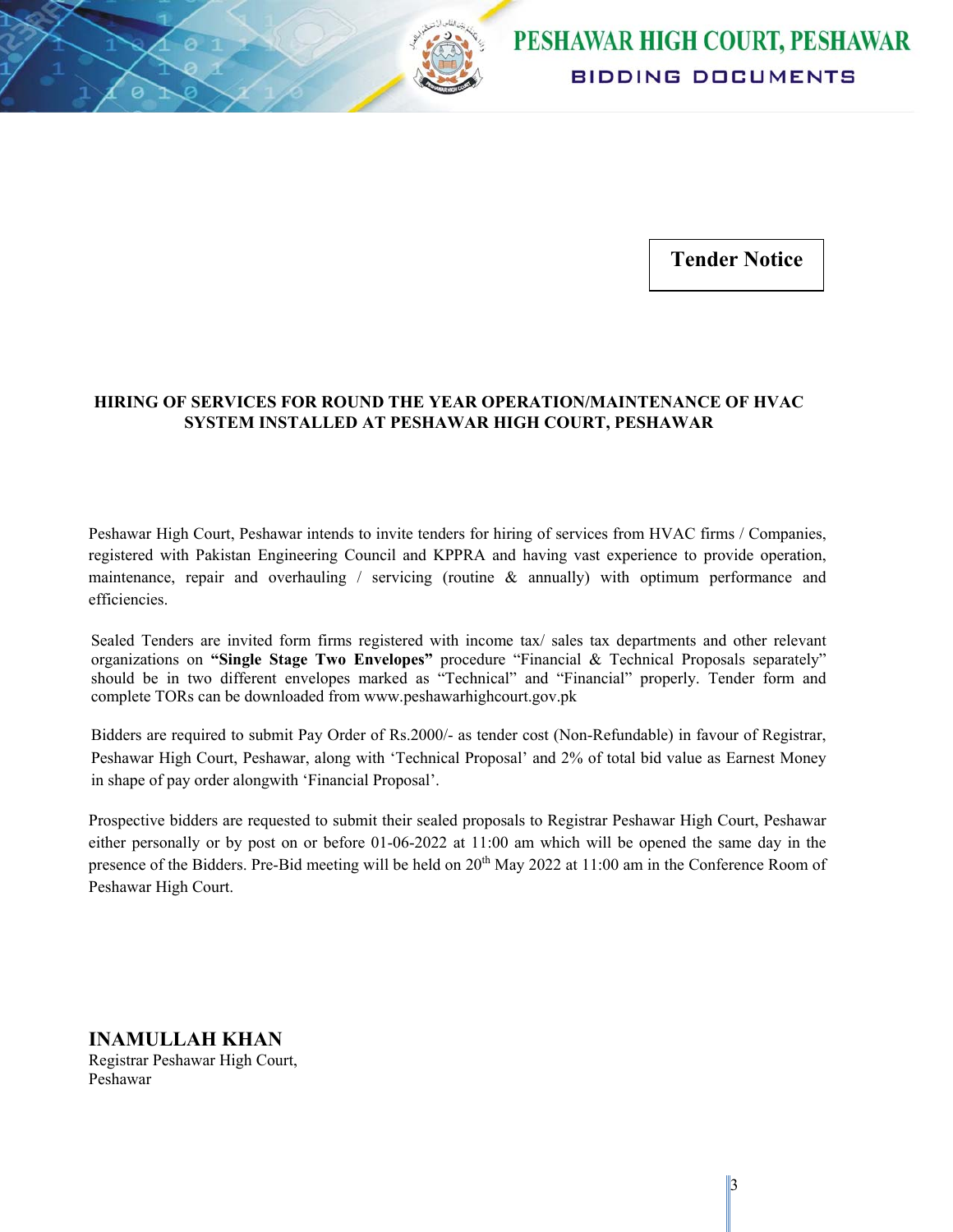

PESHAWAR HIGH COURT, PESHAWAR **BIDDING DOCUMENTS** 

# **SCOPE OF BID**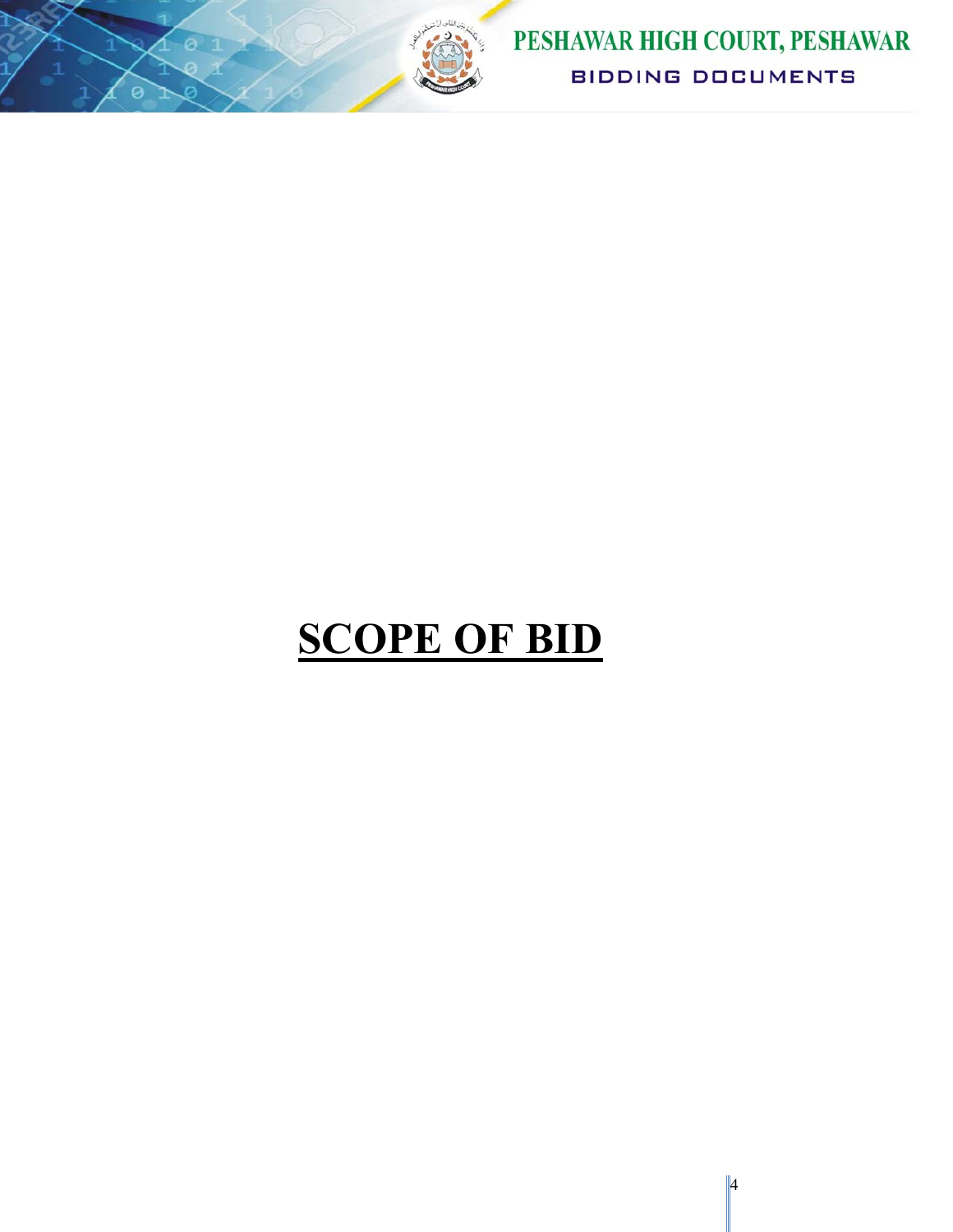

### **INVITATION OF TECHNICAL AND FINANCIAL PROPOSALS (SINGLE STAGE TWO-ENVELOPES) FOR THR CONTRACT OF ROUND THE YEAR OPERATION/MAINTENANCE OF HVAC SYSTEM INSTALLED AT PESHAWAR HIGH COURT, PESHAWAR**

PESHAWAR HIGH COURT, PESHAWAR intends to hire services of HVAC firms / Companies having vast experience to provide operation, maintenance, repair services (routinely & annually) overhauling skillfully by up keeping equipment with optimum performance, efficiencies and 100% serviceability of HVAC System installed in Peshawar High Court, Peshawar, through technically qualified, proven and well experienced staff (seven days a week), to achieve the desired standards.

Technical and financial proposals are invited from HVAC firms / Companies with vast experience for roundthe-year operation/maintenance of HVAC System of this Court, for a period of 03- years as operation / Maintenance Contractor. Following details supported by documents must be provided with the technical proposals:

- Bio data of firm, name, office address, telephone / fax numbers, e-mail address, web site etc.
- Details of workshop facility along with pickup van
- List of Operation / Maintenance contracts completed / in hand, confirming experience supported by work Order / satisfactory Completion Certificate of contracts from the clients. Firms must have at least one contract costing not below Rs.2.00 millions per annum completed during the last five years.
- List of Engineers / Technical staff presently on payroll and their qualifications and experience along with documentary proof.
- Valid registration certificate with Pakistan Engineering Council in the field of specialization code (ME01 / ME06) having category C6 or above.
- Financial stability certificate from bankers along with bank statements of the last three years.
- **Details of enlistment with Government, Semi Govt. and other Organizations / Corporations.**
- Affidavit to the effect that the firm was not blacklisted and also not in litigation with any Department / Organization OR details of Litigation / Arbitration (if any).
- Registration certificate in respect of GST, Income Tex, Professional Tax, PGST etc.
- Tender documents can be obtained from the office of AR(Management) Peshawar High Court, Peshawar during office hours on payment of tender cost of Rs. 2000/- (non-refundable) in shape of pay order in favour of Registrar, Peshawar High Court, Peshawar.
- Technical and financial proposals, sealed separately, enclosed in one envelope should reach the office of Registrar, Peshawar High Court, Peshawar by 12:30 hr on 25.03.2022, positively. The technical proposals will be opened on the same date in presence of the bidders.
- Incomplete Technical and Financial Proposals will not be considered

After detailed evaluation of Technical Proposals as per 'TOR', the 'Financial Proposals" of successful firms will be opened in the presence of their representatives on specified date  $\&$  time informed separately. The envelopes of Financial Proposals of unsuccessful bidders will be returned as un-opened.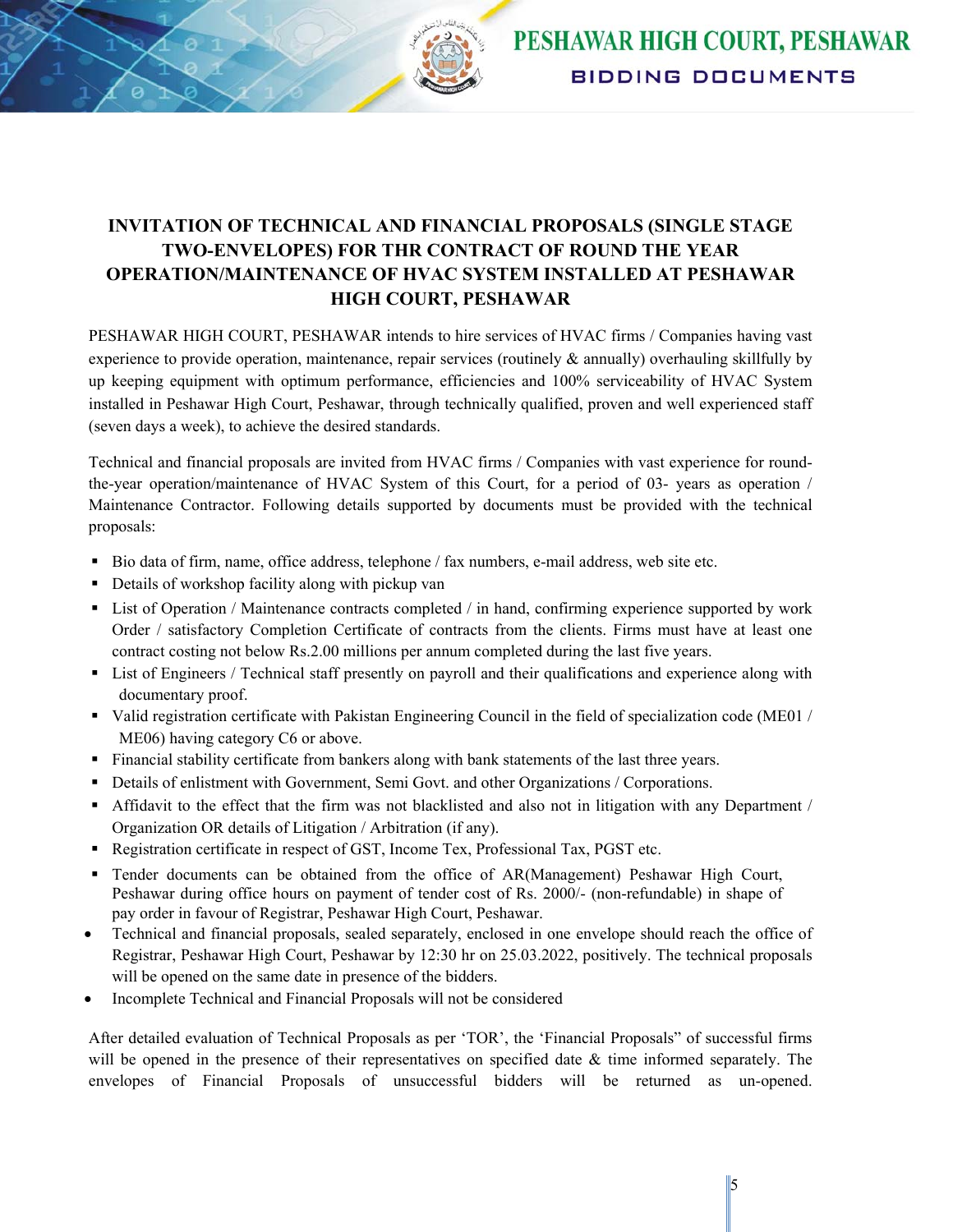

# **SUBMISSION OF TENDER**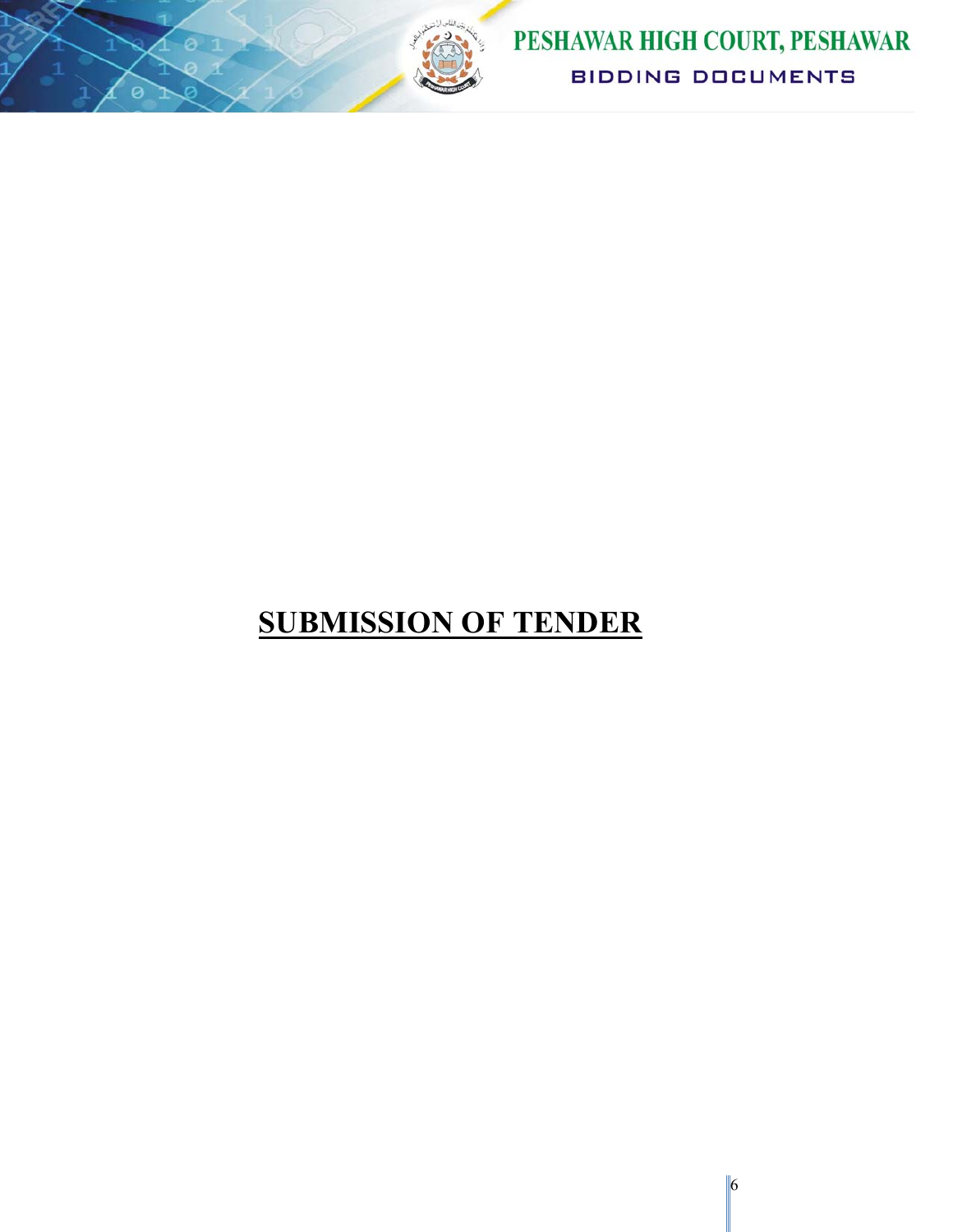

#### **SUBMISSION OF TENDER**

- 1. The registered firms are required to submit their technical and financial proposals, sealed separately, enclosed in one envelope, to the Registrar Peshawar High Court, Peshawar by 11.00 am on 01-06- 2022 either personally or by post. Tenders will be opened the same day in the presence of tenderers.
- 2. Tenders received after the stipulated date & time shall not be considered.

#### **EARNEST MONEY**

The tender should be accompanied by earnest money equal to 2% of the total amount of the bid in the shape of pay order, in favour of Peshawar High Court, Peshawar. No tender without earnest money shall be considered.

#### **PREPARATION OF TENDER**

The tender should be enclosed in double cover. The inner cover should be sealed having enclosed the following documents:

- a) The tender duly filled in, signed and sealed.
- b) Pay order for earnest money equal to 2% of the total bid amount.
- c) Undertaking on a non-judicial stamp paper worth Rs. 100/- or above, duly signed and stamped by a Public Notary / Oath Commissioner.
- d) Validity of tender prices must be for 90 days.

The tender will not be considered if complete required information is not given therein.

Authorized Signatory signing the tender and other documents connected with the contract must specify whether signing as:

- a) Sole proprietor or his attorney.
- b) A registered active partner of the firm or his attorney.
- c) For the firm per procreation.
- d) As secretary, Manager or Partner etc. or their attorney in case of firm registered under Partnership Act.
- e) The tender must indicate whether the firm / company / organization is registered anywhere, if so, the registration number.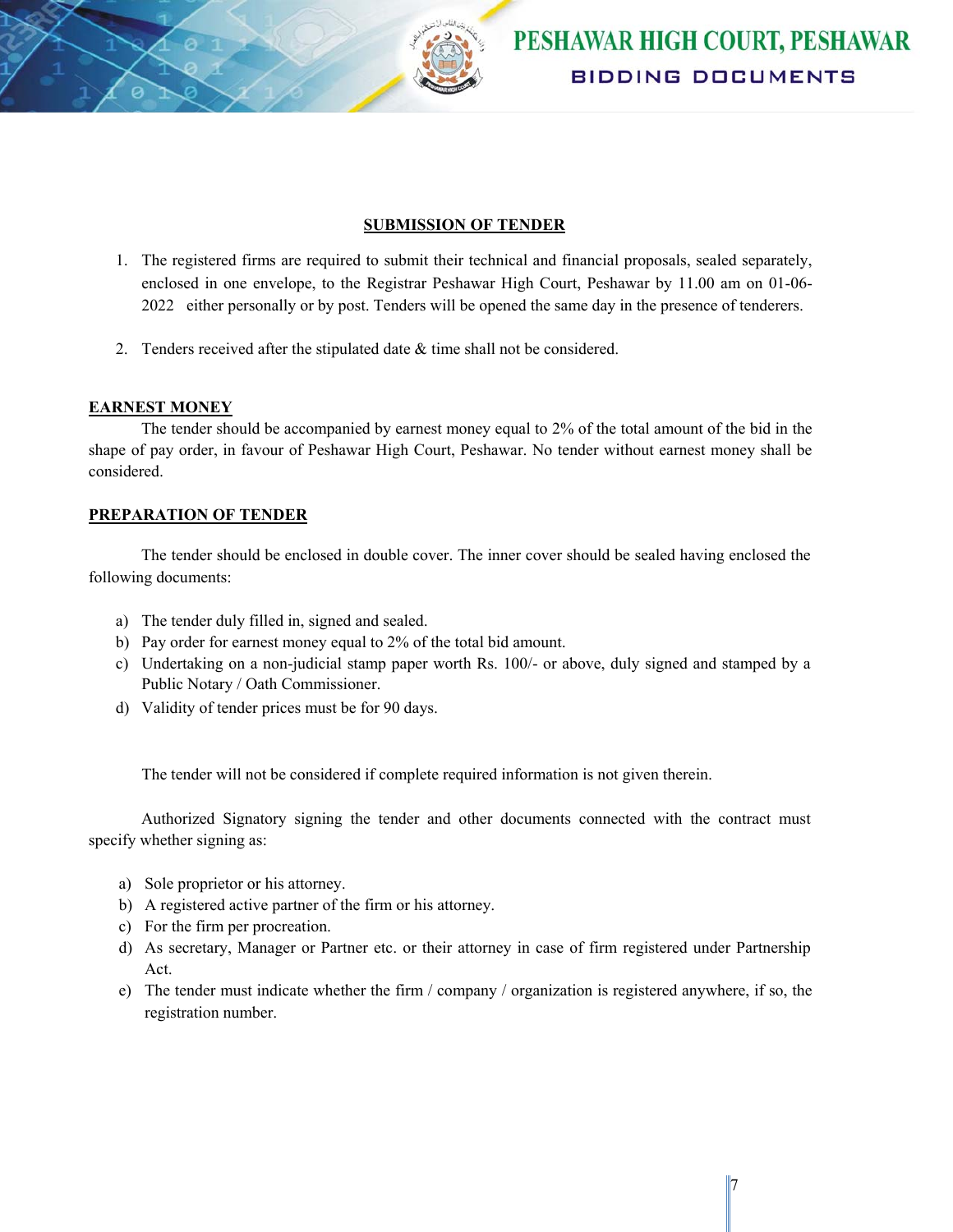

#### **PRICES**

- a) The prices quoted must be net as per accounting unit as shown in the schedule to the tender inclusive of all duties / taxes, parking, octroi and delivery charges for free delivery to Peshawar High Court, Peshawar. However, if GST is applicable, the same should be shown separately.
- b) The prices must be mentioned for each item separately both in words and figures in Pakistani currency. Additional information, if any, must be linked with entries on the schedule to the tender.
- c) The price mentioned in the tender will be treated as firm and final till the completion of work orders/contract.
- d) Offers must be valid for 90 days.

#### **ACCEPTANCE OF TENDER**

The Peshawar High Court, Peshawar do not pledge themselves to accept the lowest tender having reserved the right to accept or reject any or all the tenders / quotations, divide business among more than one supplier or accept the tenders at rates on lowest individual items or extend the date of opening with assigned reason.

#### **PREPARATION OF TENDER**

The tenders should be submitted sealed separately but enclosed in one envelope.

Each bid shall comprise a single package containing two sealed envelopes having, financial and technical proposals.

All bids shall be opened and evaluated in the manner as prescribed in the bidding document.

#### **DURATION OF CONTRACT**

Contract will be awarded for a period of three years, extendable for a further term subject to satisfactory performance and mutual consent.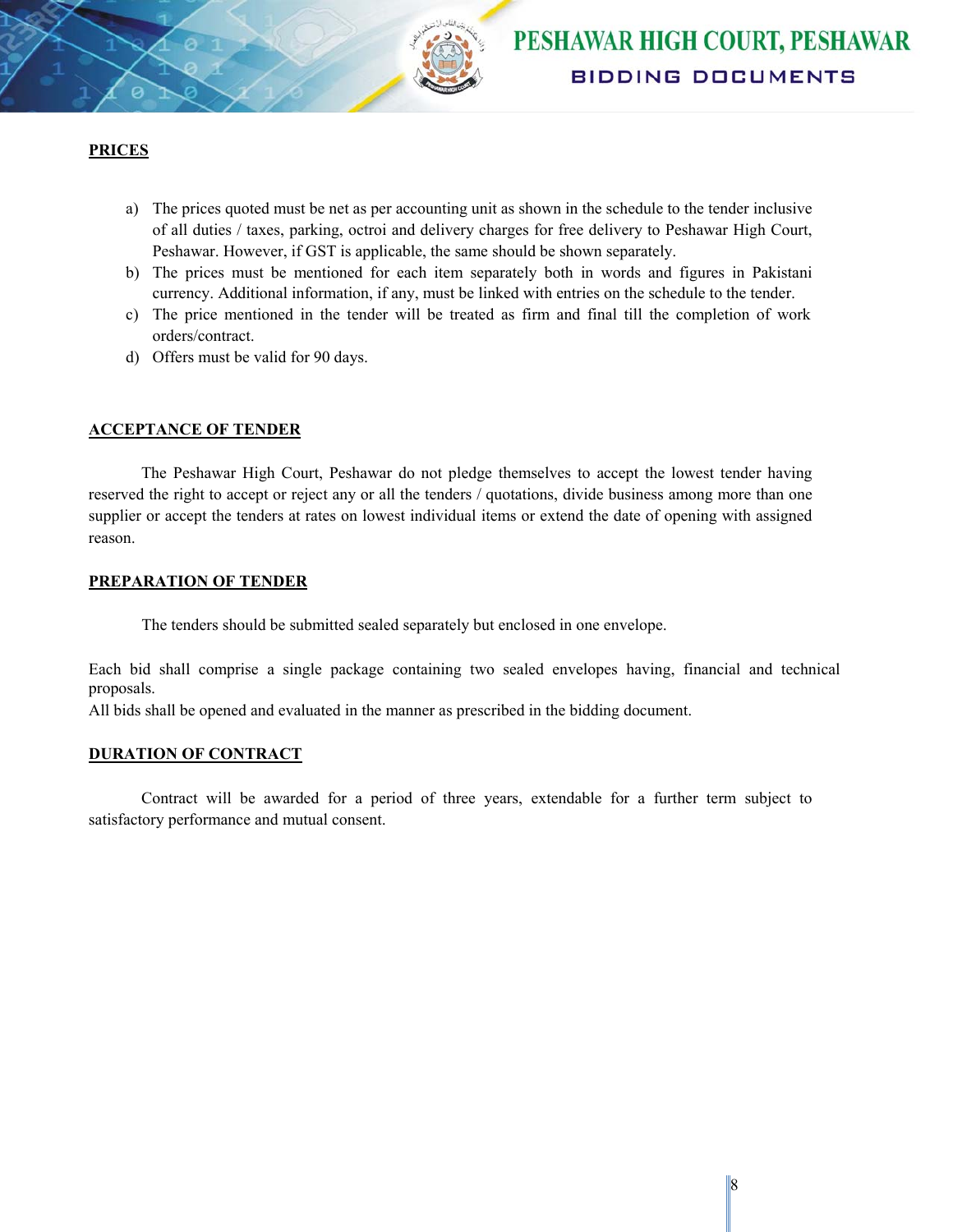

# TECHNICAL EVALUATION CRITERIA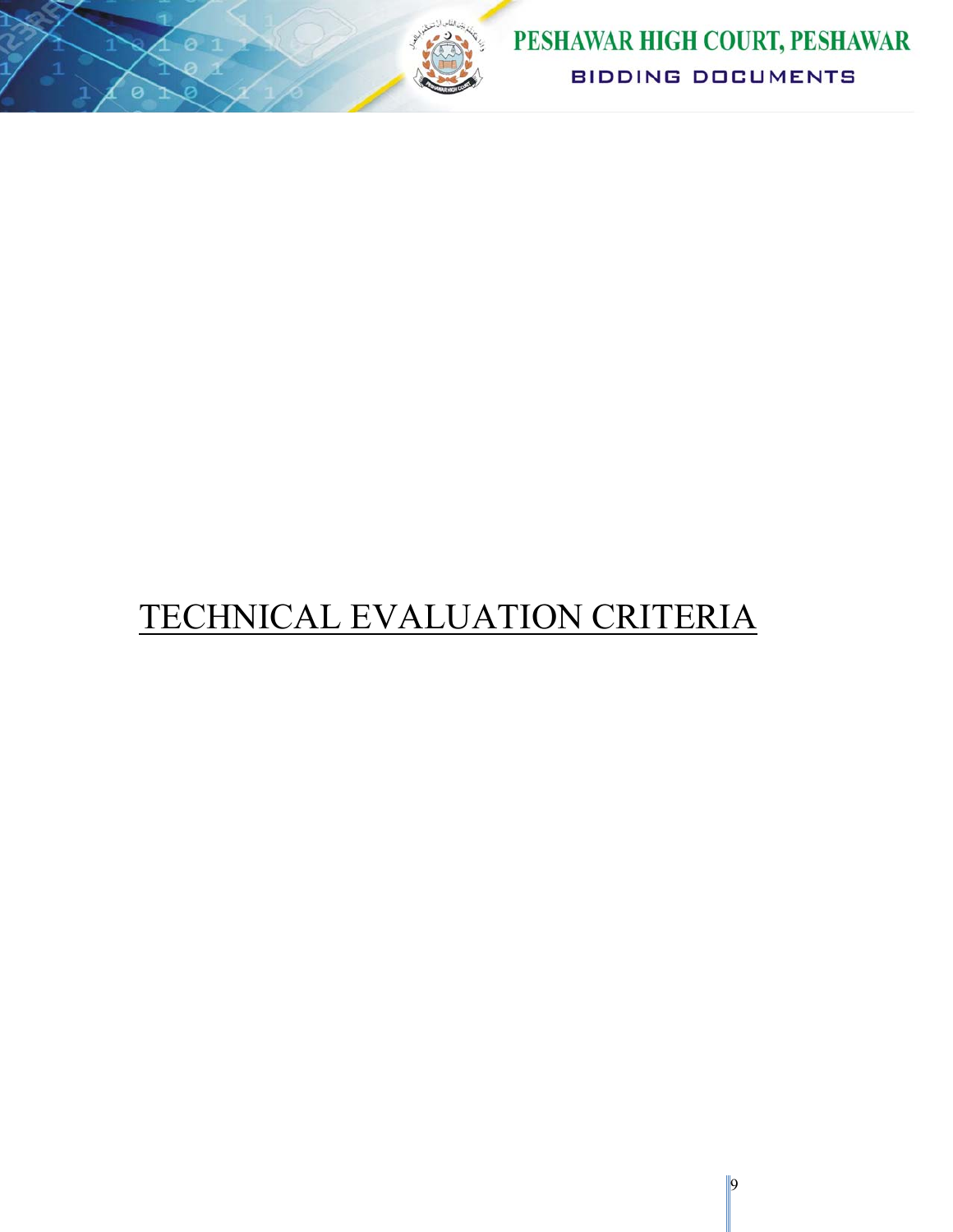

### **TECHNICAL EVALUATION CRITERIA**

Total marks –100 Qualifying marks – 75

Any document/statement provided if proved false, mis-stated, concocted, or incorrect at any time, during or after Pre-qualification will result in permanent disqualification and blacklisting of the firm/Company/Partners with their names displayed on KPPRA website.

### **Particulars of the Company**

Company (complete data required in the pre-qualification documents).

1. **Year of establishment of the firm/Company along with the certificate of incorporation, Office address, Telephone, Fax, E-mail & Website.**

**(Marks Allocated – 10)** 

|                 | -3 Years           | 03 |  |
|-----------------|--------------------|----|--|
| $\rm ii$        | 4-6 Years          | 05 |  |
| iii             | 7-9 Years          | 07 |  |
| $\bullet$<br>1V | 10 years and above | 10 |  |

2. **Workshop, Tools & Plants and Vehicle Facility.**

**(Marks Allocated – 15)** 

|                     | Workshop                                         |  |
|---------------------|--------------------------------------------------|--|
| $\ddot{\mathbf{i}}$ | Vehicle (model should not be older than 5 years) |  |
| iii                 | List of Tools and Plants                         |  |

**3. Operation / Maintenance contracts of HVAC System, Executed / In hand (under one roof) along with satisfactory completion certificate from Client as one contract, cost not below Rs.2.00 million per year.** 

**(Marks Allocated –20)** 

|                         | 01 - 02 Years      | 05               |  |
|-------------------------|--------------------|------------------|--|
| $\rm ii$                | - 04 Years<br>03   | $\sqrt{ }$<br>ΙU |  |
| $\overline{\text{iii}}$ | 05 Years and above | $\overline{1}$   |  |

**Manufacturer's Certification: The bidder should furnish proof of equipment manufacturer's authorization to provide maintenance services for the installed equipment. (05 Marks)**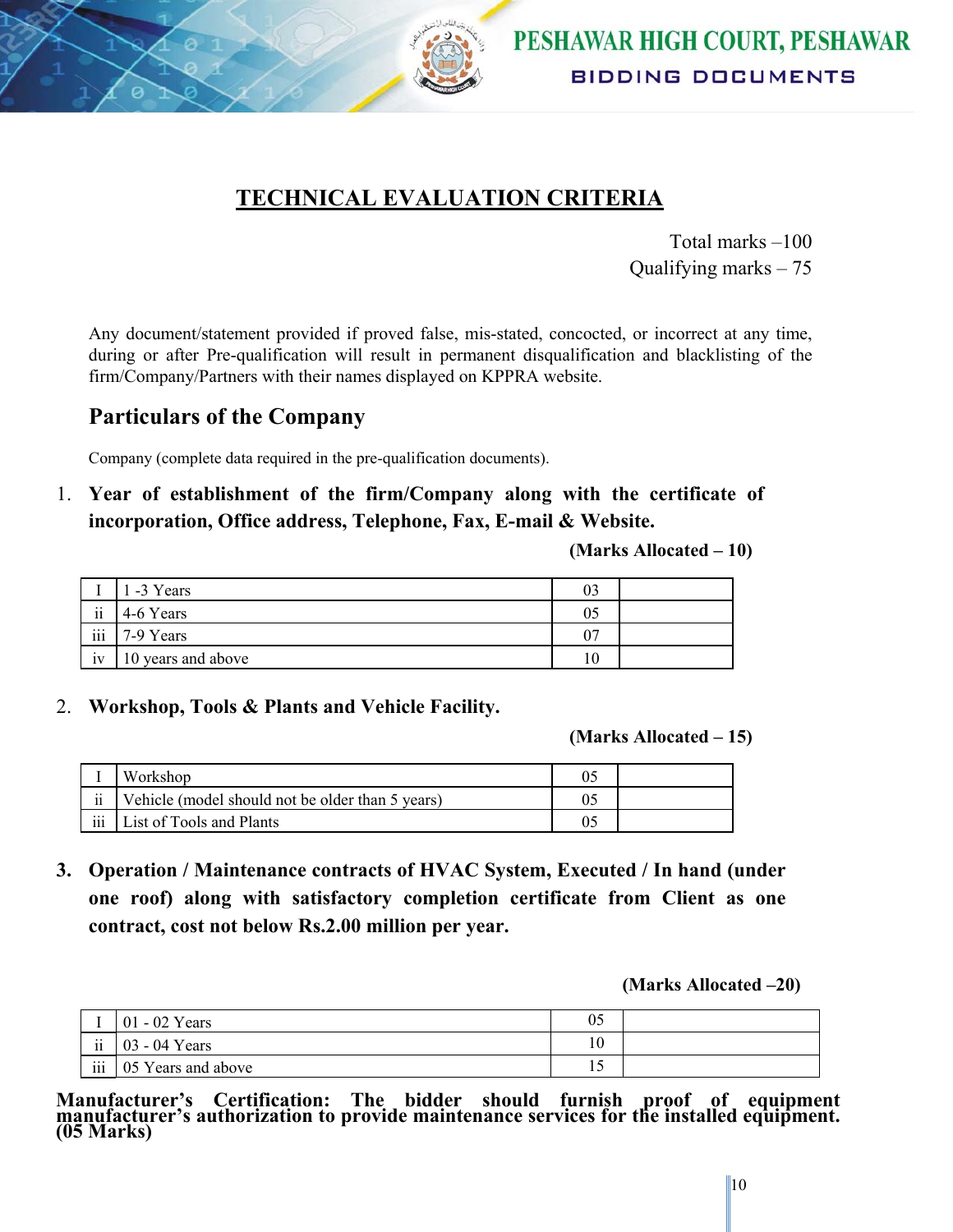

**4. List of Engineers / Technical staff, their qualification and experience along with documentary proof, presently available on payroll (Providing 150 Staff)** 

#### **(Marks Allocated – 10)**

|                     | 70-80         | 02 |  |
|---------------------|---------------|----|--|
| $\ddot{\mathbf{i}}$ | 81-100        | 04 |  |
| iii                 | 101-140       | 06 |  |
| iv                  | 150 and above | 10 |  |

**5. Valid registration certificate with Pakistan Engineering Council in the field of specialization code (ME01 / ME06) having category C5 or above.** 

**(Marks Allocated – 05)** 

| $\overline{\phantom{a}}$ | $\sim$ $\epsilon$<br>ັບ | 02       |  |
|--------------------------|-------------------------|----------|--|
| $\mathbf{r}$<br>11       | $\cap$<br>◡┭            | റാ<br>UJ |  |
| $\rm iii$                | $\cap$<br>ັ             | 05       |  |

### **6. Litigation History of the Firm.**

**(Marks Allocated – 05)** 

|                 | (at Present)<br>Litigation.<br>N <sub>0</sub> | υJ |  |
|-----------------|-----------------------------------------------|----|--|
| $\cdots$<br>-11 | On-going litigation                           |    |  |

### **7. Penalty/Fine Imposed**

**(Marks Allocated – 05)** 

|                     | No penalty            | 05 |  |
|---------------------|-----------------------|----|--|
| $\cdot \cdot$<br>11 | penalty               | 03 |  |
| iii                 | 2-3 penalties         | 02 |  |
| $\bullet$<br>1V     | 4 and above penalties | 00 |  |

### **8. Financial Standing / Status Of Firm**

**A. Income tax paid during the last 05 years (Attach audited income tax statement/balance sheet / receipts of tax challans.** 

**(Marks Allocated – 10)** 

|                | Income Tax paid under Rs.3.0 million per Year. |  |
|----------------|------------------------------------------------|--|
| $\ddot{\rm n}$ | $4 - 5$ million per year                       |  |
| iii            | $6 - 8$ million                                |  |
| $\mathbf{v}$   | 9 million and above                            |  |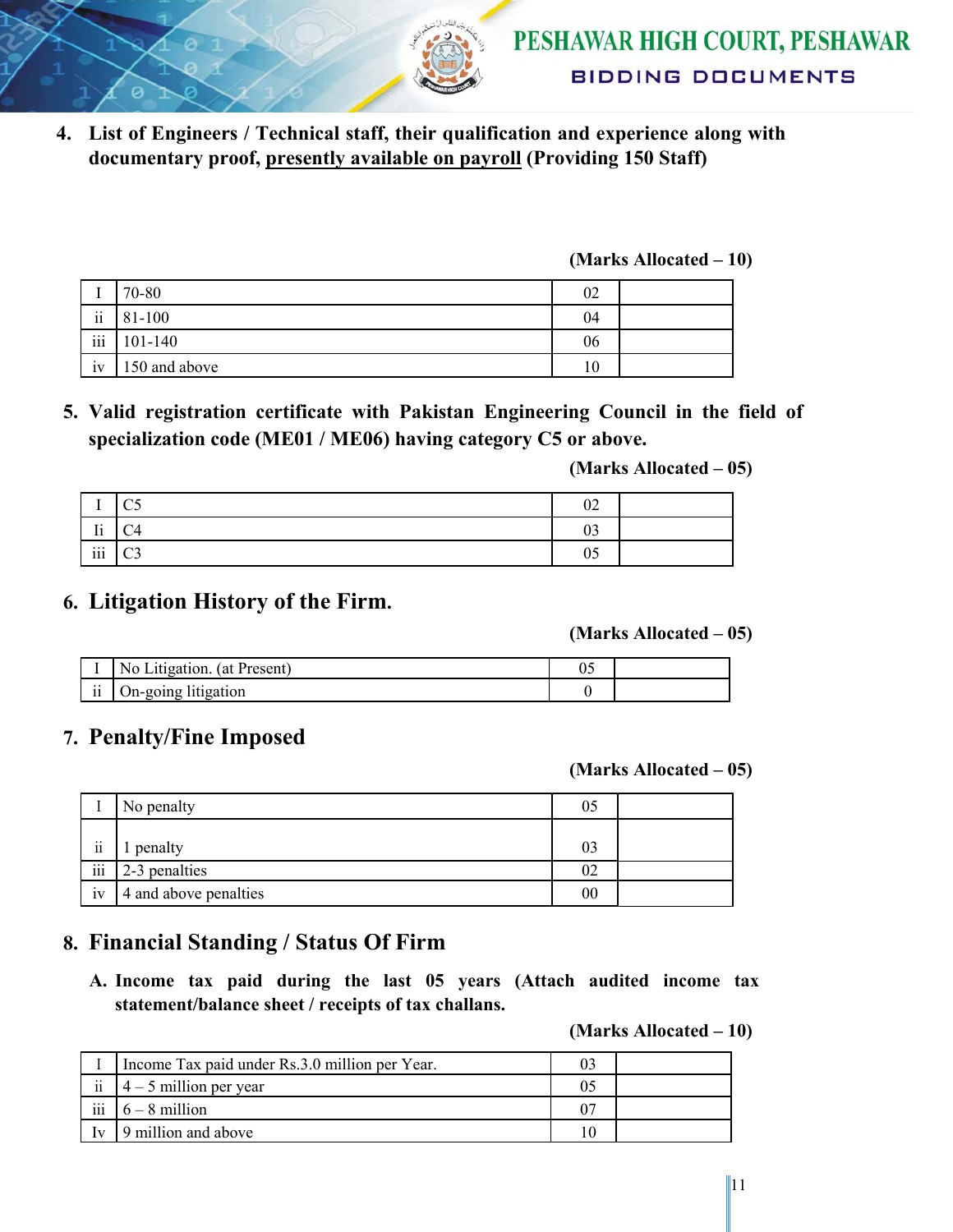

#### **B. Average annual turnover (for the last five years)**

#### **(Marks Allocated – 10)**

|                     | Annual turnover of Rs.12.0 million and above (A Class) |  |
|---------------------|--------------------------------------------------------|--|
| $\ddot{\mathbf{i}}$ | Annual turnover of Rs.5.0 to 11.0 million (B Class)    |  |
| $\ddot{\mathbf{i}}$ | Annual turnover up to Rs.5.0 million (C Class)         |  |

#### **C. Financial standing of the firm / company**

#### **(Marks Allocated – 05)**

|                          | Last 03 years net worth statement (duly certified by a Chartered<br>Accounts firm) |  |
|--------------------------|------------------------------------------------------------------------------------|--|
| $\overline{\textbf{ii}}$ | Minimum funds available Rs. 25 million- (required bank<br>statement)               |  |

**Note:** Attested copy of Bank Statement, showing list of one year transactions must be attached.

#### **9. Valid Registration Certificate in respect of GST, PGST + Income Tax etc.**

#### **(Marks Allocated – 05)**

| л.                            | es |  |
|-------------------------------|----|--|
| $\cdot \cdot$<br>$\mathbf{H}$ |    |  |

Payment of tender cost of Rs. 2,000/- each (non refundable) in the shape of pay order in favour of Peshawar High Court, Peshawar.

#### **STAFF**

The Contractor shall ensure availability of the following staff with qualification and experience against each and the client reserves the right to verify the same:

| <b>Operation &amp; Maintenance ENGINEER</b><br>B.E (Mechanical Engineering) with 4-5 years'                                                                                                   | $01$ (On call) | <b>Documents</b><br>submitted |     | Meeting<br>requirement |                |
|-----------------------------------------------------------------------------------------------------------------------------------------------------------------------------------------------|----------------|-------------------------------|-----|------------------------|----------------|
| experience.                                                                                                                                                                                   |                | Yes.                          | No. | <b>Yes</b>             | N <sub>0</sub> |
| <b>SITE SUPERVISOR</b><br>Three-year Diploma of Associate Engineering<br>(Mechanical) or B-Tech with 6 years' experience in<br>absorption chiller operations<br>and                           | 01             |                               |     |                        |                |
| mechanical/electrical maintenance.<br>Technician<br>Training Certificate from a vocational institute in<br>the relevant field with 3 years' site experience of $\overline{O}$ &<br>M of HVAC. | 01             |                               |     |                        |                |
| Electrician<br>Training Certificate from a vocational institute in<br>the relevant field with 3 years' experience of $O\&M$ of<br><b>HVAC</b>                                                 | 01             |                               |     |                        |                |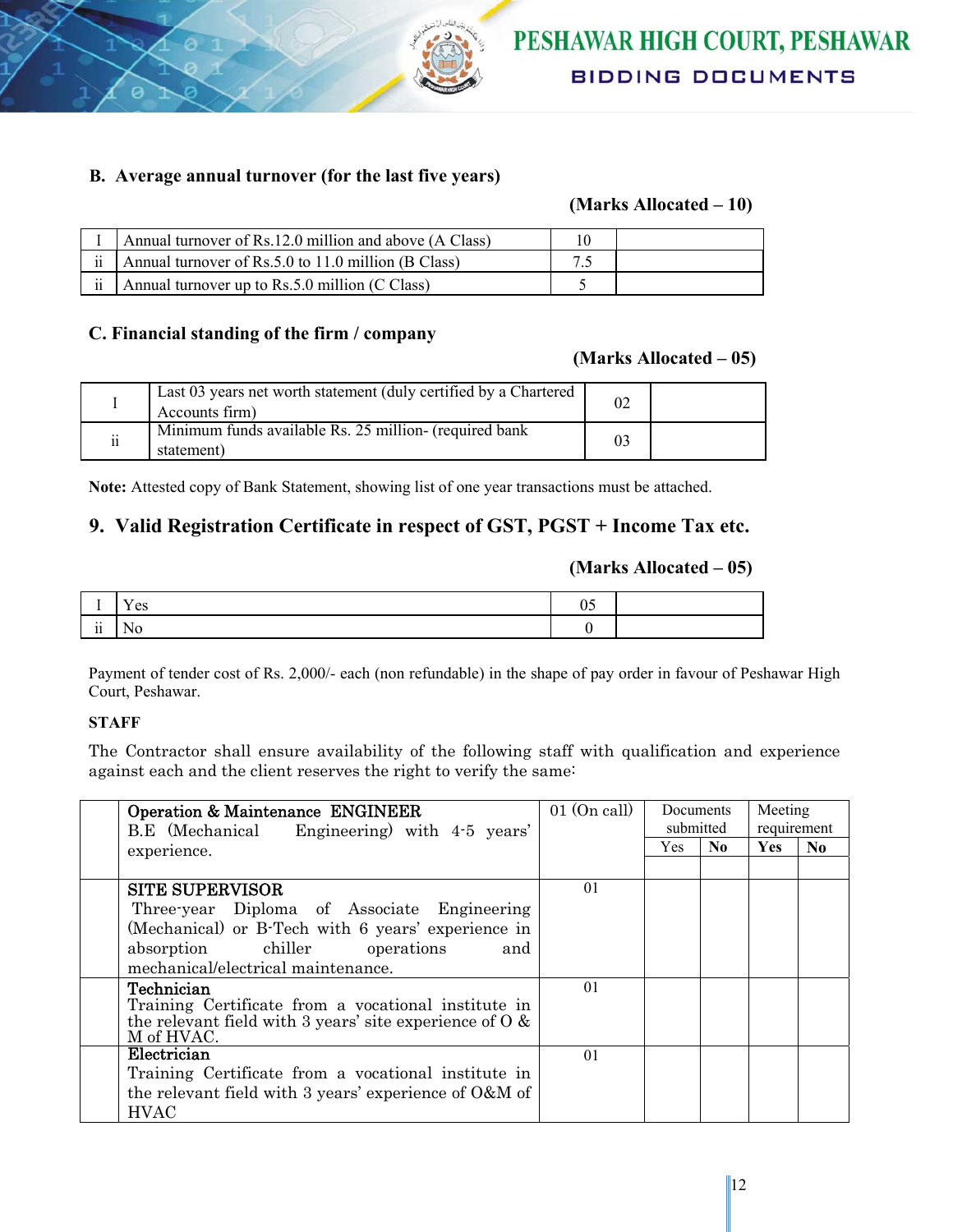

## PESHAWAR HIGH COURT, PESHAWAR **BIDDING DOCUMENTS**

| <b>OPERATOR</b><br>Training Certificate from a vocational institute in<br>the relevant field with 3 years' experience of O&M of<br><b>HVAC</b> |  |  |  |
|------------------------------------------------------------------------------------------------------------------------------------------------|--|--|--|
| <b>HELPERS</b>                                                                                                                                 |  |  |  |
| Total Staff                                                                                                                                    |  |  |  |

All the above are mandatory requirements. Non-compliance of any of the above will make the bidder nonresponsive.

## **FINANCIAL PROPOSAL / BOQ**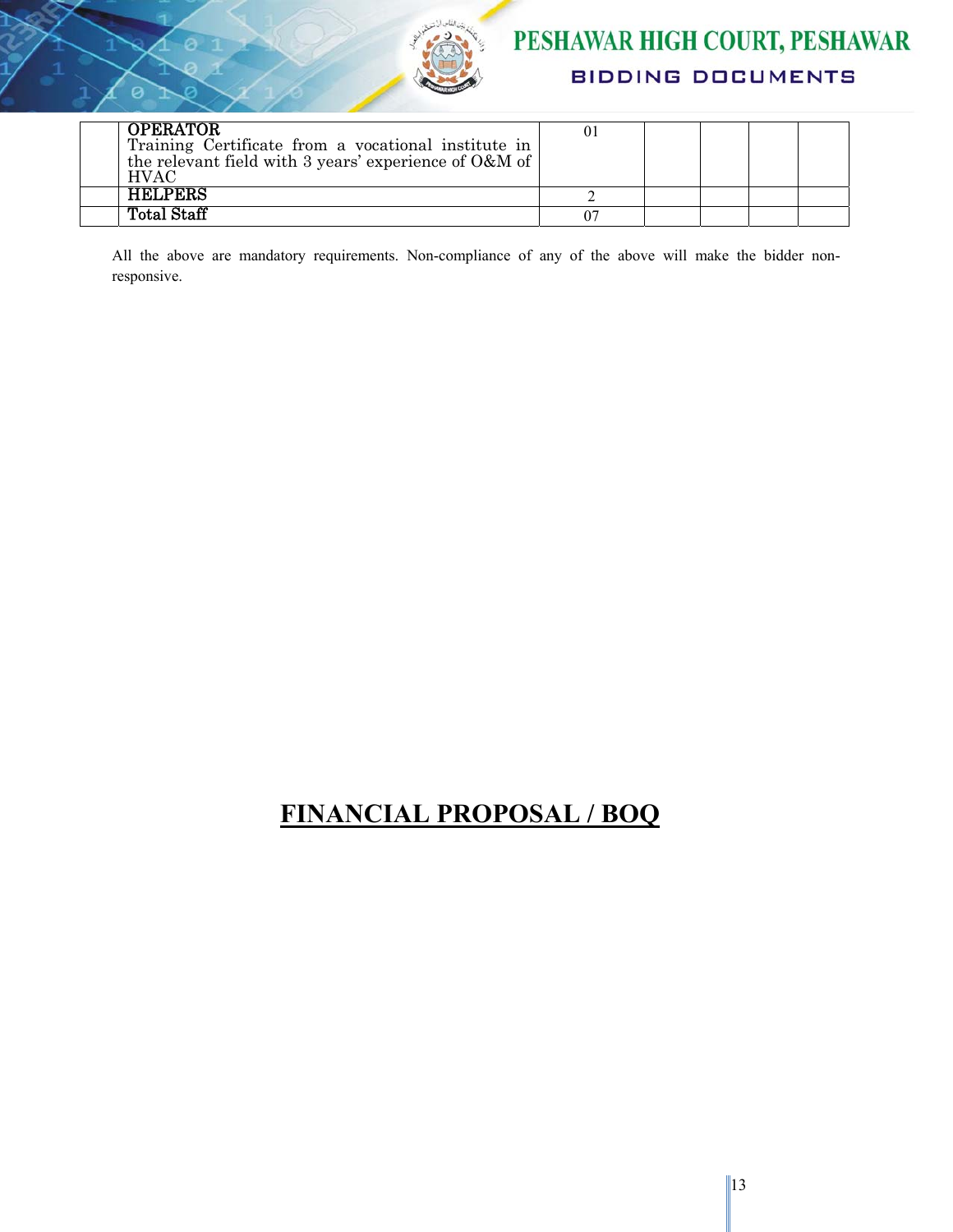

### FINANCIAL PROPOSAL / BOQ

### **SUMMARY**

The bidders must furnish along with the bids the breakup of their quote as under:

| Total Wages of the staff                                        | (Rs.         | $( - )$                 |
|-----------------------------------------------------------------|--------------|-------------------------|
| Total Cost of Material                                          | (Rs.         | $(-)$                   |
| Govt. Taxes                                                     | (Rs.         | $/ - )$                 |
| Profit                                                          | (Rs.         | $(-)$                   |
| Total Bid Price Per Month                                       | $(Rs. \t-1)$ |                         |
| Total Bid Price for One Year<br>Total Bid Price for three Years |              | (Rs. $\binom{l+1}{l+1}$ |

Prices quoted should be firm and fixed for the term of the contract period

i. If the breakup is not included, the Bid shall be considered as incomplete

ii. Installation charges shall not be included while quoting bid of material/

equipment that are mentioned in Material/Equipment Schedule.

iii. Contractor shall be paid lumpsum cost of materials, either on monthly basis or as suits the PHC.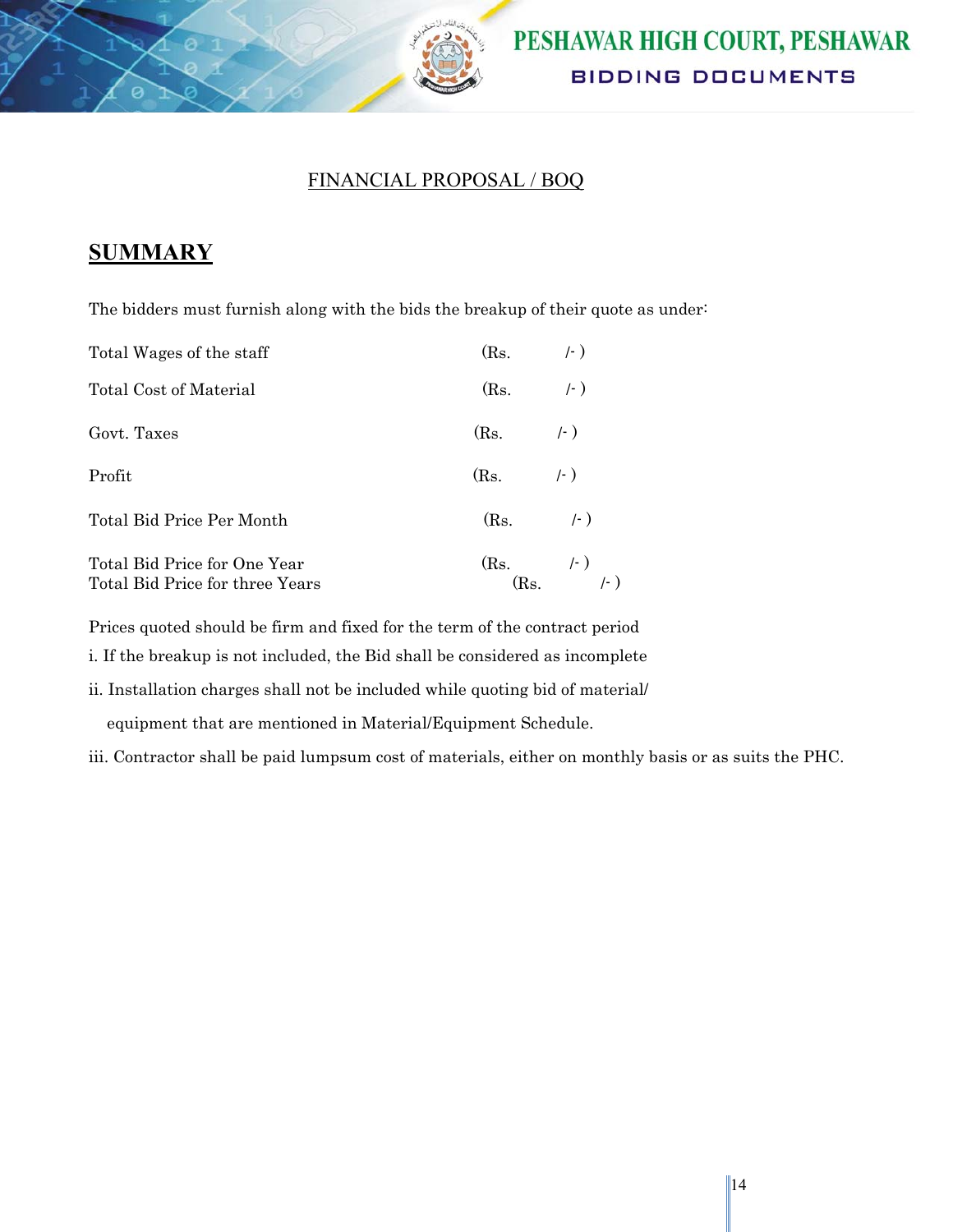

### **OPERATION / MAINTENANCE OF HVAC SYSTEM INSTALLED AT PESHAWAR HIGH COURT, PESHAWAR**

To operate / maintain, service (routine & annual) and repair, skillfully and expeditiously, with competent staff (specified below) by up-keeping, equipment's optimum performance efficiencies with 100% serviceability of the installed HVAC System, so as to establish and maintain comfortable environmental conditions, i.e. 24°C within the conditioned areas as mentioned below:-

DUTY TIMINGS

GENERAL SHIFT From 08:00 hrs to 15:00 hrs. (Seven days a week including all gazetted holidays)

| The minimum staff which must always be made<br>available at site by the Contractor is as under. | <b>QTY</b> | <b>UNIT</b> | <b>RATE</b> | <b>AMOUNT</b> |
|-------------------------------------------------------------------------------------------------|------------|-------------|-------------|---------------|
| $O & M$ Engineer (On call)                                                                      | 01 No.     |             |             |               |
| Supervisor                                                                                      | 01 No.     |             |             |               |
| Technician                                                                                      | 01 No.     |             |             |               |
| Electrician                                                                                     | 01 No.     |             |             |               |
| Operator                                                                                        | 01 No.     |             |             |               |
| Helpers                                                                                         | 02 Nos.    |             |             |               |
| Sub Total                                                                                       | 07 Nos.    |             |             |               |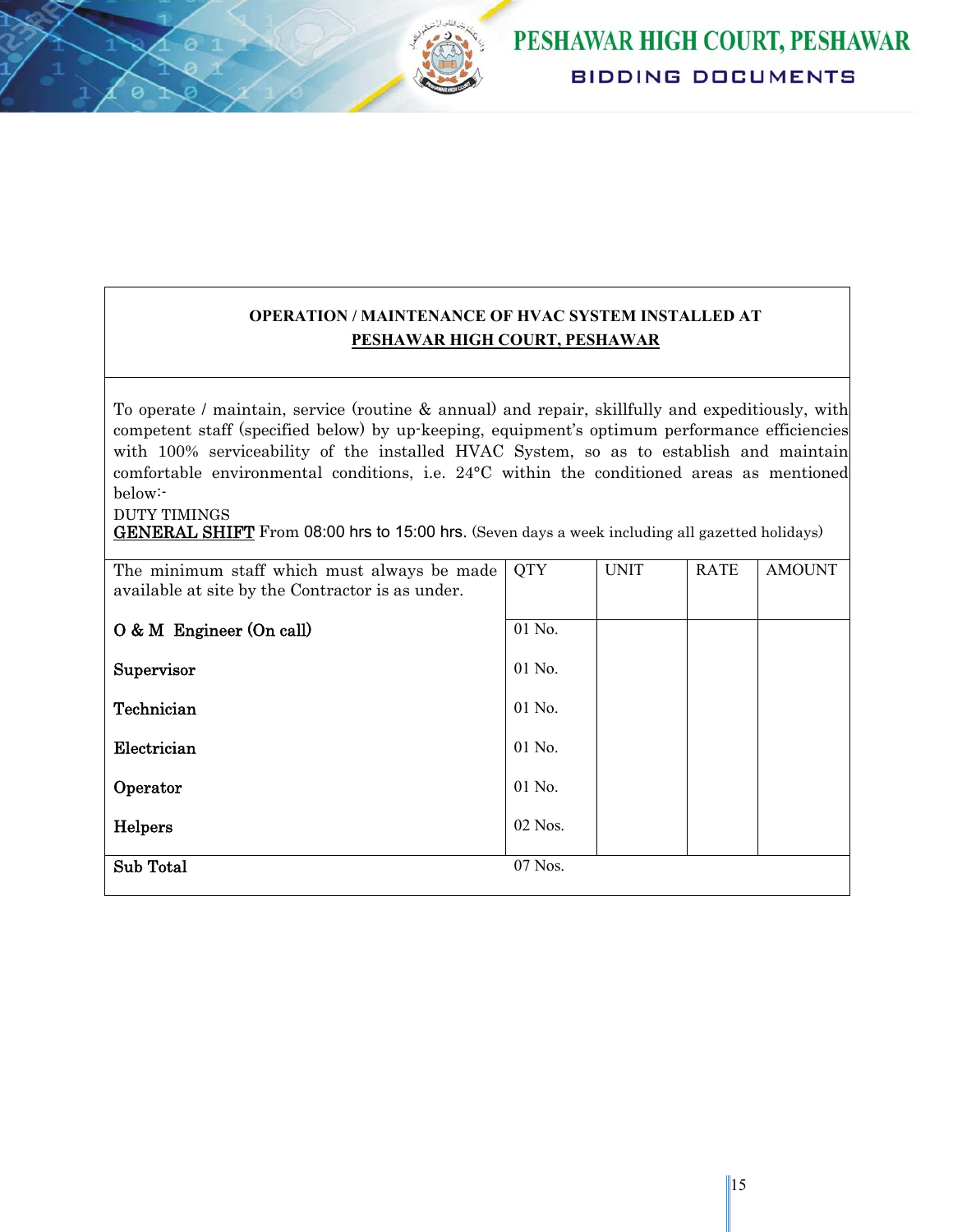

## **TERMS AND CONDITIONS OF THE TENDER**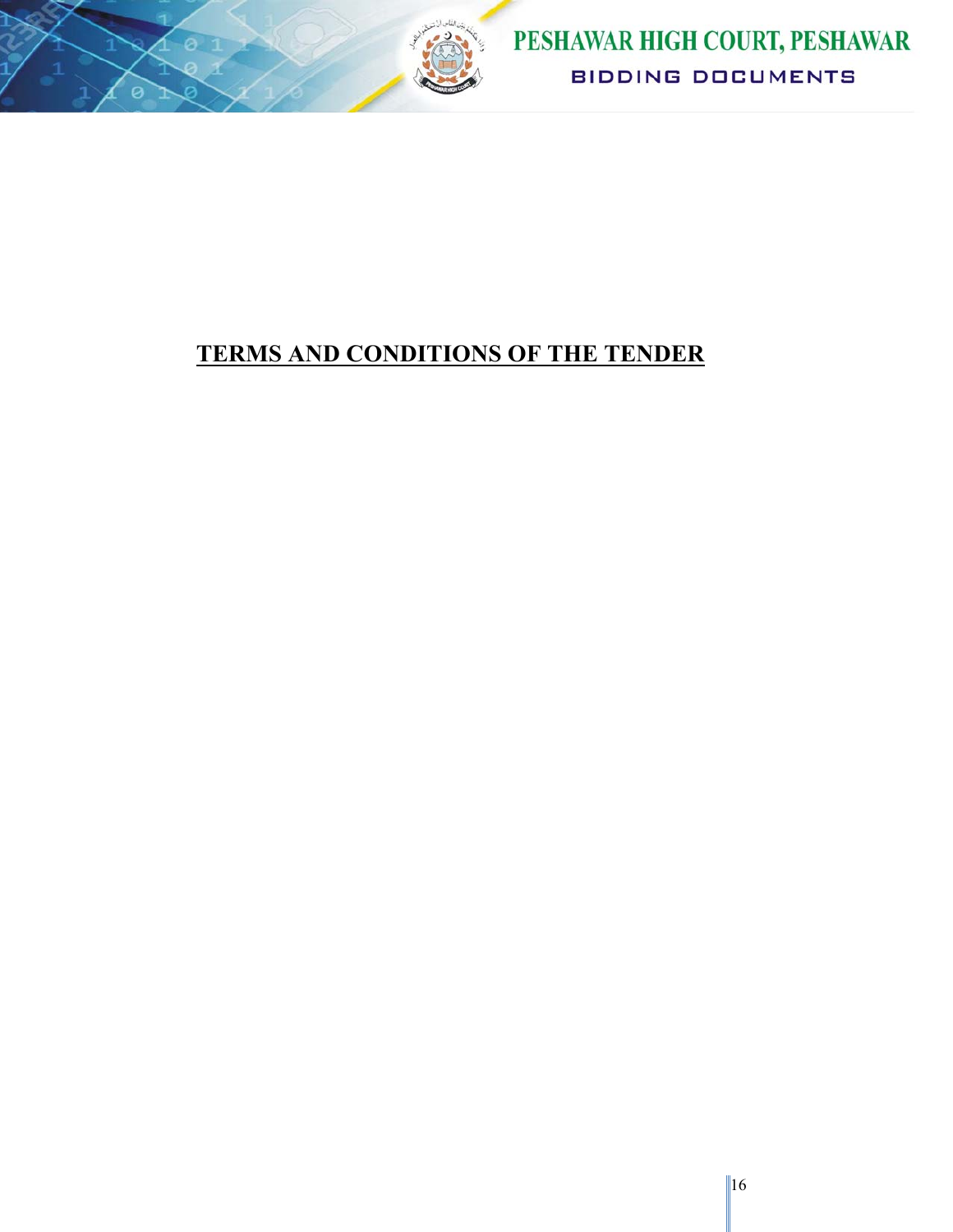

### **TERMS AND CONDITIONS**

- 1. Since the spirit and the purpose of this contract is to establish and maintain comfortable environmental condition i.e. 24°C within the conditioned areas through 100% serviceability of HVAC system and up-keeping its performance efficiencies and if, at any time, owing to any reasons whatsoever, comfort conditions within the conditioned areas are not achieved for more than three days or the serviceability of the system etc. decreases, a proportionate amount shall be deducted from the monthly bill of the Contractor.
- 2. THE COST OF CONTRACT WHATSOEVER SHALL BE INCLUSIVE OF THE FOLLOWING MATERIALS AND SERVICES ETC.
	- a) Dusters, cotton waste, linen pieces, kerosene oil, petrol and other solvent for cleaning and washing purposes and various descaling chemicals for descaling of interiors, exteriors of the various HVAC equipments etc.
	- b) All types of gaskets, oil seals, nuts, bolts, washers, screws, blowers foundation bolts and nuts, gear box oil, ball bearings, roller bearing, adhesives, jumbolan insulation, threaded rod, aluminium foil tape, duct tape, canvas cloth, UPVC pipes and fittings, GI, CI, MS fittings of smaller dial upto 2" i/d, paints, red oxide etc.
	- c) Repairing of all kinds of solenoid coils, electronic circuits / plate, relays, various electric controls etc up to 25 Amp capacity circuit breakers, capacitor, holders, two pin and three pin plug etc. All type of fuses / screw type and pin type holders related with HVAC equipments of price range below RS 2000/-.
	- d) Repair (except rewinding) of electric motor replacement of ball bearing / bushes etc. upto 7.5 HP and repair (except rewinding) of compressor upto 5 tons capacity.
	- e) Any material required for O&M that does not fall in the list, but its price falls below RS 950/-, shall be arranged by the Contractor without extra payment. Cost of such items including extra labour charges shall be inclusive of the bid and will not be claimed separately.
	- f) The Contractor shall quote rates of major material/equipment mentioned in material/equipment schedule costing more than Rs. 2000/- as per schedule at Annexure- I, along with the financial bid.
	- g) All type petty welding and fabrication works related to all the equipment, installation, systems etc.
	- h) Civil repair works related to HVAC including any other utilities damaged during maintenance of HVAC, dismantling and fixing of false ceiling etc. shall be on the part of Contractor.
- 3. The Contractor shall be bound to:
	- a. Provide the services as per Annexure-II for operations and maintenance of HVAC system of Peshawar High Court.
	- b. Ensure maintenance of HVAC system in accordance with the laid down standards, codes and regulations as directed by Peshawar High Court.
	- c. Ensure that the scope of operation and maintenance shall be strictly in adherence to the guidelines and recommendations of OEMs (Original Equipment Manufacturer) as illustrated in the product operation and maintenance manuals, applicable engineering standards and other sources of dissemination.
	- d. Perform his duties as per manufacturer's recommendations, PHC Rules/Regulations/Orders and Instructions issued from time to time.
	- e. Increase or decrease the number of personnel as may be determined by Peshawar High Curt in its sole discretion, as and when required in writing by Peshawar High Court,
	- f. Ensure economical consumption of material and space. All efforts shall be made to repair old parts for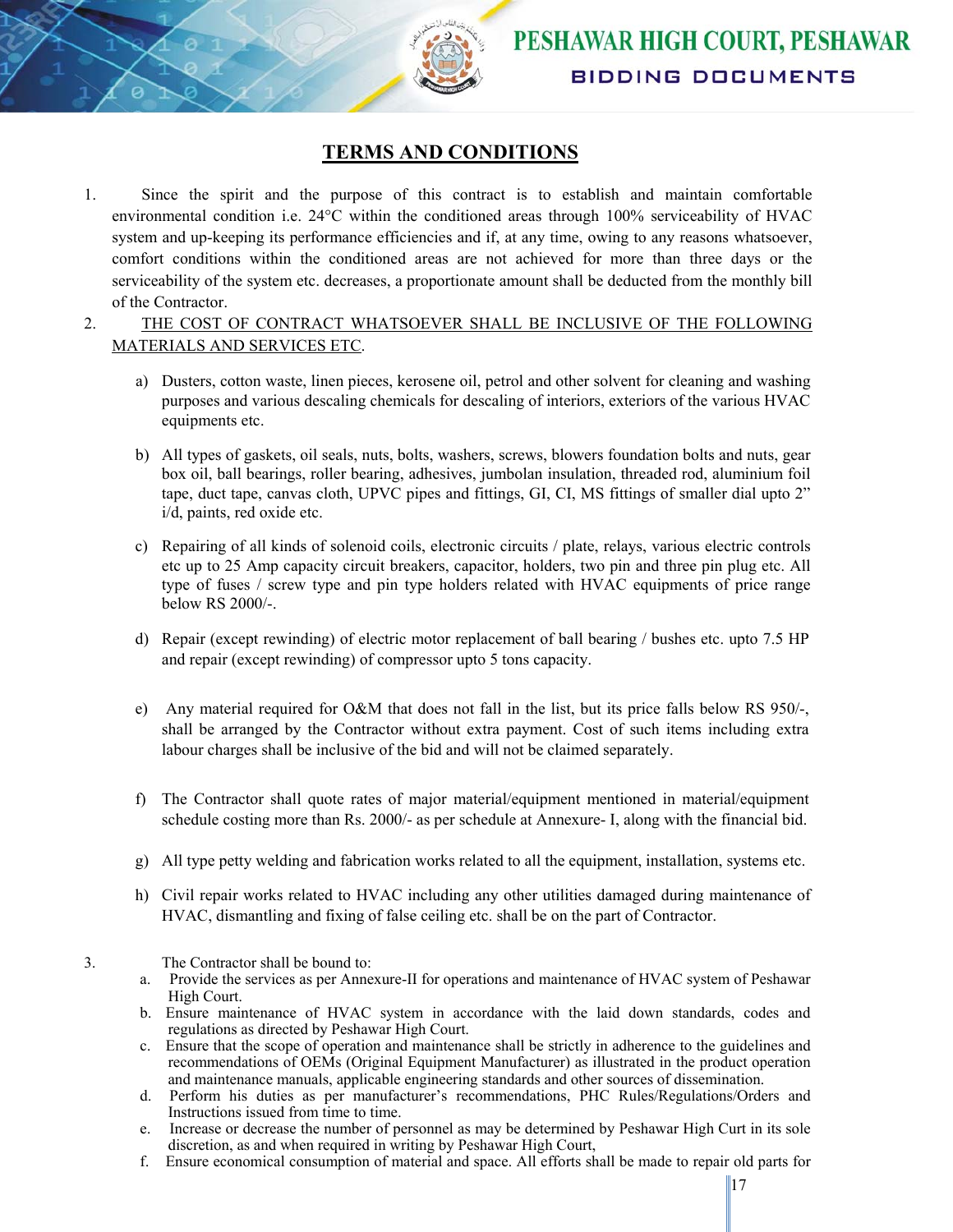

their reuse. Parts should only be replaced when they cannot satisfactorily be repaired for reuse.

- g. Hand over defective parts to AR (Management). The Contractor shall maintain a register to record new parts taken over and defective parts handed over to Peshawar high Court by taking confirmatory signature from AR, Management.
- 4. All the plants and equipment shall be operated / maintained / serviced and repaired by technically qualified, trained and experienced staff strictly as specified above for which clearance / approval of the Registrar Peshawar High Court, Peshawar shall be obtained from AR (Management) Peshawar High Court, Peshawar.
- 5. A staff attendance register shall be maintained at the site and shall be regularly checked and signed by AR(Management) Peshawar High Court, Peshawar and the same original attendance sheet shall be submitted along with the bills as a document. In case of absence of any contractual per day per person salary shall be deducted from the monthly bill of the Contractor. In case of emergent leave, the Contractor must arrange replacement of the staff on leave and also notify it to the client.
- 6. The Contractor shall ensure that the site staff strictly maintain discipline at Peshawar High Court, Peshawar premises and strictly comply with the instructions issued from time to time by the Registrar Peshawar High Court, Peshawar. The defaulters shall be terminated immediately.
- 7. In case, any equipment or part or component thereof is required to be removed from the system for repairs / replacement or modification, the Contractor must obtain prior approval in writing from Registrar Peshawar High Court, Peshawar, explaining reasons for such requirement.
- 8. The Contractor shall be bound to provide to the staff at site, at his own risk and cost, all the related tools, testing equipments, kits, materials descaling sets and effective descaling materials, welding sets, high vacuum pumping sets, gas charging plants, and all kinds of refrigerant, nitrogen/oxygen/acetylene gases etc. necessary to expedite operation and servicing. Capacity of nitrogen/oxygen/acetylene gases tanks must not exceed 6kg for safety reasons.
- 9. Peshawar High Court, Peshawar shall not pay for the material involved in such repairs which shall occur due to neglectful operation / maintenance and servicing of the equipment by the Contractor's staff.
- 10. It shall the responsibility of the Contractor to safeguard the government property against any damage.
- 11. If the Contractor compromises quality and the client discovers it at later stages, the client holds the authority to reverse the work and instruct rework without any extra payment or impose penalty or arrange recovery as per contract agreement.
- 12. It shall be the sole responsibility of the Contractor, without any extra financial claim, to keep all the indicating devices, instruments, controls, safety devices, electronics, electrical, mechanical, hydraulic and pneumatic employed on various equipment and systems perfectly. In case of malfunctioning, ineffectiveness, non-operation or loss of any of the equipment, a penalty of Rs.1000/- (Rupees one thousand only) per day shall be deducted from the monthly bill of the Contractor after three days of the date of detection.
- 13. All the repairs / replacement and rectification of the defects and malfunctioning of the equipment must be attended in time. Plants, equipment and components etc. must be restored to their normal, efficient and productive functioning within three days, whichever is less, beyond which a penalty of Rs. 1000/- (Rupees One Thousand only) per day shall be deducted from the Contractor's monthly bills or from any outstanding dues. In case of delay beyond three days, Peshawar High Court, Peshawar shall get the said works / repairs completed, at the risk and cost of the Contractor, from any other party and, in addition to deduction, a of penalty of Rs. 1000/- (Rupees One Thousand Only) per day shall be imposed till restoration of normal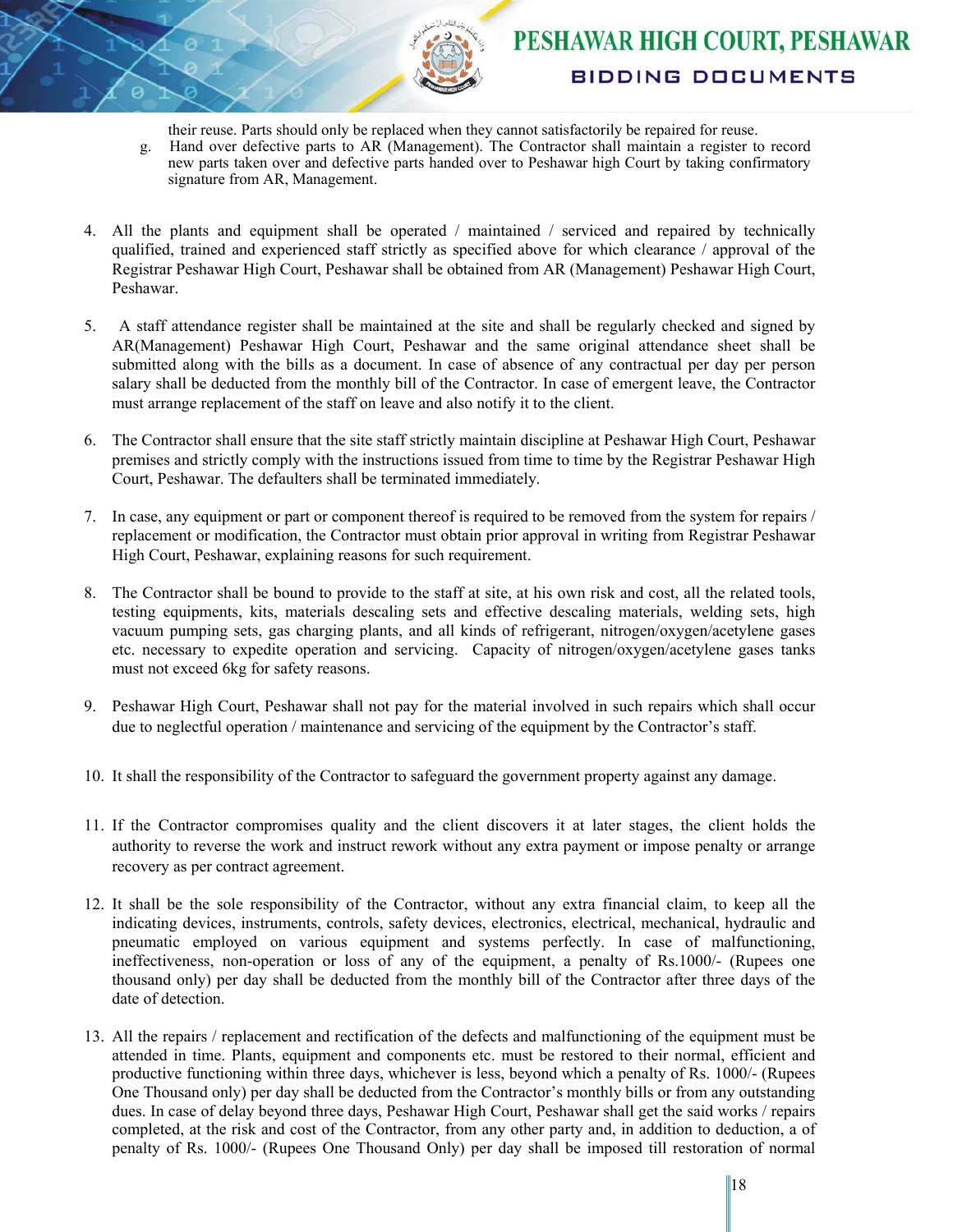productive operation of the equipment. Moreover, if any operational requirement pertaining to sensitive equipment installed in the conditioned space suffers, and the Contractor fails to rectify the same within 3 days, the said repair work will also be carried out by the other party but at the risk and cost of the O & M Contractor.

In view of the above, the Contractor shall keep sufficient stock of all the related materials at the site with detailed information of these to the Registrar Peshawar High Court, Peshawar in order to meet emergencies etc. promptly.

- 14. Spare parts, other than mentioned in Clause 2 (Annexure-I), but not as a result of neglectful operation by the Contractor's staff, shall be supplied by the Peshawar High Court, Peshawar to the Contractor, on demand, for replacement. In case the same is not available with the Peshawar High Court, Peshawar, the Contractor shall be asked by the Court to provide the same without delay on payment i.e. actual cost of the items inclusive of GST plus and 10 % of the total handling charges. However, installation of such equipment shall be on the Contractor's part.
- 15. The replacement/equipment/spare parts, if to be supplied by the Contractor, prior approval of the client is compulsory either in writing or by approval of Technical Submittal.
- 16. The Contractor must maintain temperature record sheet indicating ON / OFF/ timing, volts, amperes and temperatures (grill and room) of all the air conditioning plants installed in various areas, duly signed by site supervisor and the same is to be submitted to Registrar Peshawar High Court, Peshawar on daily basis. A logbook shall also be maintained at the site indicating the daily service condition and daily / weekly checkup / maintenance / servicing information of all the air conditioning plants.
- 17. All gazetted holidays are inclusive and no extra claim shall be entertained for operation / maintenance works on official holidays if required. One day weekly off may be allowed to workers as per labour law in such a way that operation should not suffer.
- 18. None of the contractual staff shall be taken away from the site without prior approval of the Registrar Peshawar High Court, Peshawar. Each contractual staff must carry or display on their shoulders / chest Contractor's identification while on duty. The defaulter shall be terminated and the Contractor shall be penalized  $(a)$  Rs. 500/- (Rupees Five Hundred only) per day, to be deducted from the Contractor's monthly bills.
- 19. The Contractor who shall be awarded the contract shall have to execute an Agreement on non-judicial stamp paper with Peshawar High Court, Peshawar.
- 20. The bidder must inspect the site before quoting the rates. The Peshawar High Court will have the right to reject any bid with unrealistic rates or unworkable rates by assigning any reason.
- 21. The bidder must furnish, along with the bid, the breakup of the quote as under. If the breakup is not mentioned, the bid shall be considered as INCOMPLETE BID.

| <b>Total Wages</b><br>Cost of<br><b>Material</b> | Rs. In the set of the set of the set of the set of the set of the set of the set of the set of the set of the set of the set of the set of the set of the set of the set of the set of the set of the set of the set of the se |
|--------------------------------------------------|--------------------------------------------------------------------------------------------------------------------------------------------------------------------------------------------------------------------------------|
| Govt. Tax                                        | Rs.                                                                                                                                                                                                                            |
| Profit                                           | Rs.                                                                                                                                                                                                                            |
|                                                  | Rs.                                                                                                                                                                                                                            |

22. 8% of the total amount of monthly bill will be kept as security deposit for the guarantee period of 12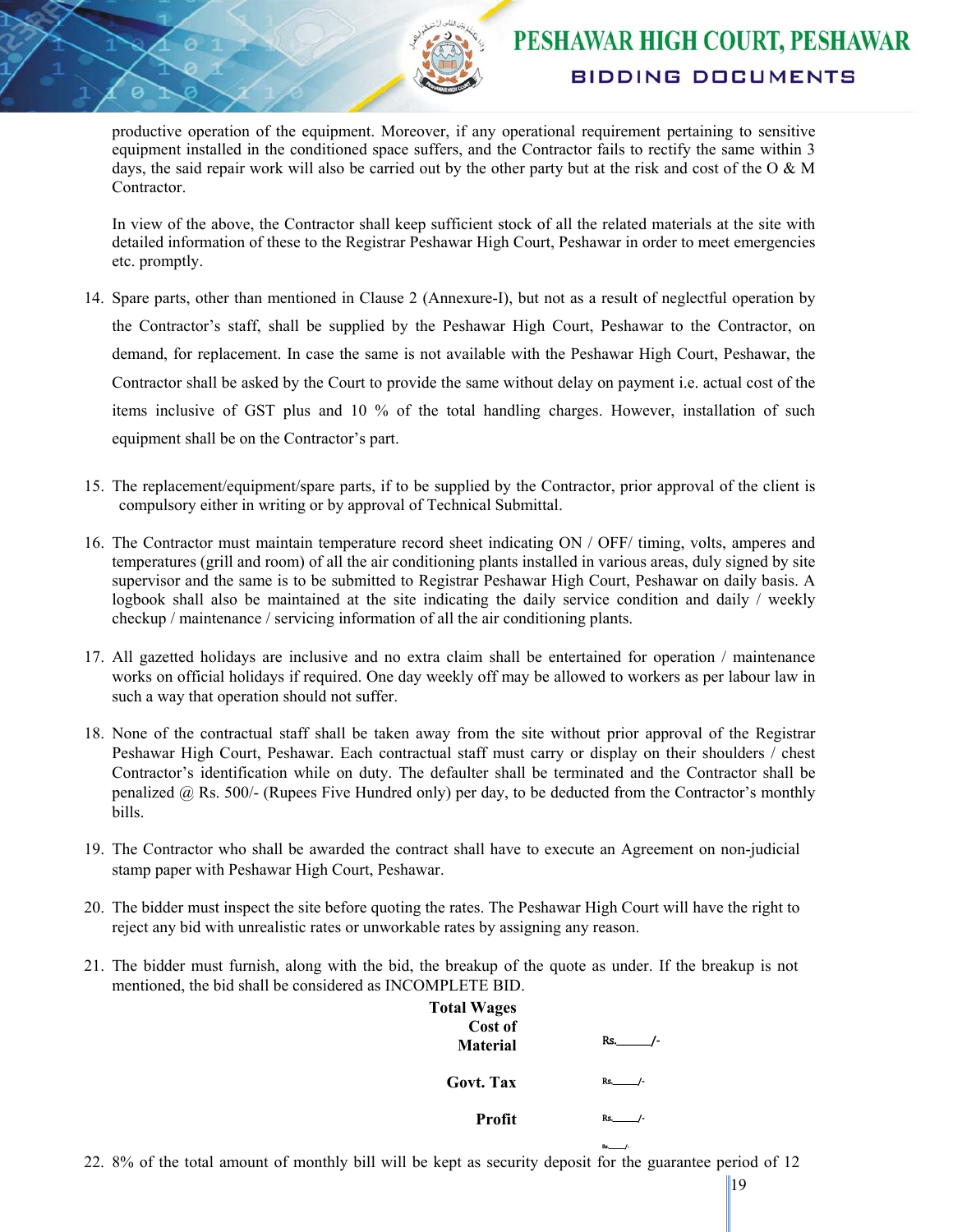

months and shall be refundable at the end of maintenance period, if the work is found entirely satisfactory.

- 23. The Contractor shall personally visit the equipment at least thrice a week and shall be available on telephone at the site in case of any problem.
- 24. In order to achieve comfortable temperatures within the area at 08:00 hours, the Contractor must depute his operating staff to start operation of the HVAC system at least one hour earlier i.e. 07:00 hours.
- 25. The minimum wages to be paid by the Contractor to his staff, shall not be less than the minimum wages specified by the Govt.
- 26. The Contractor shall, if so required, make time- to- time addition of HVAC equipment in the existing inventory and maintain the same.
- 27. The said contract can be extendable for further period, with mutual consent, if found satisfactory.
- 28. The Contractor shall be bound to pay salary to his staff at least for three months during the first week of each month irrespective of their bills, either cleared or not, by the (Peshawar High Court, Peshawar).
- 29. It shall be the sole responsibility of the Contractor, without any extra financial claim from the Peshawar High Court,
	- a) to follow various maintenance schedules of the HVAC and their allied equipment, controls etc. to upkeep their efficiencies
	- b) to ensure regular soft water supply to the system with regular use of water treatment chemicals and PH value testing kit and through proper functioning of water softening equipment etc.
- 30. A daily operation data record sheet on two hourly basis shall be maintained (in duplicate) at Peshawar High Court, Peshawar by the Contractor(s) and original shall be submitted daily to Peshawar High Court, Peshawar. It shall indicate the following:
	- a) ON / OFF timings, ambient temperature and vacuum record of absorption machines,
	- b) Incoming voltage and ampere on main electric panel,
	- c) Condenser water temperatures and pressures at inlet and outlet of absorption machines and amperage of condenser water pumps and cooling tower drive,
	- d) Chilled water temperatures and pressures inlet and outlet of absorption machines and amperage of chilled water pumps,
	- e) Water temperature and pressures at inlet and outlet of each air handling units and temperature at grill and amperage of AHU drive.
	- f) Performance record of Chillers, heat exchanger and water softener.
	- g) Record showing quantity / ratio of water treatment chemicals with time intervals and results of testing kit etc. and PH value of condenser water.
- 31. Due to any reasons, whatsoever, if the serviceability of the plants, equipment, systems, installation etc. decreases, a proportionate amount shall be deducted from the monthly bills of the Contractors.
- 32. A daily un-serviceability (area -wise) report showing the date, brief of repair required and target date of the equipment under breakdown shall be prepared (Duplicate) by 10:00 AM daily and submitted to the Registrar Peshawar High Court, Peshawar on the same day.
- 33. Three sets of proper uniform with Contractor's identification and designation identification and three sets of black shoes shall be provided by the Contractor to each member of the site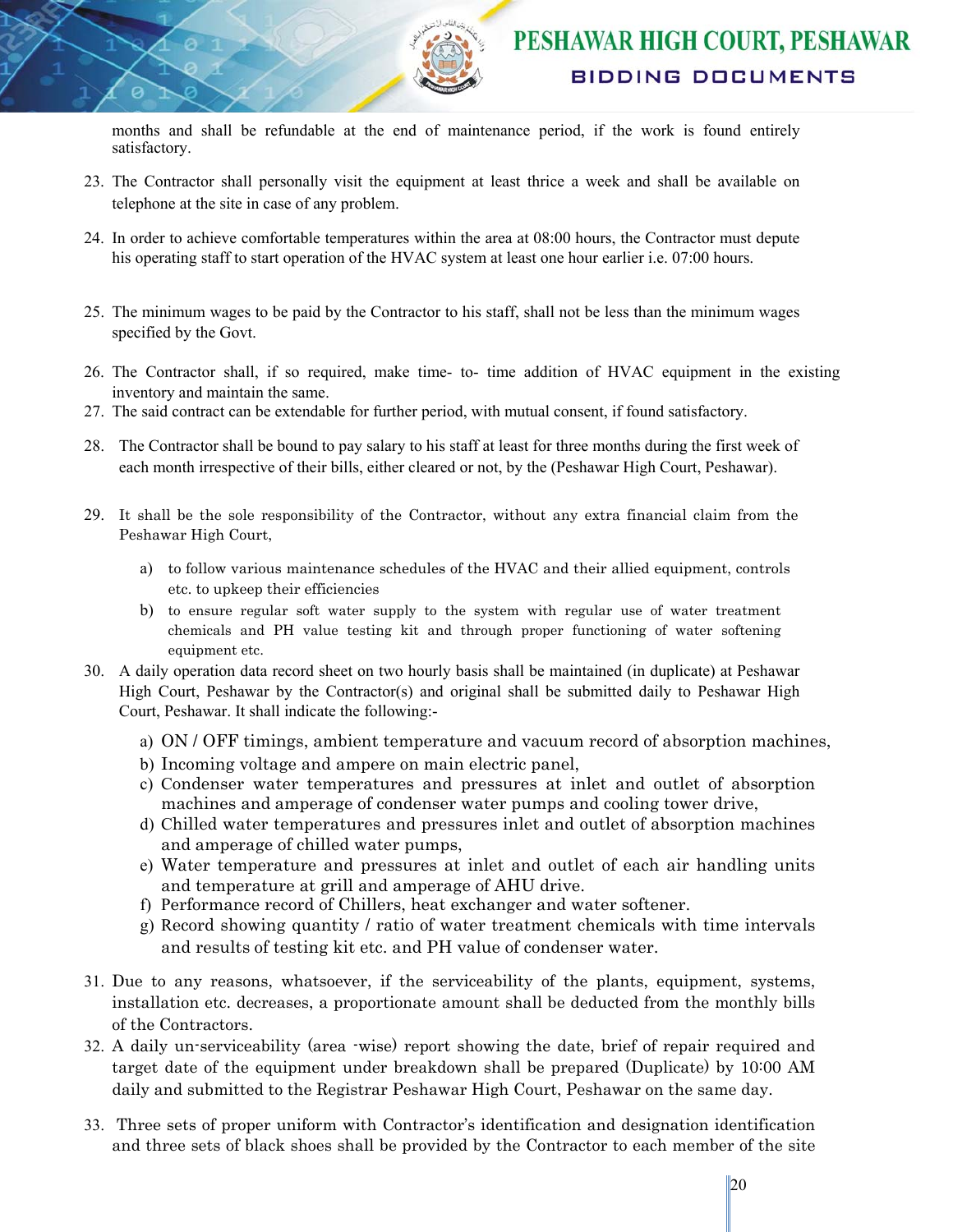staff, otherwise a penalty of Rs. 100/- (Rupees one hundred only) per day per defaulter will be deducted from the monthly bills of the Contractors.

- 34. The Contractor must submit a certificate along with the monthly operation bill duly certified by the concerned works officer (HVAC) that the salary paid by the Contractor to the staff, is according to the wages as mentioned in the tender.
- 35. Registrar Peshawar High Court, Peshawar shall see from time to time that the above-mentioned instructions, and terms and conditions are being strictly followed. In case of violation of any of these, the Registrar can terminate the contract through a written one-month notice and the firm will also be blacklisted.
- 36. Any financial loss to Peshawar High Court, Peshawar i.e. loss or damage to the equipment owing to malfunctioning of the equipment or indicating devices or delay beyond the stipulated period, in restoring the operation of the equipment by the Contractor's staff, shall be deducted from the monthly bill or outstanding bills of the Contractor.
- 37. The Contractor undertakes/warrants and represents that at all time;
	- a. It has the requisite power and authority to enter into and perform this agreement.
	- b. It shall carry out the services with reasonable care and skill.
	- c. It holds valid licence and authority (as required) o carry out the services.
	- d. It shall employee competent, young, medically fit resource to carry out the services.
	- e. All persons engaged by the Contractor to carry out the services are its employees and have no criminal record.
	- f. It shall perform services using all reasonable skill, care and diligence in accordance with good industry practices and shall ensure that its employees have the skill and expertise required to carry out the services to the standards and timing required by the Peshawar High Court.
	- g. The Contractor or its employees will manage the transportation to and from the premises of the Peshawar High Court and will be of no obligation to Peshawar High Court.
	- h. The Contractor shall not act in a way which is prejudicial to the interest of Peshawar High Court.
	- i. The Contractor and it employees shall obey all lawful and reasonable directions of the Peshawar High Court.
	- j. Any breach by the Contract of this clause (Contractor's Warranties) constitutes a material breach of the contract. Peshawar High Court shall be entitled to require Service Provider to;

i. Remedy the breach at its costs.

- ii. Pay for it to be remedied or
- iii. Repay to all amount already paid for the defective Services.
- 38. Any loss or damage to the equipment or building of the Peshawar High Court, Peshawar owing to O&M of HVAC system by the Contractor's staff, shall be deducted from the monthly bill or outstanding bills of the Contractor.
- 39. A detailed list of all the above shall be submitted to the Registrar Peshawar High Court, Peshawar at the time of Handing over / Taking Over. Non availability of any of the above facilities at the site at any time shall force the Peshawar High Court, Peshawar to penalize the Contractor  $\omega$  of Rs. 1000/- Per day.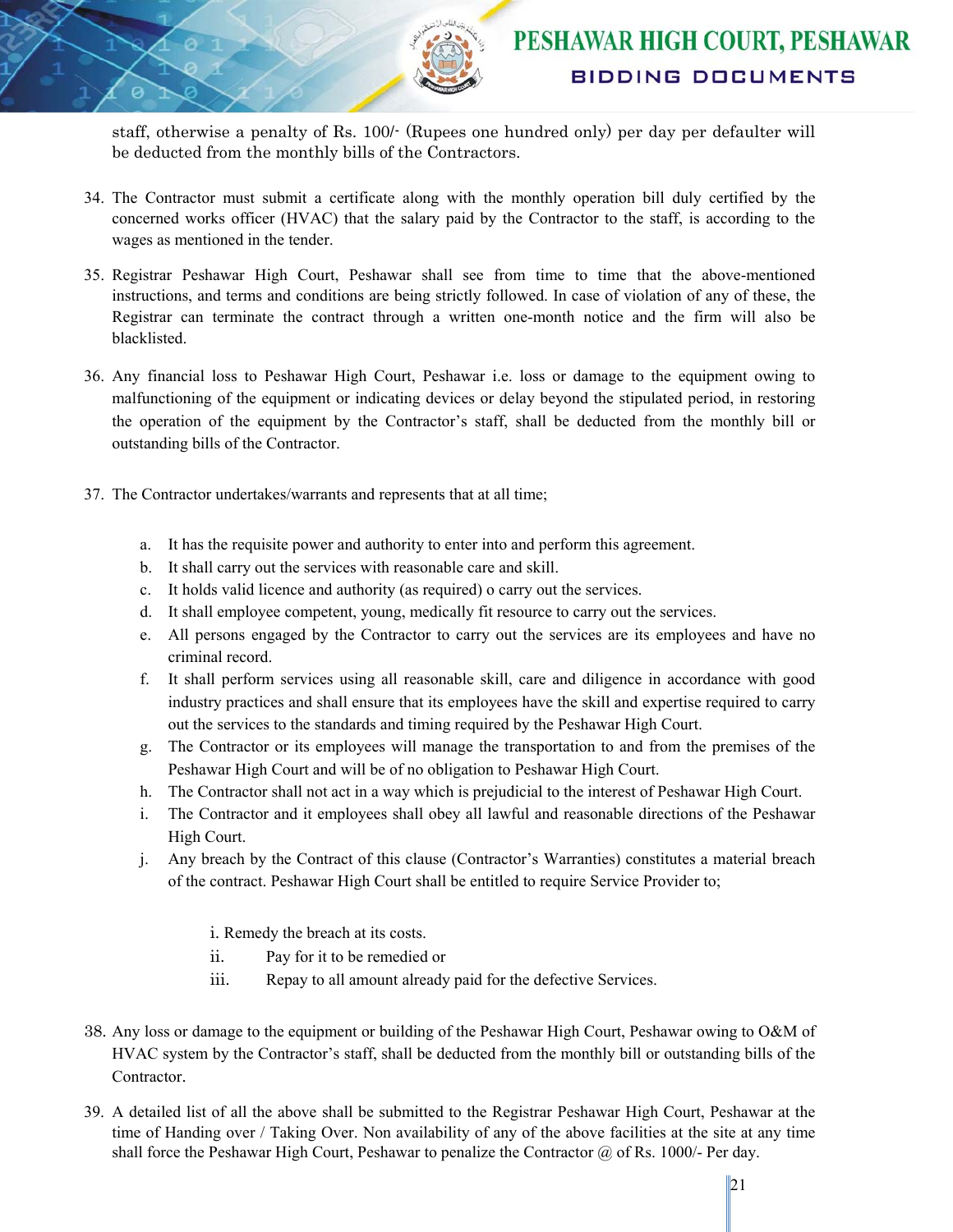

- 40. Staff daily attendance register shall be maintained at the site and shall be regularly checked & signed by HVAC Officer. Monthly original staff attendance sheet shall be submitted along with the operation/maintenance bills. In case, the Contractor's staff are found absent from the duty/site, the amount of absence period will be deducted from the bill of the Contractor as per wages (category wise) mentioned by the Contractor in clause 04 of Terms and Conditions of the tender.
- 41. The Contractor shall be responsible for dismantling / re-installation of existing A/c unit from one place to another (inclusive of installation new A/c Unit) by utilizing existing old materials. In case, additional material is required, Peshawar High Court, Peshawar will provide the same or shall ask the Contractor to provide. If PHC asks the Contractor for such arrangement, he shall follow the clause 12.
- 42. The Contractor shall ensure that the site staff strictly maintain discipline at the Peshawar High Court, Peshawar premises and strictly comply with the instructions issued from time to time by the Registrar Peshawar High Court, Peshawar. The defaulters shall be penalized @ Rs. 5000/- for each case.
- 43. The Contractor shall be responsible to arrange security passes to the operational staff upon receipt of work order and if any type of amount for such requirement is involved, the same will be paid by the Contractor.
- 44. Except with the consent in writing of Peshawar high Court, the Contractor shall keep strictly confidential and not make use of any confidential information supplied by Peshawar High Court other than to perform this contract, and shall impose the same obligations on its employees and other third parties.
- 45. The Contractor shall perform work in accordance with the plumbing, electrical, building, fire and safety codes of the Govt.
- 46. The Contractor shall ensure that the HVAC equipment meets the energy performance requirement of ASHRAE-90.1 Energy Efficient Design of the building.
- 47. The Contractor shall ensure that burner operation meets the requirement for exhaust gases and temperature of the applicable authorities having jurisdiction.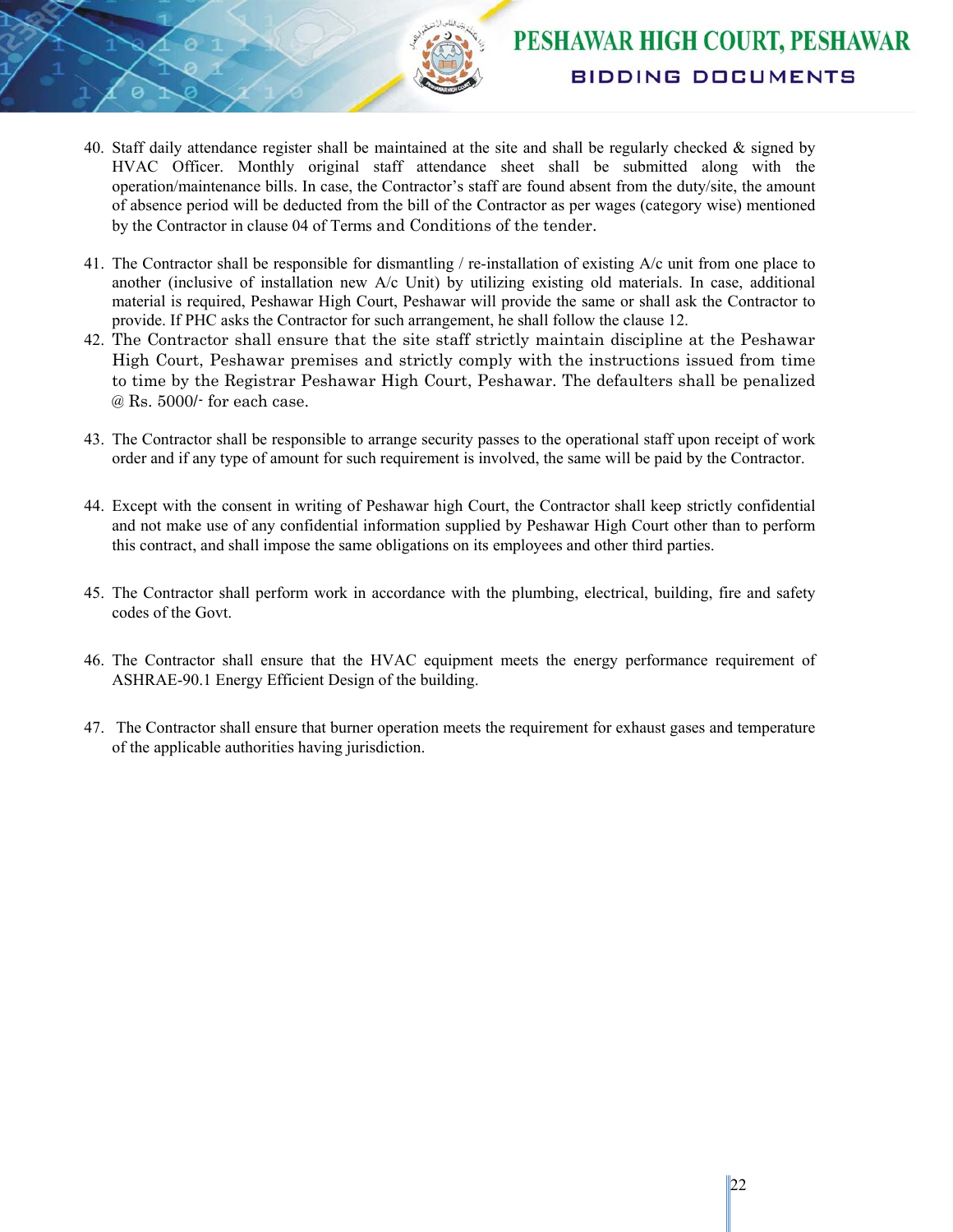

### **HVAC SYSTEM AT PESHAWAR HIGH COURT PESHAWAR (INVENTORY)**

| $\mathbf{S} \#$ | <b>DESCRIPTION</b>            | <b>QTY</b>      | <b>UNIT</b>             | <b>MANUFACTURER</b> | <b>MODEL NUMBERS</b>     | <b>CAPACITI</b> | <b>REMARKS</b>              |
|-----------------|-------------------------------|-----------------|-------------------------|---------------------|--------------------------|-----------------|-----------------------------|
|                 |                               |                 |                         |                     |                          | ES              |                             |
| $\mathbf{1}$    | Chillers                      | $\mathfrak{Z}$  | <b>Nos</b>              | Hitachi, Japan      | 350 TR<br>HAU-CGN400EXSD |                 | $2+1$ (Standby)             |
| $\overline{2}$  | Cooling towers                | 3               | Nos                     | Martey, China       | NC8405T2N-1              | 1540            | $2+1$ (Standby)             |
|                 |                               |                 |                         |                     |                          | <b>USGPM</b>    |                             |
| $\overline{3}$  | Air Handling Units            | 13              | <b>Nos</b>              | Mcquay, Malaysia    |                          |                 |                             |
| $\overline{4}$  | Fan Coil Units                | 299             | <b>Nos</b>              | Mcquay, Malaysia    |                          |                 |                             |
| $\overline{5}$  | <b>Chilled Water Pumps</b>    | $\mathfrak{Z}$  | <b>Nos</b>              | <b>KSB</b>          | M100-250M11              | 840             | $2+1$ (Standby)             |
|                 |                               |                 |                         |                     |                          | USGPM,          |                             |
|                 |                               |                 |                         |                     |                          | 245FT           |                             |
| $\overline{6}$  | <b>Codenser water Pumps</b>   | 3               | <b>Nos</b>              | <b>KSB</b>          | M100-250M11              | 1540            | $2+1$ (Standby)             |
|                 |                               |                 |                         |                     |                          | USGPM,          |                             |
|                 |                               |                 |                         |                     |                          | 155FT           |                             |
| $\overline{7}$  | Oil Pumps                     | $\overline{2}$  | <b>Nos</b>              | <b>KSB</b>          |                          |                 | $1+1$ (Standby)             |
| $\overline{8}$  | Air Separator                 | $\mathbf{1}$    | <b>Nos</b>              | Grand               | $AS-08-F$                | 1900            |                             |
|                 |                               |                 |                         |                     |                          | <b>USGPM</b>    |                             |
| $\overline{9}$  | <b>Expansion Tank</b>         | $\mathbf{1}$    | Nos                     | Grand               | <b>PS-180</b>            | 180 Gallons     |                             |
| 10              | Mian Storage Tank with        | $\overline{1}$  | <b>Nos</b>              | Steam masters       |                          |                 |                             |
|                 | Complete Accessories          |                 |                         |                     |                          |                 |                             |
| $\overline{11}$ | Day tank with complete        | $\overline{1}$  | <b>Nos</b>              | Steam masters       |                          |                 |                             |
|                 | accessories                   |                 |                         |                     |                          |                 |                             |
| 12              | Motor control center (MMC-    | $\overline{1}$  | <b>Nos</b>              | JEI                 |                          |                 |                             |
|                 | 1)                            |                 |                         |                     |                          |                 |                             |
| 13              | Appratus<br>control<br>panels | $\overline{12}$ | <b>Nos</b>              | JEI                 |                          |                 |                             |
|                 | (ACPs)                        |                 |                         |                     |                          |                 |                             |
| $\overline{14}$ | HVAC Control & BMS            | $\mathbf{1}$    | $\overline{\text{Nos}}$ | Schnieder           |                          |                 |                             |
|                 | System                        |                 |                         |                     |                          |                 |                             |
| 15              | MS Pipe                       | 23000           | Rft                     | Econosto            |                          |                 | Dia <sup>3/4</sup> to Dia   |
|                 |                               |                 |                         |                     |                          |                 | $12+$                       |
| $\overline{16}$ | GI Pipe                       | 9000            | Rft                     |                     |                          |                 | Dia $\frac{3}{4}$ to Dia 3+ |
| $\overline{17}$ | Duct Work                     | 81000           | Sft                     |                     |                          |                 | Swh 20,22,24,26             |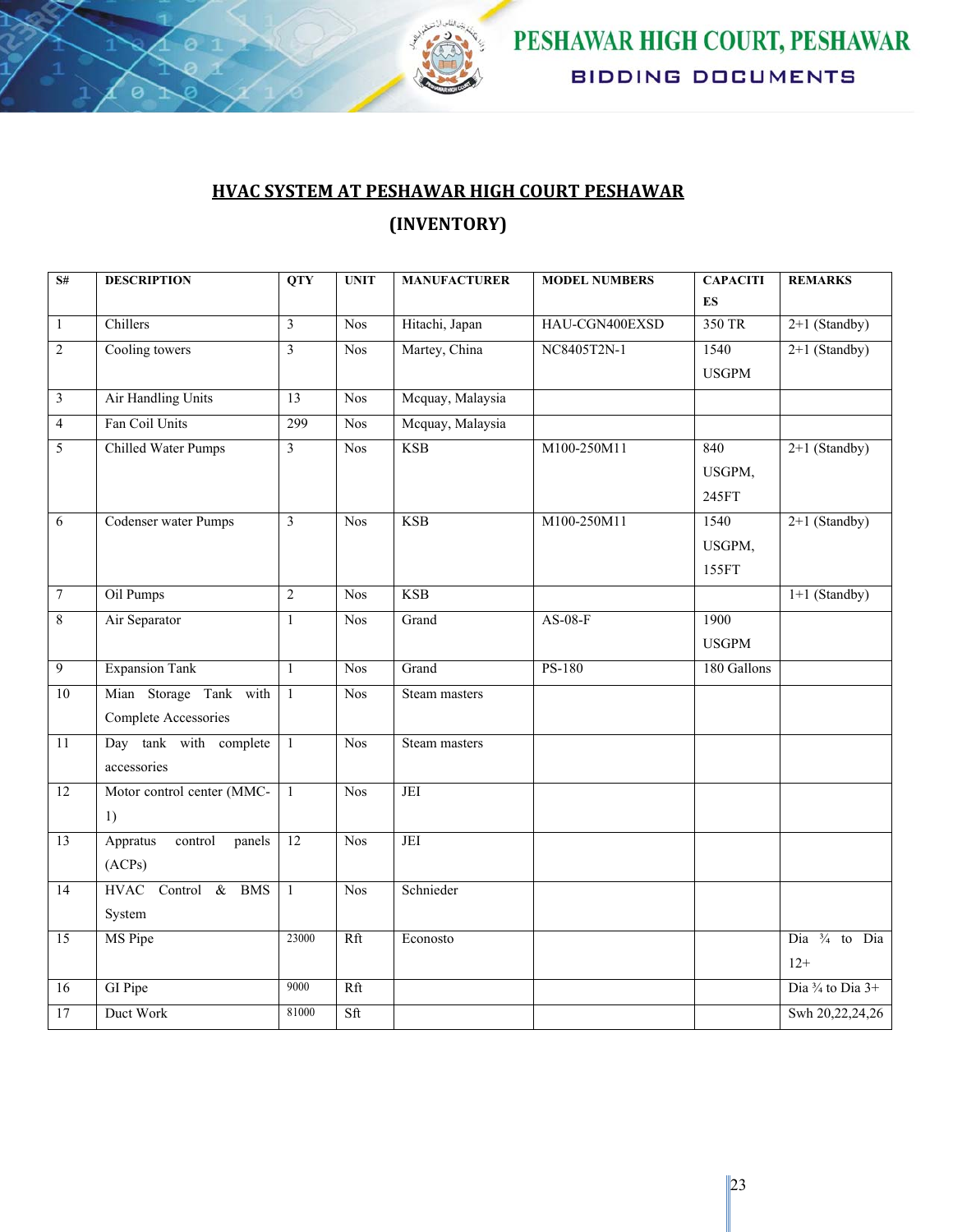

# **DRAFT AGREEMENT**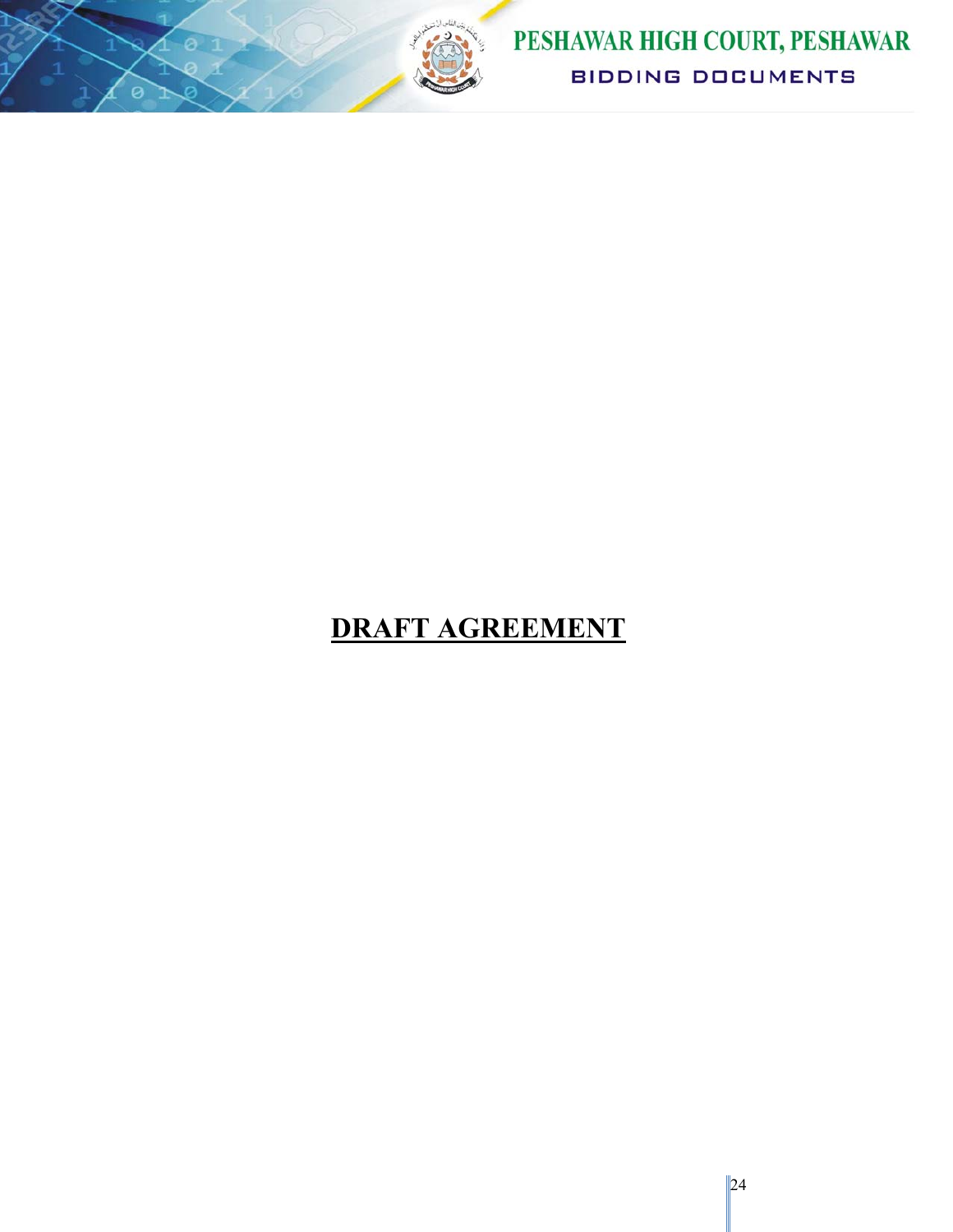

#### **AGREEMENT**

This AGREEMENT made on this \_\_\_\_\_\_\_\_\_\_ between Peshawar High Court, Peshawar through Registrar (hereinafter called "Peshawar High Court, Peshawar") of the one part and M/S. \_\_\_\_\_\_\_\_\_\_\_\_\_ a Company having its office at  $(Hereinafter called "The Contract"') of the other part.$ 

#### **WITNESSETH**

WHEREAS the Contractor has offered to Peshawar High Court, Peshawar, certain specified Technical Services such as Operation/Maintenance, repair and servicing and keeping in running order with 100% efficiency all HVAC System, equipment etc. installed at Peshawar High Court, Peshawar, Building in consideration of total sum of Rs. The per month in accordance with and upon terms and conditions including terms and conditions contained in work order No.  $\qquad \qquad$ , dated.  $\qquad \qquad$  for the scope of work.

NOW THEREFORE, for and in consideration of covenants and conditions hereinafter set forth herein, the parties hereto, do hereby agree, as follows:

#### 1. **PRICE**

In consideration of amount of Rs.  $\qquad \qquad$  to be paid to the Contractor on monthly basis by Peshawar High Court, Peshawar, after making all deduction(s) of due amount under law and / or this agreement upon production of duly signed-certified bill at the end of each month, the Contractor shall undertake complete maintenance, servicing, repairing and operation of equipment as defined in the work order attached hereto and made a part thereof. Payment action will be undertaken on submission of bill duly certified by the Registrar, Peshawar High Court, Peshawar.

#### 2. **TERM OF THE AGREEMENT**

This Agreement shall be for a period of three years and extendable for a further period subject to satisfactory performance and mutual consent.

#### **3 FUNCTION OF THE CONTRACTOR**

- 3.1 Subject to the terms and conditions of this agreement, the Contractor agrees that he shall perform functions of servicing, repairing and maintenance in respect of the system / equipment.
- 3.2 The Contractor will achieve optimum performance of the system / equipment through correct operation, proper maintenance / servicing and in time repairs to avoid interruption to work.
- 3.3 In case any equipment or a part thereof is required to be removed from the system for the purpose of repair, approval in writing shall be obtained by the Contractor from the Registrar Peshawar High Court, Peshawar.
- 3.3 (a) The Contractor shall not carry out any modification or alteration to the existing system / equipment of the plant equipment, fittings and fixtures handled by him in discharging his obligations under this agreement unless the Contractor has been asked to do so in writing by the Registrar, Peshawar High Court, Peshawar.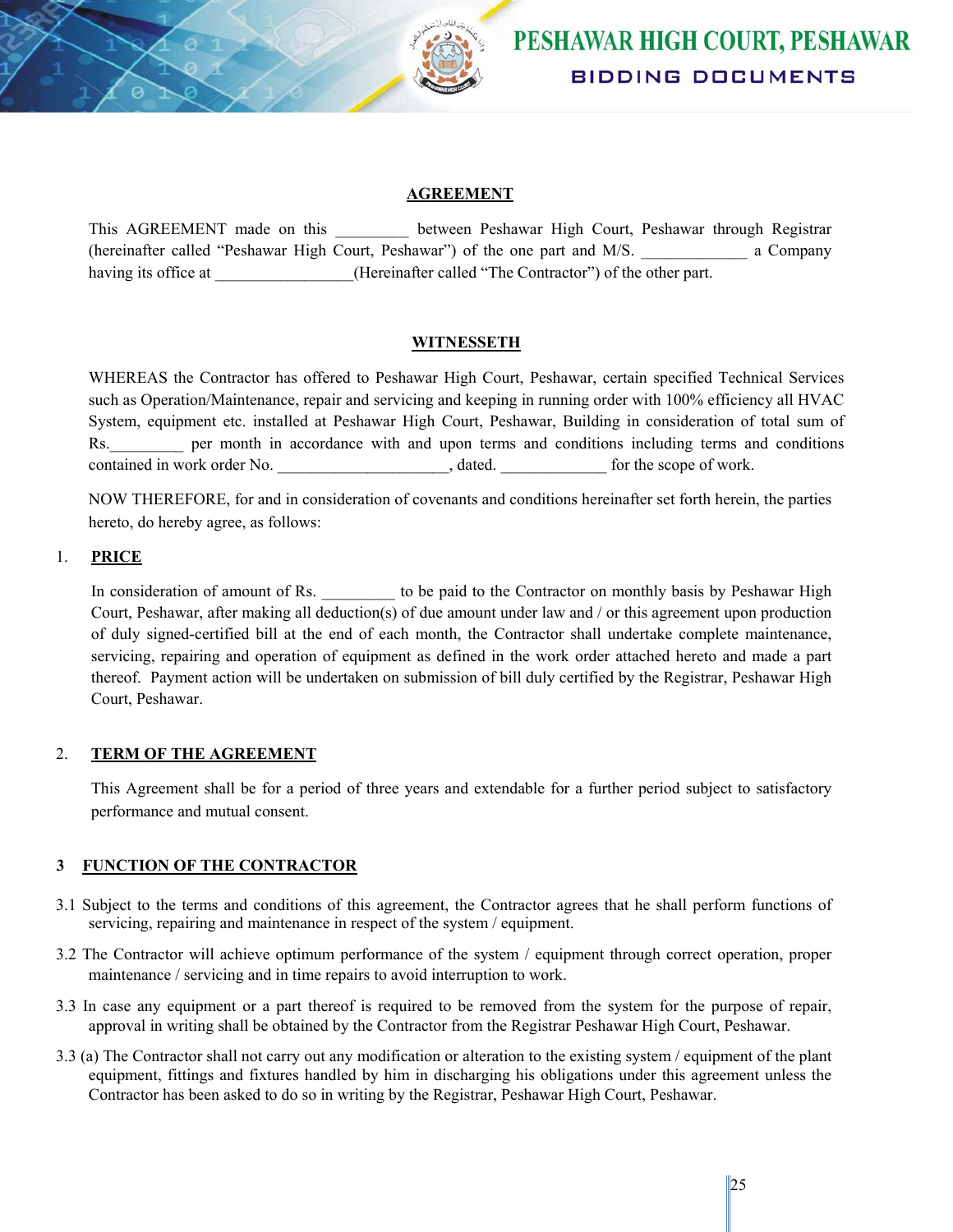

- 3.3 (b) The Contractor shall be liable to carry out all modifications and alterations to the existing system/equipment of the plant, fittings and fixtures handled by him in discharging his obligations under this agreement upon written request to the Registrar, Peshawar High Court, Peshawar for the same within mutually agreed time, provided the total contract price remains un-altered even if the quantum of work may increase due to such modifications or alterations.
- 3.4 Notwithstanding anything contained in the Agreement, it is agreed and understood that the maintenance, servicing and repairs shall be carried out by the Contractor in accordance with maintenance schedule provided by the Peshawar High Court, Peshawar and procedures recommended by the Manufacturers in their maintenance / operating manual. The Contractor shall also replace all part(s)/materials, at his own expense, which are damaged due to his or his employees' carelessness / poor workmanship.
- 3.5 Requirement of spare parts pertaining to the system/equipment shall be intimated to Peshawar High Court, Peshawar and Peshawar High Court, Peshawar shall provide all such spare parts, if considered justified by Peshawar High Court, Peshawar.
- 3.6 (a)The Contractor shall maintain record of work performed on each machine/equipment. A separate file shall be kept for each equipment for this purpose. Work record shall be handed over to the Registrar, Peshawar High Court, Peshawar.
- (b) The Contractor shall also maintain log book for the system operated by him indicating hours run, inspection, maintenance and repairs carried out.
- 3.7 All the repairs / replacements and rectification of defects and malfunctioning of the equipment must be attended in time. Plants, equipment, components etc. must be restored to their normal but efficient and productive functioning within three days after which a penalty of Rs. 1000/- (Rupees One Thousand only) per day shall be deducted from the Contractor's monthly bills or from any outstanding dues. In case of delay beyond three days from the stipulated target, Peshawar High Court, Peshawar shall get the said works/repairs completed at the risk and cost of the Contractors from any other party and in-addition to deduction of penalty of Rs. 1000/- (Rupees One Thousand Only) per day till restoration of normal productive operation of the equipment. Moreover, if any operational requirement pertaining to sensitive equipment installed in the conditioned space suffers and the Contractor fails to rectify the same within 3 days, the said repair work will also be carried out by the other party but at the risk and cost of operation / maintenance Contractor. In view of the above, the Contractor shall keep sufficient stock of all the related materials at the site with detailed information of these to the Registrar Peshawar High Court, Peshawar in order to meet emergencies etc. promptly.
- 3.8 Engineers and other staff of required trades shall be made available by the Contractor at his own cost immediately. On occurrence of major fault/breakdown, the work will continue till the fault is removed and the system is restored serviceable.
- 3.9 The Peshawar High Court, Peshawar shall provide the following facilities for smooth functioning in order to achieve optimum results from the services which are as under:
	- (a) Site workshop with electricity.
	- (b) Water supply subject to availability.
	- (c) Intercom telephone facility for complaint calls only.

#### **4. TOOLS, EQUIPMENT AND MATERIALS**

The Contractor shall provide to his employees all tools/materials and other equipment required for carrying out maintenance and repair services under this Agreement. Registrar Peshawar High Court, Peshawar may ask the Contractor to show these tools / materials for inspection from time to time.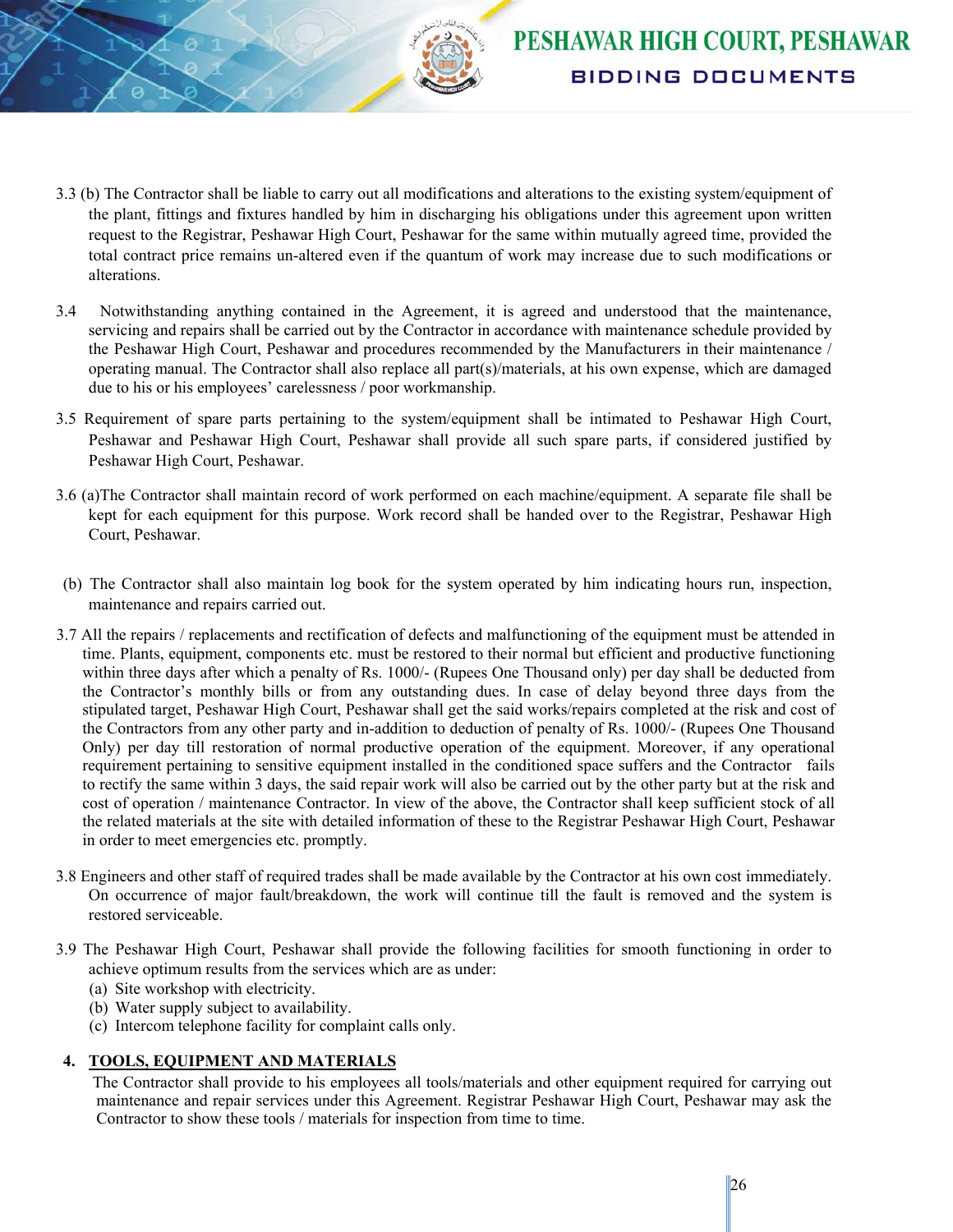

#### **5. DAMAGE TO PERSON AND PROPERTY, INSURANCE / GUARANTEES**

The Contractor shall undertake that in the performance of his contractual obligations under this agreement, he will comply with all the applicable laws of the country, and rules pertaining to the payment of wages, allowance, insurance of employees and workers, their medical attendance, gratuity, grant of annual/sick and casual leave and other rights, facilities and benefits to which his employees and workers are entitled. And it is expressly agreed and understood by the Contractor and Peshawar High Court, Peshawar that all the responsibility of his employees /workers in this regard, or to himself are assumed by the Contractor and the grant of any such right, facility or benefit to his employees and workers at any time, whether under any levy OR otherwise shall be entirely borne by the Contractor at its own cost.

- **5.1** The Contractor shall be solely liable for any of his employees' acts or omissions in contravention of law while Peshawar High Court, Peshawar shall not be liable for any such act or omissions.
- **5.2** If any levy required upon one or both the parties to register this Agreement pursuant to any law, the entire cost of such registration shall be borne by the contactor.
- **5.3** The Contractor will not correspond with or approach anyone except Registrar, Peshawar High Court, Peshawar or his nominee regarding any matter arising from this Agreement.
- **5.4** The Contractor shall ensure that all his employees meet the general and technical qualifications.
- **5.5** All employees of the Contractor while on duty in the premises of Peshawar High Court, Peshawar shall strictly maintain discipline and exhibit proper behavior.
- **5.6** Any employee of the Contractor, if found committing misconduct or breach of discipline, the Contractor shall be responsible for his act and replace him immediately.
- **5.7** All the employees of the Contractor while on duty shall wear distinctive uniform of standard practice and color.
- **5.8** The Contractor shall be responsible for any injury / causality sustained by his employee(s) in discharging their contractual obligations under this agreement. Peshawar High Court, Peshawar shall not accept any liability for such claims.
- **5.9** The Contractor will accept entire responsibility for the settlement of claims resulting from death OR any injury caused to his employees / workers / officers/agents or any third person in relation to this agreement and shall not hold any indemnity against all such claims.
- **5.10** All Notices, Requests and Demands given to or made upon the parties shall be in writing and posted through registered mail or confirmatory telex at the addresses set forth below.

#### **6. CONTRACTOR**

- **6.1** Peshawar High Court, Peshawar has the right to raise objection on incompetent staff of the Contractor. Such staff shall be removed immediately on receiving such objection while replacement shall be provided within 24 hours. If no substitute is provided, an amount agreed in the work order at the discretion of Registrar Peshawar High Court, Peshawar shall be deducted from the Contractor's monthly bills.
- **6.2** The Contractor shall submit monthly report / summary of work done on  $10^{th}$  of the following month. In case any unit remains non-operational due to the default of the Contractor or his employees, the Contractor shall be liable for payment of fine up to an amount of Rs.2,000/- per day OR at the discretion of Registrar, Peshawar High Court, Peshawar.
- **6.3** In case the contract is terminated due to contravention of any clause / obligation of the agreement, the Contractor will continue to work for one month or till the new Contractor has not taken work charge whichever is earlier. The entire defaulted amount will be deducted from his outstanding dues.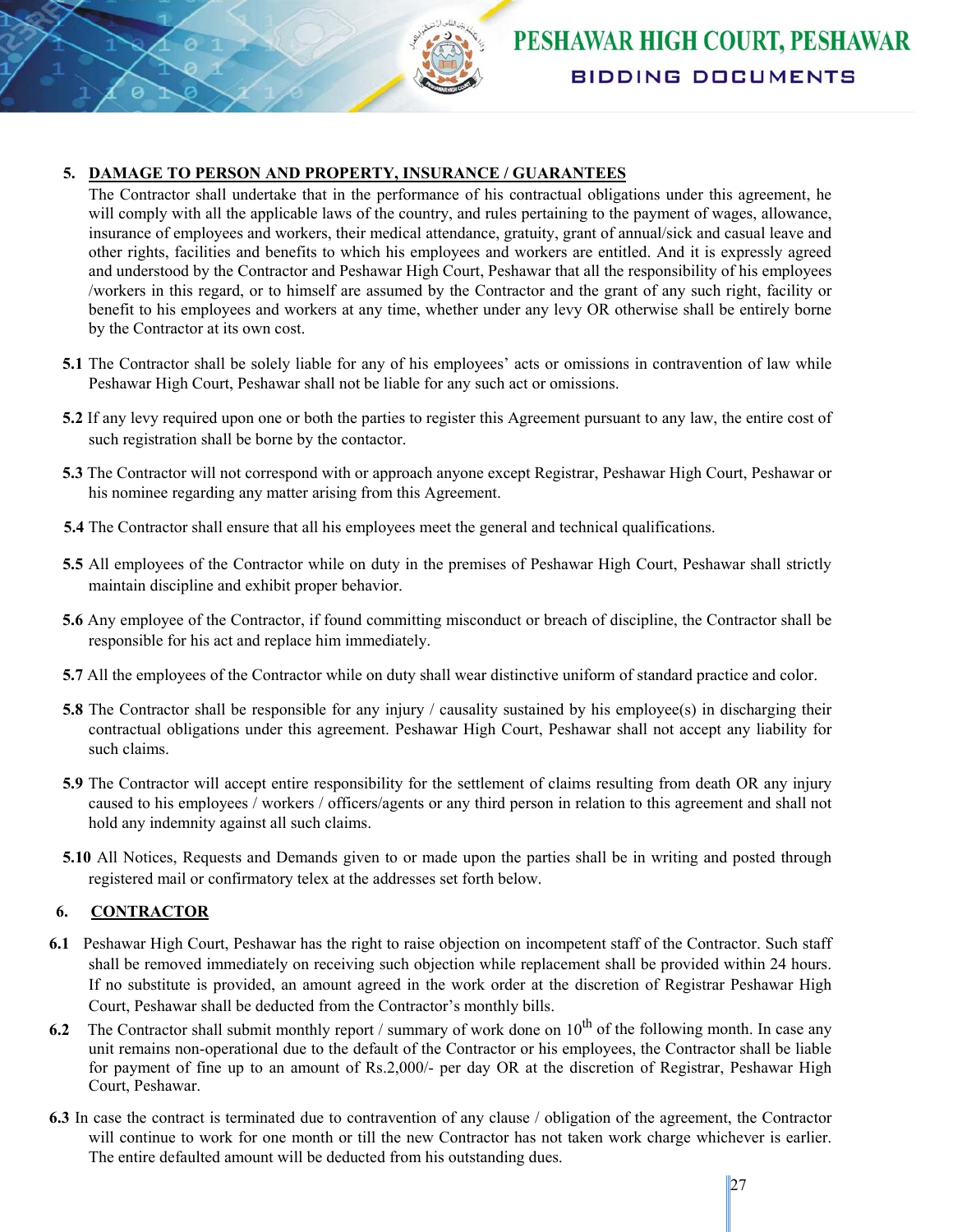

- **6.4** In case of delay in completion of (HVAC) work as per provision of work order, terms and conditions, the Contractor will be liable to pay liquidated damages of Rs.1000/- (Rupees one thousand only) per day.
- **6.5** The parties hereby mutually agree that during the validity of this agreement or any extension thereof, escalation charges shall be payable by the Peshawar High Court to the Contractor under this agreement and the Contractor agrees and undertakes that he shall not ledge with them any claims on this account for any reason whatsoever.

#### **7.** I**NDEMNITY**

The Contractor undertakes and agrees to indemnify and hold harmless Peshawar High Court, Peshawar, its officers and agents from and against all claims, demands, liabilities, damages and expenses of any nature whatsoever, arising out of or resulting from this agreement whether due to performance / non performance of any service under this agreement by the Contractor, his employees or agents or otherwise.

#### **8. WARRANTY**

8.1 All materials / items used and services provided under this agreement shall be free from defects.

- 8.2 If the Contractor does not use/ perform proper materials and services as per clause # 2 of the Terms & Conditions of the Tender, Peshawar High Court, Peshawar shall have the right to deduct the cost of each item / services from his bills OR from the security deposit.
- 8.3 The Contractor shall be liable to pay all the losses / damages caused due to using sub-standard materials and services along with penalties as imposed by the Registrar Peshawar High Court, Peshawar which will be at least 1% of the Contractor's annual bills.
- 8.4 The Contractor undertakes/warrants and represents that at all time;
	- a. It has the requisite power and authority to enter into and perform this agreement.
	- b. It shall carry out the services with reasonable care and skill.
	- c. It holds valid licence and authority (as required) o carry out the services.
	- d. It shall employee competent, young, medically fit resource to carry out the services.
	- e. All persons engaged by the Contractor to carry out the services are its employees and have no criminal record.
	- f. It shall perform services using all reasonable skill, care and diligence in accordance with good industry practices and shall ensure that its employees have the skill and expertise required to carry out the services to the standards and timing required by the Peshawar High Court.
	- g. The Contractor or its employees will manage the transportation to and from the premises of the Peshawar High Court and will be of no obligation to Peshawar High Court.
	- h. The Contractor shall not act in a way which is prejudicial to the interest of Peshawar High Court.
	- i. The Contractor and his employees shall obey all lawful and reasonable directions of the Peshawar High Court.
	- j. Any breach by the Contract of this clause (Contractor's Warranties) constitutes a material breach of the contract. Peshawar High Court shall be entitled to require Service Provider to:
		- i. Remedy the breach at its costs.
		- ii. Pay for it to be remedied or
		- iii. Repay to all amount already paid for the defective Services.

#### 9. **CONFIDENTIALITY**

Except with the consent in writing of Peshawar high Court, the Contractor shall keep strictly confidential and not make use of any confidential information supplied by Peshawar High Court other than to perform this contract, and shall impose the same obligations on its employees and other third parties.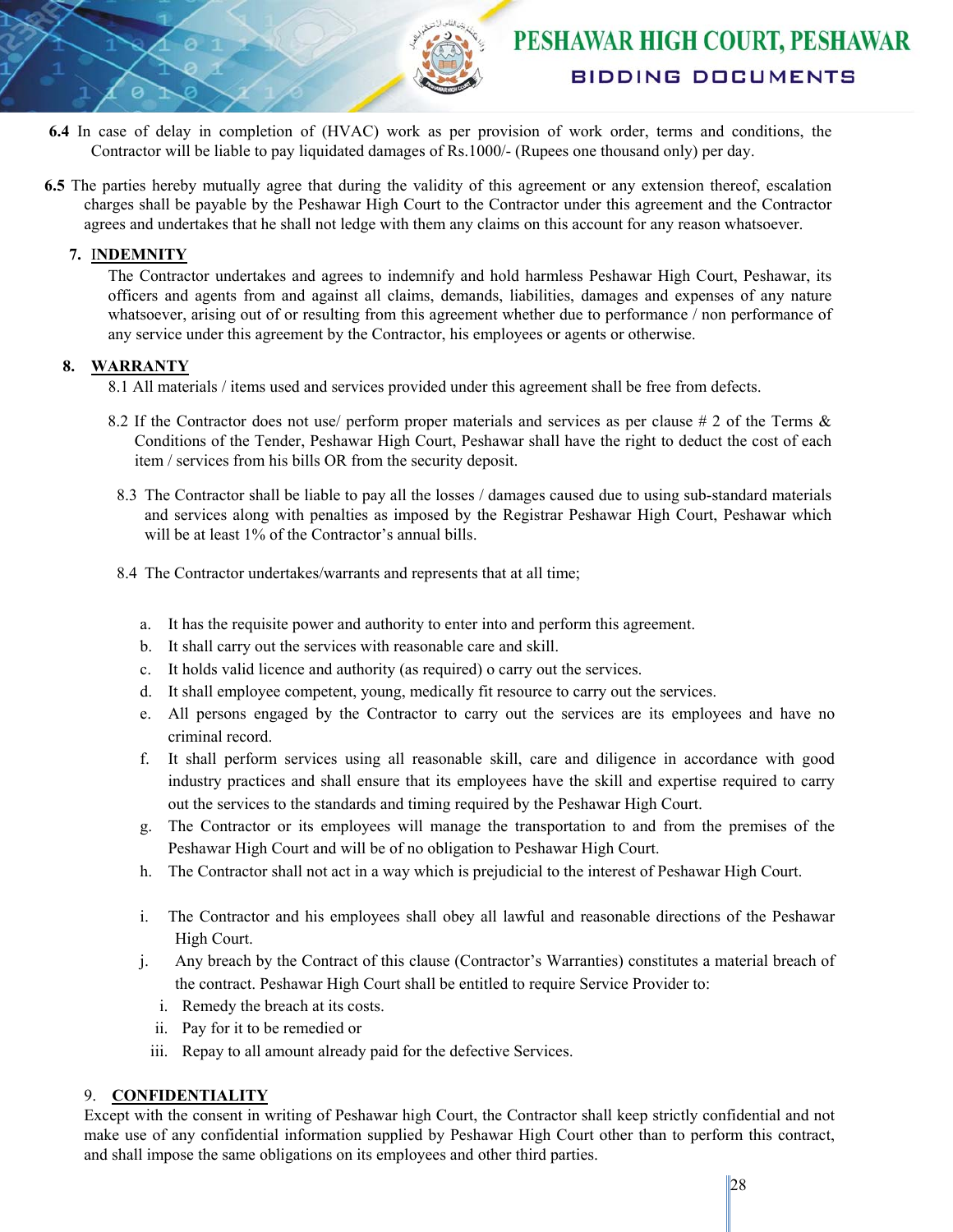

#### **10. QUALITY ASSURANCE**

- 10.1 The Contractor shall perform work in accordance with the plumbing, electrical, building, fire and safety codes of the Govt.
- 10.2 The Contractor shall ensure that the HVAC equipment meets the energy performance requirement of ASHRAE-90.1 Energy Efficient Design of the building.
- 10.3 The Contractor shall ensure that burner operation meets the requirement for exhaust gases and temperature of the applicable authorities having jurisdiction.

#### **11. AUTHORITY OF PERSON SIGNING CONTRACT AND DOCUMENT(S)**

Person signing this agreement or any other documents forming part of this agreement on behalf of the Contractor shall be deemed to warrant that he has authority to do so from the Contractor and if on enquiry, it is revealed that the person so signing had no authority to do so, Peshawar High Court, Peshawar may without prejudice to other legal rights / remedies cancel the contract without notice and hold the signatory liable for all costs and damages.

#### **12. FORCE MAJEURE**

Except as provided under this agreement, neither party shall be liable for any failure or delay in the performance of their obligations due to any cause beyond their reasonable control including limitation, fire, act of public enemy, war, rebellion, insurgency, accident, act of God, and act of state.

**13.** The Contractor shall not sublet, transfer or assign this agreement to any other party without the prior written permission of Peshawar High Court, Peshawar.

#### **14. GOVERNING LAWS & DISPUTE RESOLUATION**

- i. This agreement shall be governed under the Laws of Pakistan.
- ii. Should any dispute arise between the parties regarding interpretation of this agreement, or any matter arising out of this agreement, such dispute shall be resolved through arbitration.
- iii. The arbitration shall be conducted in accordance with Arbitration Act of 1940.
- iv. The suit of the arbitration shall be at Peshawar.
- v. The parties submit to the exclusive jurisdiction of the courts at Peshawar.

#### **15. SCHEDULE**

For all items and purposes, the schedules annexed herewith shall from an integral part of this agreement and the Contractor shall be bound to fulfill all the terms and conditions stipulated therein. Any deviation from the terms and conditions incorporated in annexed schedules or other part of the agreement shall be deemed to be violation of this agreement on the part of the Contractor. However, if an item is compulsory but not mentioned in schedule, Contractor shall notify PHC prior to placing the order.

#### **16. RECOVERIES**

When any amount is recoverable from the Contractor due to any of his fault under this or any other Agreement or as felt justified to PHC. Peshawar High Court, Peshawar shall be entitled to deduct any such amount from the pending bills of the Contractor, whether due in respect of this or any other Agreement and / or from any other due amount of the Contractor lying with Peshawar High Court, Peshawar and the Contractor will have no objection to the same.

a) M/s. hereby agree, and undertake that he shall pay salary to his staff / employees during  $1<sup>st</sup>$ week of every month irrespective of their bills cleared or not by the Peshawar High Court, Peshawar.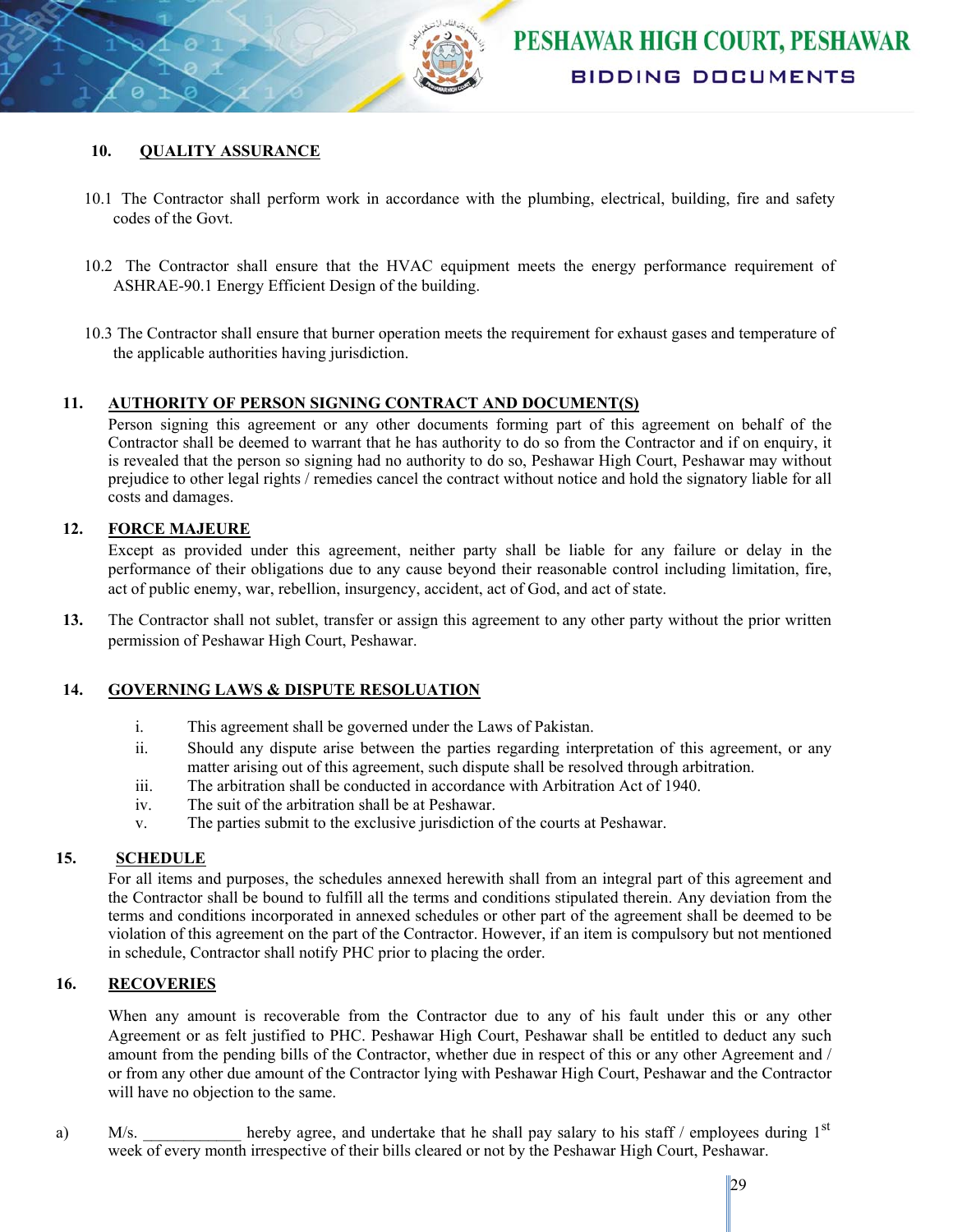

#### **17. WAIVER**

The failure of either party at any time to require performance by the other of any of the terms and provisions hereof shall in no way affect the right of that party thereafter to enforce the same nor shall the waiver by either party or breach of any of the terms or provision hereof taken or held to be waiver of any succeeding breach of any such terms of provision itself.

#### **18. INSOLVENCY AND BREACH OF CONTRACT**

Should the Contractor be adjudicated insolvent or made to enter into any agreement for composition with the creditors or be wound up earlier compulsorily or voluntarily or commit any breach of the agreement not herein specifically provided., Peshawar High Court, Peshawar shall have the right to declare the agreement terminated forthwith in which case the Contractor shall be liable to the confiscation of any deposit amount and pay Peshawar High Court, Peshawar for any extra expenses which it might incur, but shall not be entitled to any gain or compensation from Peshawar High Court, Peshawar.

#### **19. GENERAL CONDITIONS**

 Since the spirit and the purpose of this contract is to establish and maintain comfortable environmental condition i.e. 24°C within the conditioned areas through 100% serviceability of HVAC system and upkeeping their performance efficiencies so if at any time, owing to any reasons whatsoever, comfort conditions within the conditioned areas are not achieved for more than three days or the serviceability of the system etc. decreases, a proportionate amount shall be deducted from the monthly bill of the Contractor.

#### **20. THE COST OF CONTRACT WHATSOEVER SHALL BE INCLUSIVE OF THE FOLLOWING MATERIALS AND SERVICES ETC.**

- i. Dusters, cotton waste, linen pieces, kerosene oil, petrol and other solvent for cleaning and washing purpose and various descaling chemicals for descaling of interiors, exteriors of the various HVAC equipment etc.
- ii. All types of gaskets, oil seals, nuts, bolts, washers, screws, blowers foundation bolts and nuts, canvas cloth, duct tape, aluminum foil tape, threaded rods, gear box oil, GI sheet (26,24,22 gauge) adhesives, jumbolan insulation, UPVC pipes and fittings, GI, CI, MS fittings of smaller dia upto  $2$ " i/d, paints  $\&$  red oxide etc.
- iii. Repairing of all kinds of solenoid coils, electronic circuits / plate, relays, circuit breakers, and various electric controls up to 25 Amp capacity of price range below RS 950/-, capacitor, holders, two pin and three pin plug. All type of fuses / screw type and pin type holders related with HVAC equipment.
- iv. Repair (except rewinding) of electric motor replacement of ball bearing / bushes etc. upto 7.5 HP and repair (except rewinding) of compressor upto 5 tons capacity.
- v. Any material required for O&M that does not fall in the list, however its price falls below RS 950/- shall be arranged by the Contractor without extra payment. Cost of such items including extra labour charges shall be inclusive of the bid and will not be claimed separately.
- vi. The Contractor shall submit rate list of major material costing more than Rs. 950/- as per schedule at Annexure- I, along with the financial bid.
- vii. All type petty welding and fabrication works related to all the equipment, installation and systems etc.
- viii.Labour charges and transportation, lifting / re-fixing charges for all purposes of the contract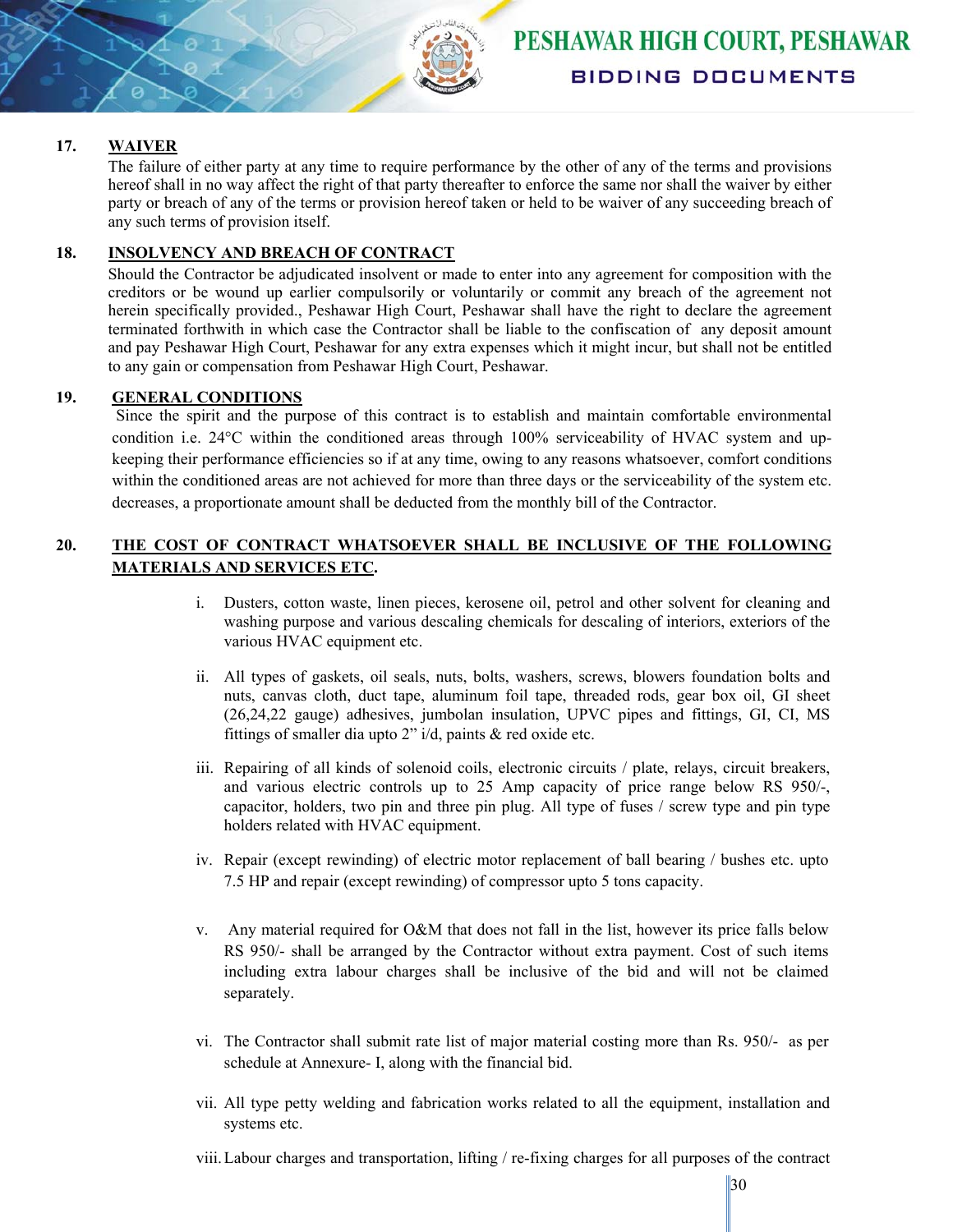

for materials mentioned in clause 2 and its sub clauses.

ix. Civil repair work related to HVAC and dismantling and fixing of false ceiling shall be on the part of Contractor.

#### **21. SERVICES TO BE PROVIDED**

- 21.1 The Contractor shall provide the services as per Annexure-II for operations and maintenance of HVAC system of Peshawar High Court.
- 21.2 The Contractor shall ensure maintenance of HVAC system in accordance with the laid down standards, codes and regulations as directed by Peshawar High Court.
- 21.3 The scope of operation and maintenance shall be strictly in adherence to the guidelines and recommendations of OEMs (Original Equipment Manufacturer) as illustrated in the product operation and maintenance manuals, applicable engineering standards and other sources of dissemination.
- 21.4 The Contractor shall perform their duties as per manufacturer's recommendations, PHC Rules/Regulations/Orders and Instructions issued from time to time.
- 21.5 As and when required in writing by Peshawar High Court, the Contractor shall increase or decrease the number of personnel as may be determined by Peshawar High Curt in its sole discretion.
- 21.6 The Contractor shall ensure economical consumption of material and space. All efforts shall be made to repair old parts for their reuse. Parts should only be replaced when they cannot satisfactorily be repaired for reuse.
- 21.7 The Contractor shall hand over defective parts to AR, Management. The Contractor shall maintain a register to record new parts taken over and defective parts handed over to the Peshawar high Court by taking confirmatory signature from AR, Management.
- **22.** All the plants and equipment shall be operated / maintained / serviced and repaired by technically qualified, trained and experienced staff strictly as specified above for which clearance / approval of the Registrar Peshawar High Court, Peshawar shall be obtained from AR (Management) Peshawar High Court, Peshawar.
- **23.** A staff attendance register shall be maintained at site and shall be regularly checked and signed by AR(Management) Peshawar High Court, Peshawar and the same original attendance sheet shall be submitted along with the bills as document. In case of absence of any contractual staff, Rs.500/- per person shall be deducted from the monthly bill of the Contractor. In case of emergency leave, the Contractor must arrange replacement of the staff on leave and also notify it to the client.
- **24.** The Contractor shall ensure that his site staff strictly maintain discipline at Peshawar High Court, Peshawar premises and strictly comply with the instructions issued from time to time by the Registrar Peshawar High Court, Peshawar. The defaulters shall be terminated immediately.
- **25.** In case, any equipment or part or component thereof is required it be removed from the system for repairs / replacement or modification, the Contractor must obtain prior approval in writing from Registrar Peshawar High Court, Peshawar, explaining reasons for such requirements.
- **26.** The Contractor shall be bound to provide to his staff at site, at his own risk and cost, all the related tools, testing equipment, kits, materials decaling sets and effective decaling materials, welding sets, high vacuum pumping sets, gas charging plants, and nitrogen/oxygen/acetylene gases etc. necessary to expedite operation, servicing reasons for such requirements.
- **27.** Peshawar High Court, Peshawar shall not pay for the material involved in such repairs which shall occur due to neglectful operation / maintenance and servicing of the equipment by the Contractor's staff.
- 28. If the maintenance is delayed due to electricity shut down, breakdown from WAPDA or management, low voltage, high voltage, load shedding of gas, and non-availability of water supply, the Contractor shall not be held responsible, however it is the responsibility of the Contractor to safeguard the government property against any damage.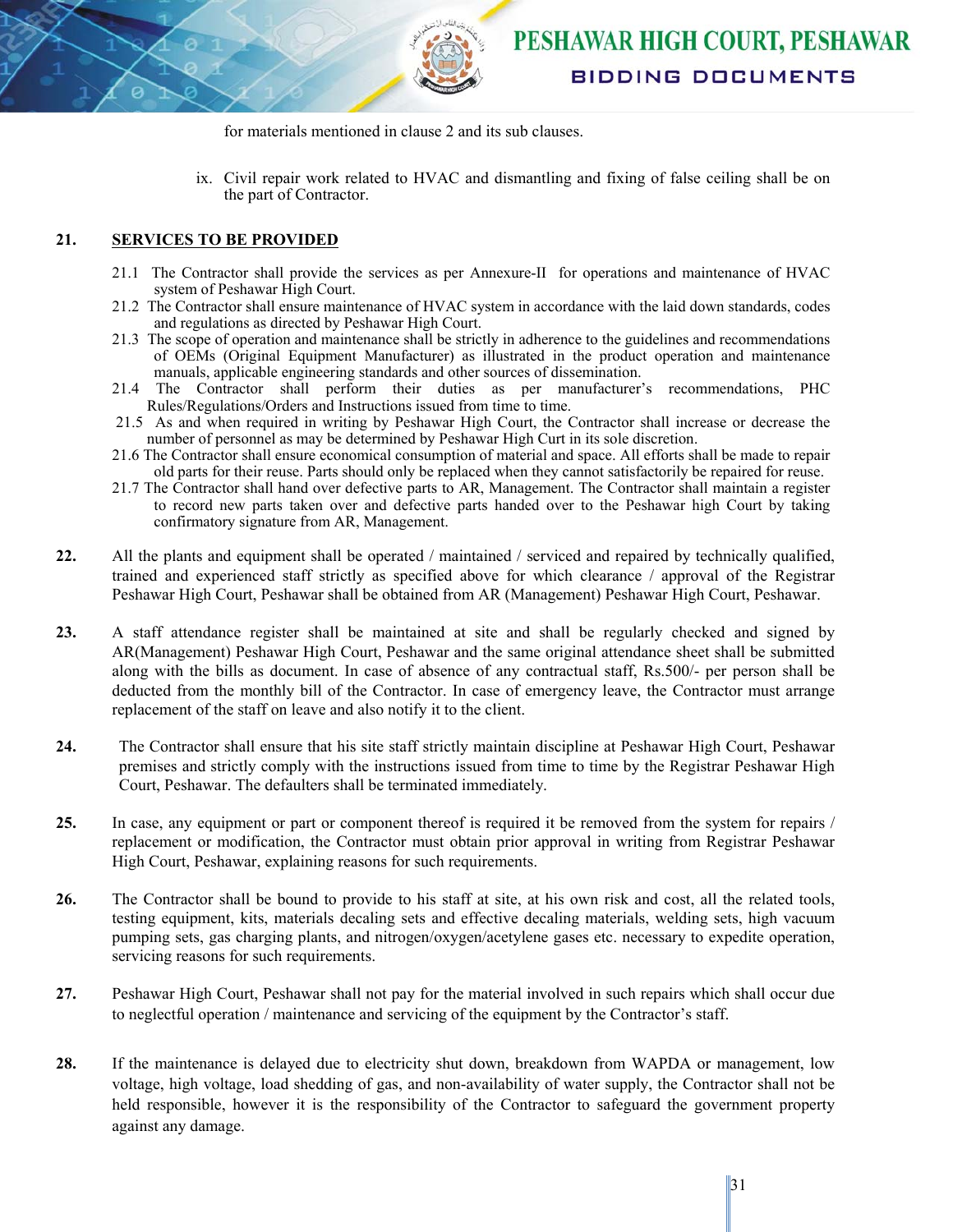

- **29.** If the Contractor compromises the quality and the client discovers it at later stages, the client holds the authority to reverse the work and instruct rework without any extra payment or impose penalty or arrange recovery as per contract agreement.
- **30.** It shall be the sole responsibility of the Contractor, without any extra financial claim, to keep all the indicating devices, instruments, controls, safety devices (electronics, electrical, mechanical, hydraulic and pneumatic employed on various equipment and systems perfectly in order. In case of malfunctioning or inoperation or ineffectiveness or missing of any, a penalty of Rs.1000/- (Rupees one thousand only) per day shall be deducted from the monthly bill of the Contractor after three days from the date of detection.
- **31.** All the repairs / replacement and rectification of the defects and malfunctioning of the equipment must be attended in time. Plants, equipment and components etc. must be restored to their normal but efficient and productive functioning within three days, beyond which a penalty of Rs. 1000/- (Rupees One Thousand only) per day shall be deducted from the Contractor's monthly bills or from any outstanding dues. In case of delay beyond three days from the stipulated target, Peshawar High Court, Peshawar shall get the said works / repairs completed at the risk and cost of the Contractor from any other party and in-addition to deduction of the penalty of Rs. 1000/- (Rupees One Thousand Only) per day till restoration of normal productive operation of the equipment. Moreover, if any operational requirement pertaining to sensitive equipment installed in the conditioned space suffers and the Contractor is fails to rectify the same within 3 days, the said repair work will also be carried out by the other party but at the risk and cost of the Contractor.

In view of the above, the Contractor shall keep sufficient stock of all the related materials at the site with detailed information of these to the Registrar Peshawar High Court, Peshawar in order to meet emergencies etc. promptly.

- **32**. Spare parts, other than mentioned in Clause 2 (Annexure-I) but not as a result of neglectful operation by the Contractor's staff shall be supplied by Peshawar High Court, Peshawar, to the Contractor on demand for replacement. In case the same is not available with the Peshawar High Court, Peshawar, the Contractor to provide the same without delay on extra payment i.e. actual cost of the items inclusive of GST plus and 10% handling charges. However, installation of such equipment shall be on the Contractor's part.
- **33.** The replacement/equipment/spare parts, if to be supplied by the Contractor, prior approval of the client is compulsory either in written or by approval of Technical Submittal.
- **34.** The Contractor must maintain temperature record sheet indicating ON / OFF/ timings, volts, amperes and temperatures (grill and room) of all the air conditioning plants installed in various areas duly countersigned by users and the same is to be submitted to Registrar Peshawar High Court, Peshawar on daily basis. A logbook shall also be maintained at the site indicating the daily service condition and daily / weekly checkup / maintenance / servicing information of all the air conditioning plants.
- **35.** All gazetted holidays are inclusive and no extra claim shall be entertained for operation / maintenance works on official holidays if required. One day weekly off may be allowed to workers as per labour law in such a way that operation does not suffer.
- **36.** None of the contractual staff shall be taken away from the site without prior approval of the Registrar Peshawar High Court, Peshawar. Each contractual staff must carry or display on their shoulders / chest Contractor's identification while on duty. The defaulter shall be terminated and the Contractor shall be penalized  $\omega$  Rs. 100/- (Rupees One Hundred only) per day, per defaulter, to be deducted from the Contractor's monthly bills.
- **37.** The Contractor who shall be awarded the contract shall have to execute an Agreement on non-judicial stamp paper with Peshawar High Court, Peshawar.
- **38.** The bidder must inspect the site before quoting the rates, Peshawar High Court, Peshawar have the right to reject any bid with unrealistic rates or unworkable rates by assigning reasons.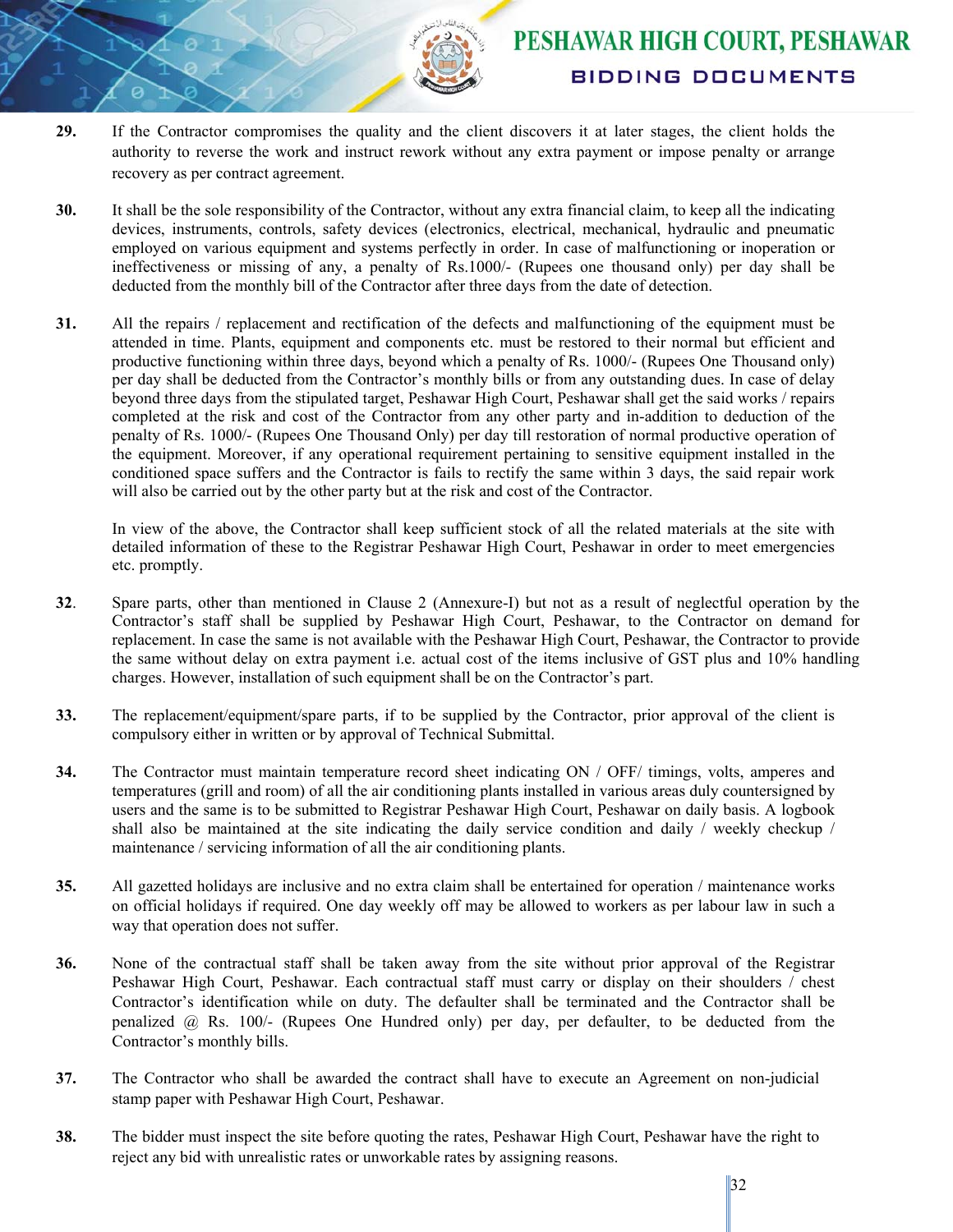

**39.** The bidder must furnish alongwith bid, the breakup of their quote as under. If the breakup is not mentioned the bid shall be considered as INCOMPLETE BID.

| <b>Total Wages</b><br>Cost of |    |
|-------------------------------|----|
| <b>Material</b>               | s. |
| Govt. Tax                     |    |
| Profit                        |    |
|                               |    |

- **40.** 10% of the total amount of monthly bill will be kept as security deposit for a period of 12 months for guarantee period and shall be refundable at the end of maintenance period, if the work is found entirely satisfactory.
- **41.** The Contractor shall personally visit the equipment at least thrice a week and shall be available on telephone at the site in case of any problem.
- **42.** In order to achieve comfortable temperatures within the areas at 08:00 hours the Contractor must depute his operating staff to start operation of the HVAC system at least one hour earlier i.e. 07:00 hours.
- **43.** To get clearance for 100% serviceability of steam boilers and their allied components from the Chief Boiler Inspector, Govt. of Khyber Pakhtunkhwa, after annual servicing / any repairs, each time.
- **44.** The minimum wages to be paid by the Contractor to his staff, shall not be less than the minimum wage specified by the Govt.
- **45.** The Contractor shall, if so required, make time- to- time addition of HVAC equipment in the existing inventory and maintain the same.
- **46.** The said contract can be extendable for further period with mutual consent, if found satisfactory.
- **47.** The Contractor shall be bound to pay salary to his staff, at least for three months, during the first week of each month irrespective of their bills, either cleared or not by the (Peshawar High Court, Peshawar).
- **48.** It shall be the sole responsibility of the Contractor without any extra financial claim to Peshawar High Court, Peshawar.
	- a. To follow various maintenance schedules of the HVAC equipment and controls etc. to upkeep their efficiencies
	- b. To ensure regular soft water supply to boilers with regular use of water treatment chemicals and PH value testing kit and through proper functioning of water softening equipment etc.
	- c. To get clearance for 100% serviceability of steam boilers and their allied components from the Chief Boiler Inspector, Govt. of Khyber Pakhtunkhwa, after annual servicing / any repairs, each time.
- **49.** A daily operation data record sheet on two hourly basis shall be maintained (in duplicate) at Peshawar High Court, Peshawar by the Contractor and original shall be submitted daily to Peshawar High Court, Peshawar. It shall indicate the following:
	- a) ON / OFF timings and ambient temperature and vacuum record of absorption machines.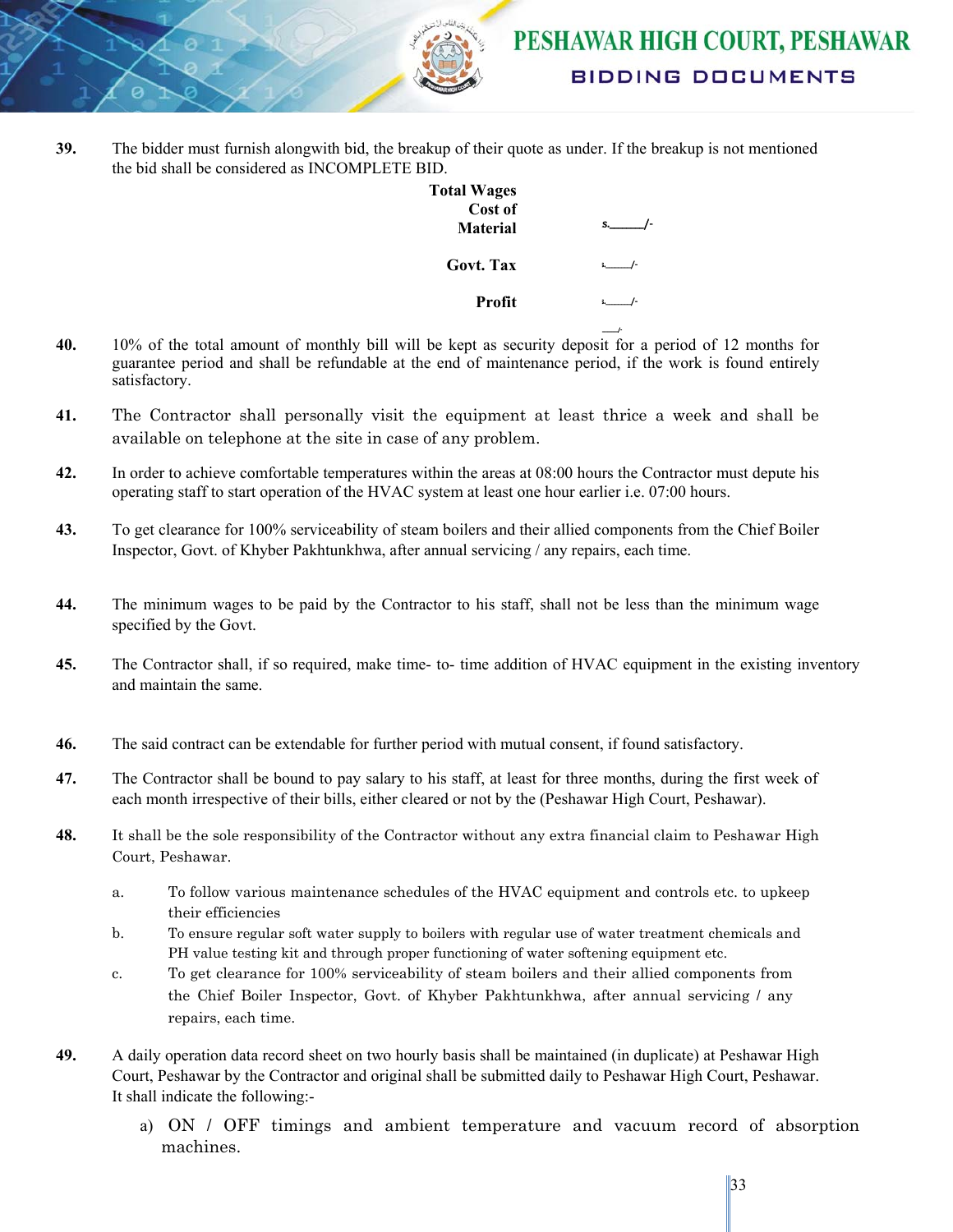

- b) Incoming voltage and ampere on main electric panel.
- c) Condenser water temperatures and pressures at inlet and outlet of absorption machines and amperage of condenser water pumps and cooling tower drive.
- d) Chilled water temperatures and pressures inlet and outlet of absorption machines and amperage of chilled water pumps.
- e) Water temperature and pressure at inlet and outlet of each air handling units and temperature at grill and amperage of AHU drive.
- f) Performance record of steam boilers, heat exchanger and water softener.
- g) Record showing quantity / ratio of water treatment chemicals with time intervals and results of testing kit etc. and PH value of condenser water.
- **50.** Due to any reasons, whatsoever, if the serviceability of the plants, equipments, systems and installation etc. decreases, a proportionate amount shall be deducted from the monthly bills of the Contractor.
	- i. A daily un-serviceability (area -wise) report showing the date, brief of repair required and target date of the equipment under breakdown shall be prepared (Duplicate) by 10:00 AM daily and submitted to the Registrar Peshawar High Court, Peshawar on the same day
	- ii. A daily operation date record sheet (two hourly basis) shall be maintained (in duplicate) at the site by the Contractor for performance of all the Freezers and cold storage, Ice cube Machine, Filtering plants and original shall be submitted to Peshawar High Court, Peshawar.
- **51.** Three sets of proper uniform with Contractor's identification and designation identification and three sets of black shoes shall be provided by the Contractor to each member of the site staff, otherwise a penalty of Rs. 100/- (Rupees one hundred only) per day per defaulter will be deducted from the monthly bills of the Contractor.
- **52.** The Contractor must submit a certificate along with the monthly operation bill duly certified by the works officer (HVAC) concerned that the salary paid by the Contractor to his staff, is according to the wages as mentioned in the tender.
- **53.** Registrar Peshawar High Court, Peshawar shall see from time to time that the abovementioned instructions and terms and conditions are being strictly followed. In case of violation of any of these, Registrar can terminate the contract through a written one-month notice and the Contractor will also be black-listed.
- **54.** It shall be the sole responsibility of the Contractor without any extra financial claim, to keep all the indicating devices, instruments, controls, safety devices (electronics, electrical and mechanical and hydraulic and pneumatic) employed on various equipments and systems, perfectly calibrated effectively functioning. In case any of this is found detected malfunctioning or inoperative or ineffective of missing a penalty of Rs. 1000/- (Rupees One thousand only) per day shall be deducted from the monthly bills of the Contractors but beyond three days since the date of detection.
- 55. Any financial loss to Peshawar High Court, Peshawar i.e. loss or damages to the equipment owing to malfunctioning the equipment or indicating devices or delay beyond the stipulated period, in restoring the operation of the equipment by the Contractor's staff, shall be deducted from the monthly bill or outstanding bills of the Contractors.
- 56. Any loss or damage to the equipment or building of the Peshawar High Court, Peshawar owing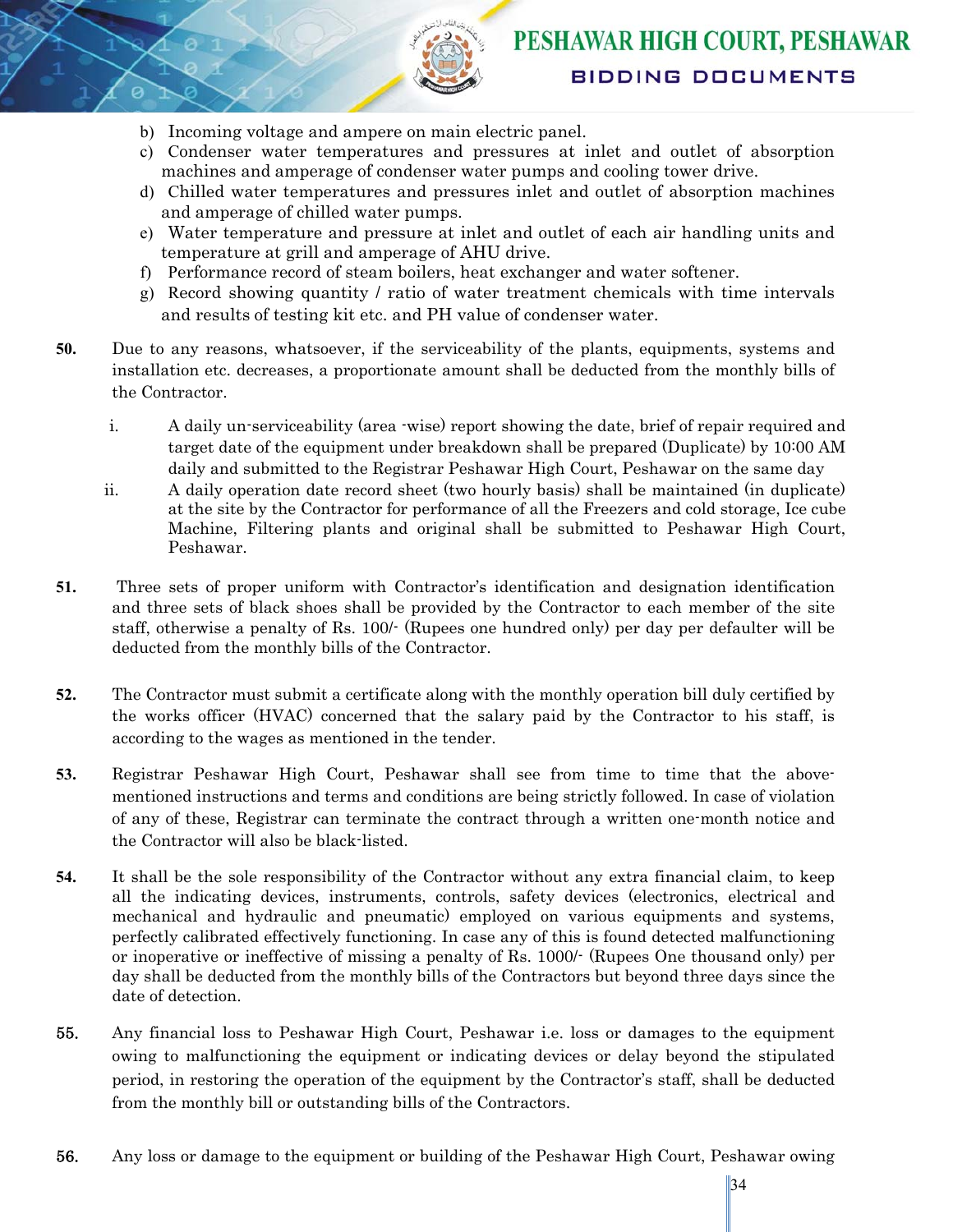to O&M of HVAC system by the Contractor's staff, shall be deducted from the monthly bill or outstanding bills of the Contractors.

- **57.** A detailed list of all above shall be submitted to the Registrar Peshawar High Court, Peshawar at the time of Handing over / Taking Over. None availability of any of the above facilities at site at any time shall force Peshawar High Court, Peshawar to penalizes the Contractors @ of Rs. 1000/- Per day.
- **58.** It shall be the sole responsibility of the Contractor without any extra financial claim to Peshawar High Court, Peshawar.
	- i. To follow various maintenance schedules of the Hot water Geyser and their allied equipment and controls etc. to upkeep their efficiencies.
	- ii. To ensure regular soft water supply to Geyser with regular use of water treatment chemicals and PH-value testing kit and through proper functioning of water softening equipment etc.
- **59.** Staff daily attendance register shall be maintained at the site and shall be regularly checked & signed by HVAC Officer. Monthly original staff attendance sheet shall be submitted along with the operation/maintenance bills. In case of Contractor's staff found absent from the duty/site the amount of absent period will be deducted from the bill of the Contractor as per wages (category wise) mentioned by the Contractor in clause 04 of Terms and Conditions of the tender.
- **60.** The Contractor shall be responsible for dismantling / re-installation of existing A/c unit from one place to other place (inclusive of installation new A/c Unit) by utilizing existing old materials. In case additional material is required, Peshawar High Court, Peshawar will provide the same on approved TC schedule rates.
- **61.** The Contractor shall ensure that the site staff strictly maintains discipline at the Peshawar High Court, Peshawar premises and complies with the instructions issued from time to time by the Registrar, Peshawar High Court, Peshawar. The defaulters shall be penalized @ Rs. 5000/ for each case.
- **62.** The Contractor shall be responsible for providing security passes to his operational staff upon receipt of work order and if any type of amount for such requirement is involved, the same will be paid by the Contractor.

#### **63. NO BROKER**

It is understood and agreed that no Broker(s) Agent(s) have participated in bringing the parties together or in the negotiation preparation of this agreement and the Contractor hereby warrants that price of the subject matter of this agreement thereof has not been enhanced or increased to accommodate directly and / or indirectly any commission or fee to any person or entity whomsoever. The Contractor agrees to indemnify and hold harmless Peshawar High Court, Peshawar from and against all claims, demands, liabilities, damages, losses and judgments which may be suffered by, accrued against, charged to or are recoverable from Peshawar High Court, Peshawar and which arise out of the Contractor's action(s) or negotiation(s) with or in respect of Broker(s)/Agent(s).

Notwithstanding anything contained hereinabove, in the event that on any future date it is established that such commission and / or fees of any kind have been made by the Contractor to any broker (s) or agent

a. or persons or entities whatsoever, such a sum shall be refundable immediately to Peshawar High Court, Peshawar without prejudice to any other rights or remedies of Peshawar High Court, Peshawar.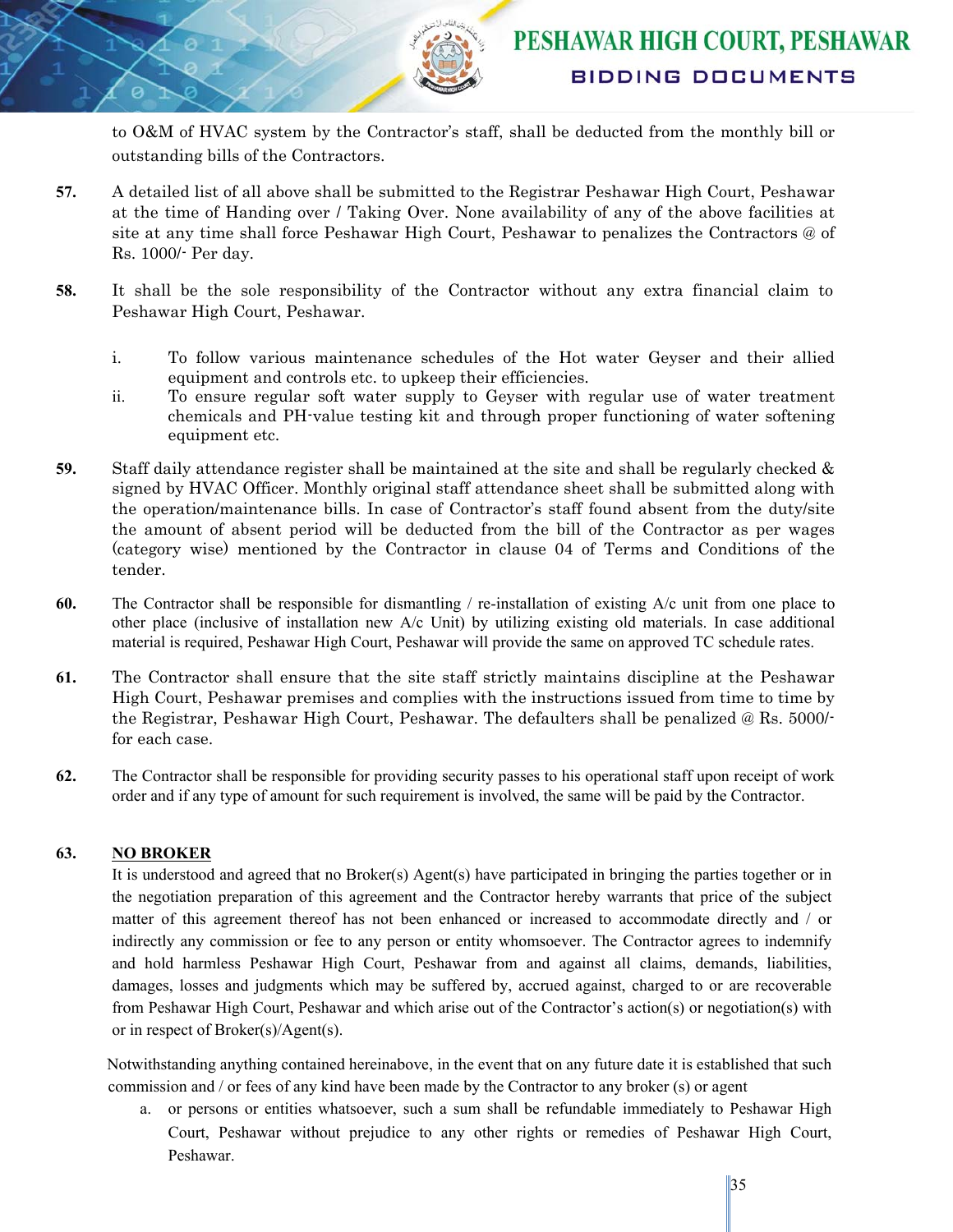

#### **64. INTEGRITY PACT**

DECLARATION OF FEES, COMMISSIONS AND BROKERAGE ETC. PAYABLE BY THE SUPPLIERS / CONTRACTORS OF GOODS, SERVICES & WORKS

[the Seller/Supplier/Contractor] hereby declares his intention not to obtain or induce the procurement of any contract, right, interest, privilege or other obligation or benefit from Government of Pakistan or any administrative subdivision or agency thereof or any other entity owned or controlled by it (GoP) through any corrupt business practice. Without limiting the generality of the foregoing, [the Seller/Supplier/Contractor] represents and warrants that he has fully declared the brokerage, commission, fees etc. paid or payable to anyone and not given or agreed to give and shall not give or agree to give to anyone within or outside Pakistan either directly or indirectly through any natural or juridical person, including its affiliate, agent, associate, broker, consultant, director, promoter, shareholder, sponsor or subsidiary, any commission, gratification, bribe, finder's fee or kickback, whether described as consultation fee or otherwise, with the object of obtaining or including the procurement of a contract, right, interest, privilege or other obligation or benefit in whatsoever form from GoP, except that which has been expressly declared pursuant hereto.

[The Seller/Supplier/Contractor] certifies that it has made and will make full disclosure of all agreements and arrangements with all persons in respect of or related to the transaction with GoP and has not taken any action or will not take any action to circumvent the above declaration, representation or warranty.

[The Seller/Supplier/Contractor] accepts full responsibility and strict liability for making any false declaration, not making full disclosure, misrepresenting facts or taking any action likely to defeat the purpose of this declaration, representation and warranty. It agrees that any contract, right, interest, privilege or other obligation or benefit obtained or procured as aforesaid shall, without prejudice to any other right and remedies available to GoP under any law, contract or other instrument, be voidable at the option of GoP.

Notwithstanding any rights and remedies exercised by GoP in this regard, [the Seller/Supplier/Contractor] agrees to indemnify GoP for any loss or damage incurred by it on account of its corrupt business practices and further pay compensation to GoP in an amount equivalent to ten time the sum of any commission, gratification, bribe, finder's fee or kickback given by [the Seller/Supplier/Contractor] as aforesaid for the purpose of obtaining or inducing the procurement of any contract, right, interest, privilege or other obligation or benefit in whatsoever form from GoP.

#### **65. TERMINATION OF THE AGREEMENT**

Without prejudice to any other available right / remedies, Peshawar High Court, Peshawar shall have the right to terminate this agreement at its opinion for any reason specifically provided herein under or other ways in case of any breach of this agreement by the Contractor notwithstanding anything contained in this agreement each party shall have the right to terminate this agreement without assigning any reason or cause thereof upon 30 days written notice to the other party through registered post and / or confirmatory facsimile.

Peshawar High Court, Peshawar shall be entitled to terminate this agreement forth with at any time upon serving notice in the event of misconduct either on the part of the Contractor or his employee (s).

The termination shall be without prejudice to the accrued rights and liabilities of either party prior to termination.

#### **66. ARBITRATION**

Any disputes between the parties hereto concerning the execution, interpretation, breach or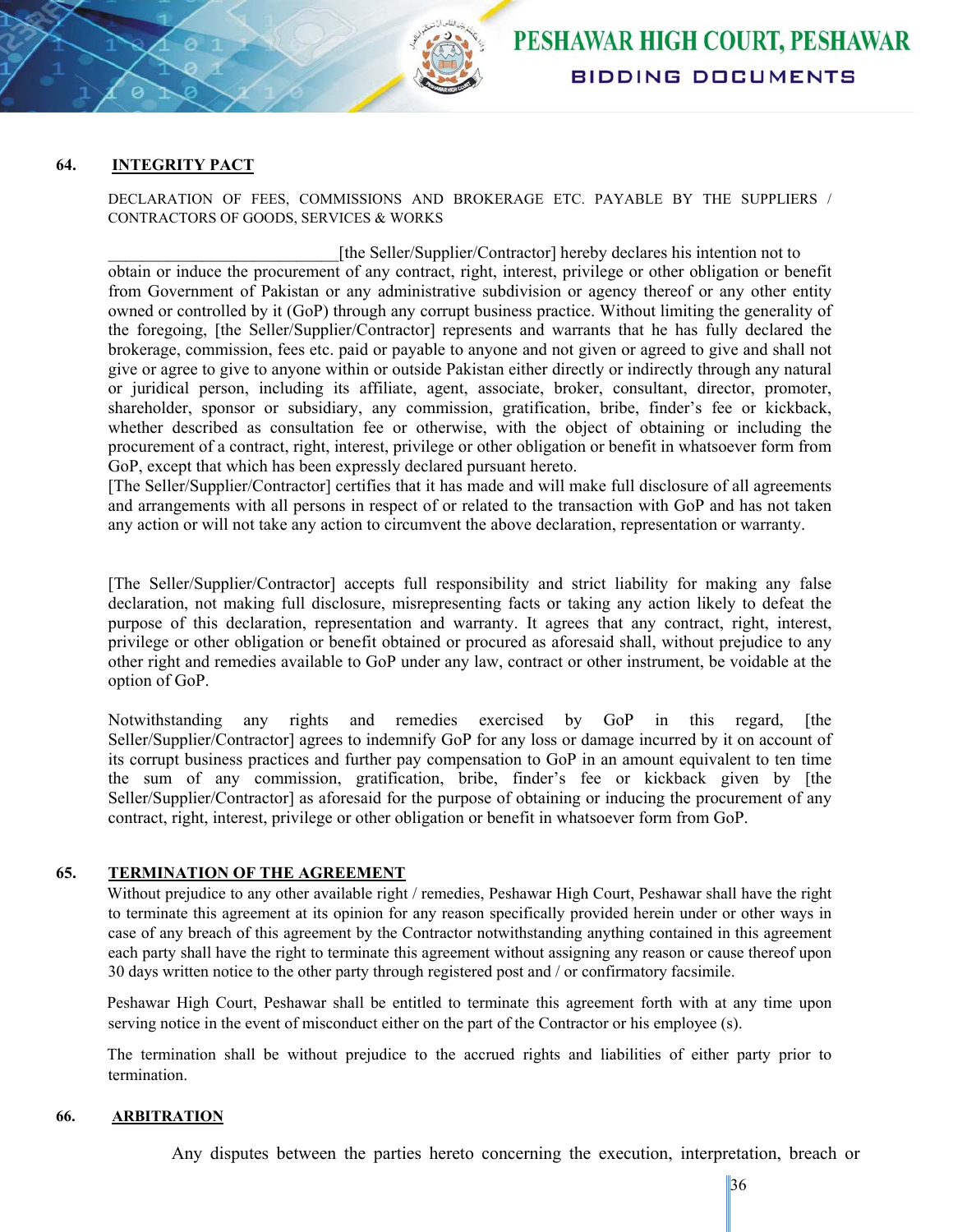

performance of this Agreement or in any manner touching this agreement shall be referred to the arbitration of a sole arbitrator to be appointed by mutual consent. In case of failure to appoint a sole arbitrator, each party shall appoint one arbitrator and the matter shall be referred to them. In case of disagreement between the arbitrators, the matter shall be referred to an umpire to be appointed by the two arbitrators for the matter referred to them. The arbitration shall be held at the Client premises in accordance with the law of the land relating to arbitration for the time being in force.

IN WITNESS WHEREOF the parties hereunto set their hands on the day, months and the year mention hereinabove.

#### **FOR AND ON BEHALF OF THE CONTRACTOR PESHAWAR FOR AND ON BEHALF OF THE PESHAWAR HIGH COURT,**

| NAME:               |                  |
|---------------------|------------------|
| <b>DESIGNATION:</b> |                  |
| SEAL:               |                  |
| <b>WITNESSES</b>    | <b>WITNESSES</b> |
| 1.                  | 1.               |
| 2.                  | 2.               |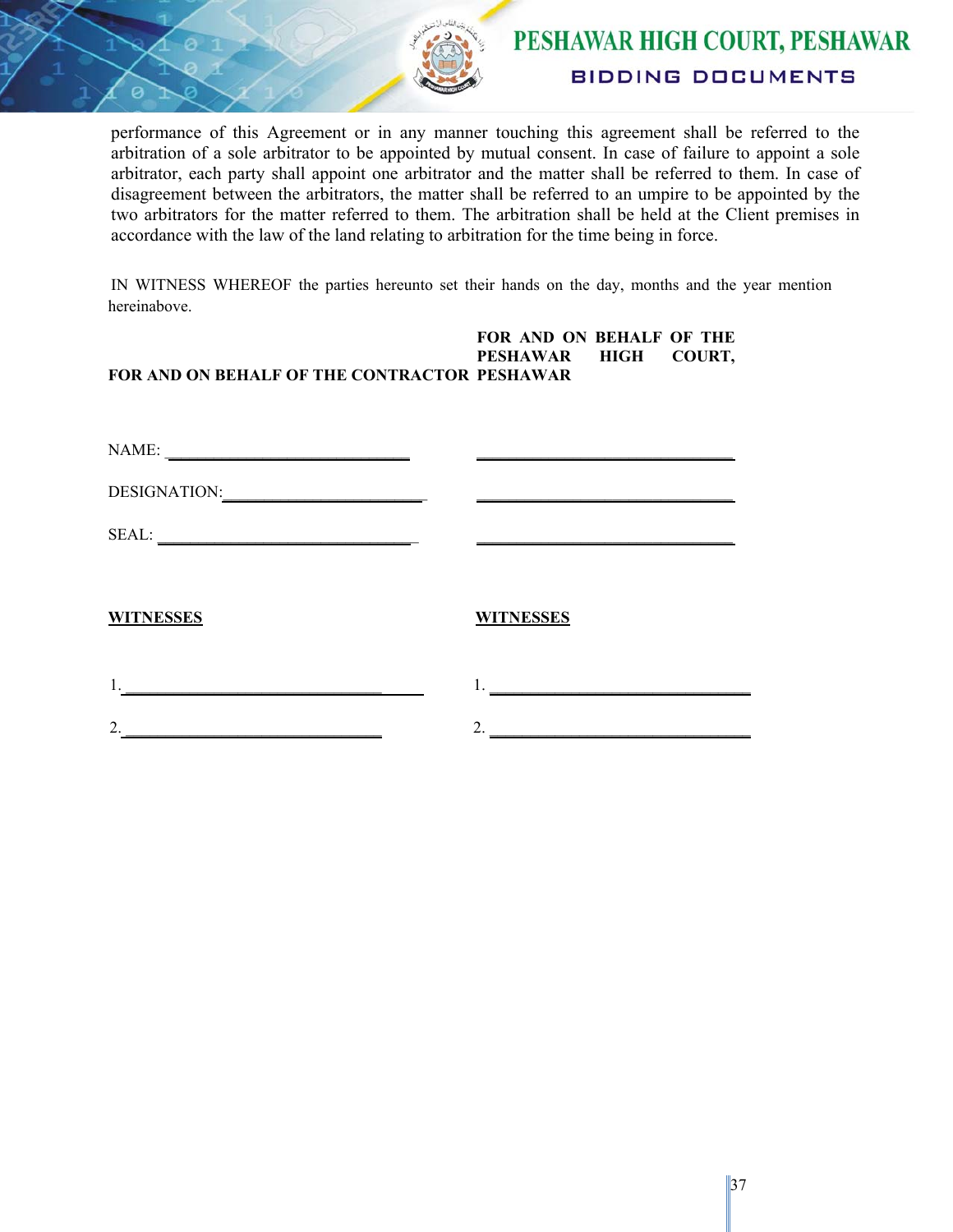

# **UNDERTAKING TO EXECUTE CONTRACT**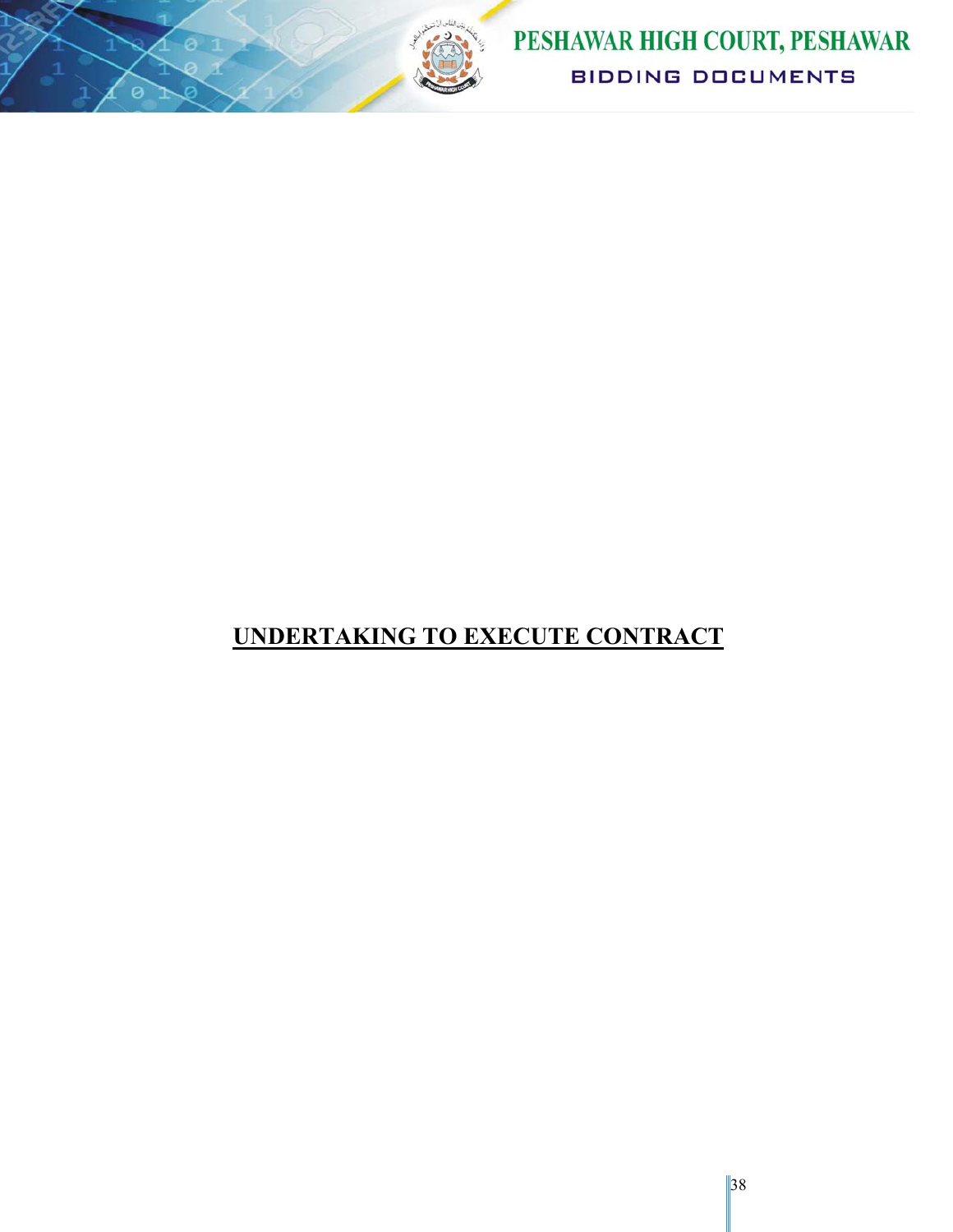

#### PESHAWAR HIGH COURT, PESHAWAR

 $\mathcal{L}_\text{max}$  , where  $\mathcal{L}_\text{max}$  and  $\mathcal{L}_\text{max}$  and  $\mathcal{L}_\text{max}$  $\overline{\phantom{a}}$ 

#### Subject: **UNDERTAKING TO EXECUTE CONTRACT**

Dear Sir,

- 1. We / I, the undersigned tenderer do here by confirm, agree and undertake to do following in the event our / my tender for , is approved and accepted.
- 2. That we / I will enter into and execute the formal contract, a copy of which has been supplied to us / me, receipt whereof is hereby acknowledged and which has been studied and understood by me / us without any change, amendment, revision or addition thereto, within a period of seven days when required by Peshawar High Court, Peshawar to do so.
- 3. That all expenses in connection with the preparation and execution of the contract including stamp duty will be borne by us / me.
- 4. That we / I shall deposit with Peshawar High Court, Peshawar the amount of security as specified in the contract which shall continue to be held by Peshawar High Court, Peshawar until three months after expiry of the contract period.
- 5. That in event of our / my failure to execute the formal contract within the period of Seven days specified by Peshawar High Court, Peshawar the Earnest Money held by Peshawar High Court, Peshawar shall stand forfeited and we / I shall not question the same.

| Tenderer's Signature<br><u> 1970 - Jan Barat, margaret ar an t-</u>                                                           |
|-------------------------------------------------------------------------------------------------------------------------------|
|                                                                                                                               |
|                                                                                                                               |
|                                                                                                                               |
|                                                                                                                               |
| Phone / Fax No. $\qquad \qquad$                                                                                               |
| C.N.I.C No.                                                                                                                   |
|                                                                                                                               |
| Date<br><u> La componenta de la componenta de la componenta de la componenta de la componenta de la componenta de la comp</u> |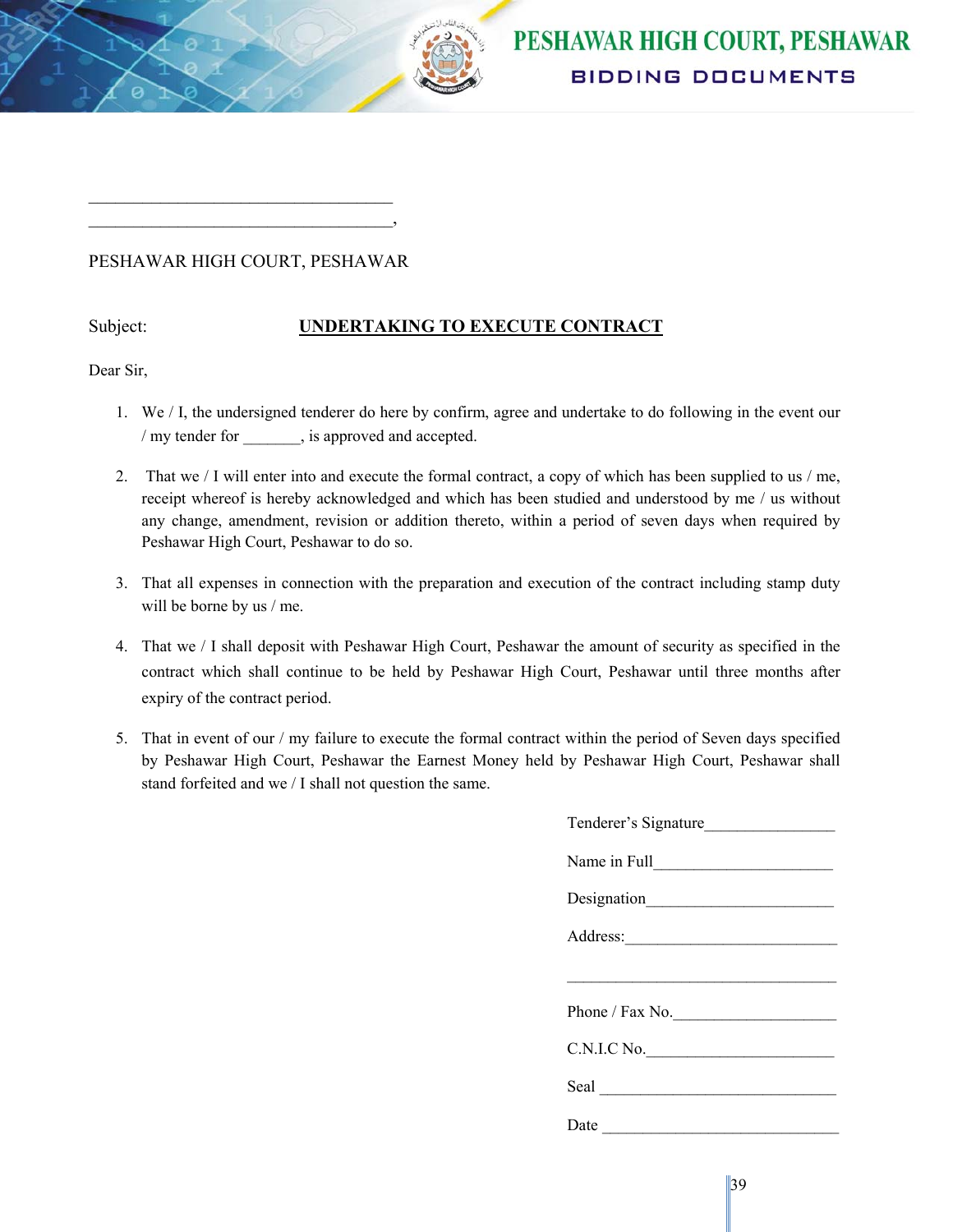

## PESHAWAR HIGH COURT, PESHAWAR **BIDDING DOCUMENTS**

### **Annexure-I**

### **EQUIPMENT/MATERIAL SCHEDULE**

| Sr.            | Material/Equipment                                         | Unit       | Rate  | Overhead                 | Handling                 | Total  |
|----------------|------------------------------------------------------------|------------|-------|--------------------------|--------------------------|--------|
| N <sub>o</sub> |                                                            |            | (PKR) | $(\%)$                   | Charges                  | amount |
|                |                                                            |            |       |                          | $(\%)$                   |        |
| $\mathbf{1}$   | Providing of MS Pipe SCH 40                                |            |       |                          |                          |        |
|                | Seamless                                                   |            |       |                          |                          |        |
|                | $1"$ dia                                                   | Rft        |       |                          |                          |        |
|                | $1.5"$ dia                                                 | Rft        |       |                          |                          |        |
|                | $2"$ dia                                                   | Rft        |       |                          |                          |        |
|                | $2.5$ " dia                                                | Rft        |       |                          |                          |        |
|                | $3"$ dia                                                   | Rft        |       |                          |                          |        |
|                | $3.5"$ dia                                                 | Rft        |       |                          |                          |        |
|                | 4"dia                                                      | Rft        |       |                          |                          |        |
| $\overline{2}$ | Rewinding of Electric motor<br>below 7.5 hp                | Job        |       | $\overline{\phantom{a}}$ | $\overline{\phantom{a}}$ |        |
| $\overline{3}$ | Rewinding of Electric motor<br>below 7.5 hp                | Job        |       | $\overline{\phantom{a}}$ | $\blacksquare$           |        |
| $\overline{4}$ | Replacing of copper tubes                                  | Job        |       | $\blacksquare$           |                          |        |
| $\overline{5}$ | Providing<br>Refrigerant<br>and<br>Charging of Refrigerant | Job        |       | $\overline{\phantom{a}}$ |                          |        |
| 6              | Gate Valve                                                 |            |       |                          |                          |        |
|                | $1"$ dia                                                   | <b>Nos</b> |       |                          |                          |        |
|                | $1.5$ " dia                                                | <b>Nos</b> |       |                          |                          |        |
|                | $2"$ dia                                                   | <b>Nos</b> |       |                          |                          |        |
|                | $2.5$ " dia                                                | <b>Nos</b> |       |                          |                          |        |
|                | $3"$ dia                                                   | <b>Nos</b> |       |                          |                          |        |
|                | $3.5"$ dia                                                 | <b>Nos</b> |       |                          |                          |        |
|                | 4"dia                                                      | <b>Nos</b> |       |                          |                          |        |
| $\overline{7}$ | Globe Valve                                                | <b>Nos</b> |       |                          |                          |        |
| 8              | Providing of GI Pipe                                       |            |       |                          |                          |        |
|                | $1"$ dia                                                   | Rft        |       |                          |                          |        |
|                | $1.5"$ dia                                                 | Rft        |       |                          |                          |        |
|                | $2$ " dia                                                  | Rft        |       |                          |                          |        |
|                | $2.5$ " dia                                                | Rft        |       |                          |                          |        |
|                | 3" dia                                                     | Rft        |       |                          |                          |        |
|                | $3.5"$ dia                                                 | Rft        |       |                          |                          |        |
|                | 4"dia                                                      | Rft        |       |                          |                          |        |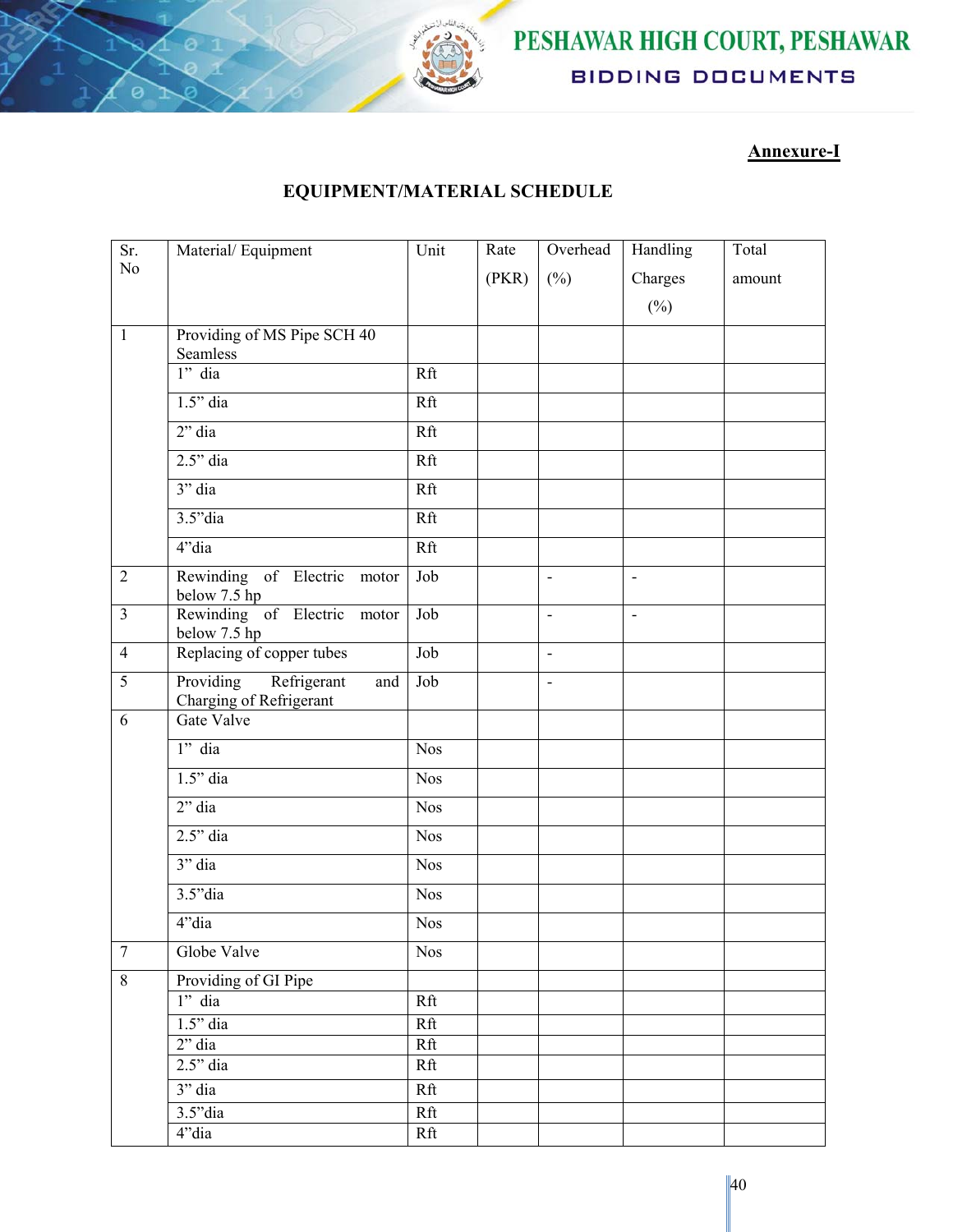

P

# PESHAWAR HIGH COURT, PESHAWAR **BIDDING DOCUMENTS**

| 9  | Circuit boards<br>repairing/replacement if not<br>possible locally | job        |  |  |
|----|--------------------------------------------------------------------|------------|--|--|
| 10 | Replacement of Major Control<br>accessories                        |            |  |  |
|    | Temperature sensors and controls                                   | <b>Nos</b> |  |  |
|    | Motorize valves/ Actuators                                         | <b>Nos</b> |  |  |
|    | Differential switches                                              | <b>Nos</b> |  |  |
|    | Smoke detectors                                                    | <b>Nos</b> |  |  |
| 11 | Providing of GI sheet                                              |            |  |  |
|    | 20 US GAUGE                                                        | sft        |  |  |
|    | 18 US GAUGE                                                        | sft        |  |  |
| 13 | Rewinding of Compressor below<br>5 tons                            | job        |  |  |
| 14 | Rewinding of Compressor above<br>5 tons                            | job        |  |  |
| 15 | Any other items (Please specify)                                   |            |  |  |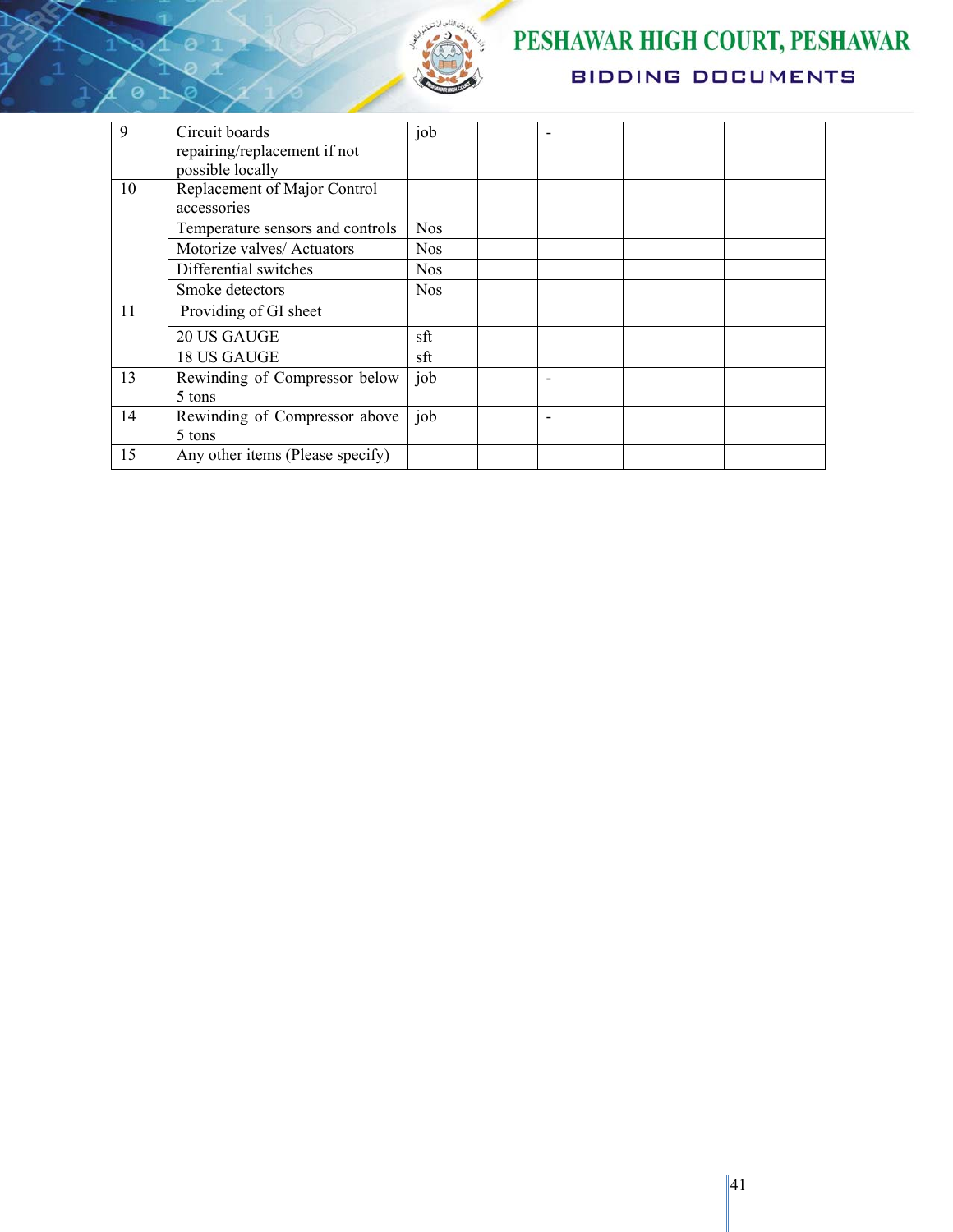

# PESHAWAR HIGH COURT, PESHAWAR **BIDDING DOCUMENTS**

### **Annexure-II**

## **Detail scope of work**

| ш<br>Н<br>и<br>e |
|------------------|
|                  |

| S.No           | <b>Item Description</b>                                                                                                                                                    | <b>Daily</b> | Weekly                    | <b>Monthly</b> | Quarterly | Yearly                    |
|----------------|----------------------------------------------------------------------------------------------------------------------------------------------------------------------------|--------------|---------------------------|----------------|-----------|---------------------------|
| a.             | Troubleshooting and diagnosis of fault code<br>in the chillers. (in each shift)                                                                                            | X            |                           |                |           |                           |
| b.             | Checking/adjustment of pressure drop across<br>the cooler                                                                                                                  | $\mathbf X$  |                           |                |           |                           |
| $\mathbf{c}$ . | Logging of operating data/parameters of<br>machine. (in each shift)                                                                                                        | $\mathbf X$  |                           |                |           |                           |
| d.             | Checking of compressor abnormal noise.                                                                                                                                     | X            |                           |                |           |                           |
| e.             | Troubleshooting of motorized<br>chiller's<br>actuators                                                                                                                     | X            |                           |                |           |                           |
| f.             | Checking of flow switches of chillers                                                                                                                                      |              |                           | X              |           | X                         |
| g.             | Inspection of chiller components, painting<br>and anti rusting if required.                                                                                                |              | $\boldsymbol{\mathrm{X}}$ |                |           |                           |
| h.             | Checking of transducers, sensors and other<br>controls of chillers & replacement of faulty<br>components                                                                   |              | X                         |                |           | $\boldsymbol{\mathrm{X}}$ |
| $\mathbf{i}$ . | Checking of pressure drop across the oil<br>filter and replacement f oil filter if pressure<br>drop exceeds 1.0 Bar                                                        | X            |                           |                |           |                           |
| j.             | Checking dehydration filter pressure drop                                                                                                                                  |              |                           | X              |           |                           |
| k.             | Checking of compressors and condensers fan<br>motors Amps at full load.                                                                                                    |              | X                         |                |           |                           |
| 1.             | Checking of electrical<br>of<br>resistance<br>compressors.                                                                                                                 |              |                           | X              |           |                           |
| m.             | Checking of<br>electrical<br>of<br>resistance<br>condenser fan motors.                                                                                                     |              |                           |                |           | X                         |
| n.             | electrical<br>of<br>Checking<br>wiring<br>chillers/components<br>of<br>for<br>sign<br>any<br>overheating                                                                   |              |                           | X              |           |                           |
| 0.             | Cleaning of electrical panel/control cards of<br>Chillers.                                                                                                                 |              |                           | X              |           |                           |
| p.             | Checking of liquid Pilot lamp for passage of<br>bubbles and replacement of dehydration filter<br>on sight of bubbles.                                                      |              | X                         |                |           |                           |
| q.             | Cleaning/Washing of condenser batteries on<br>weekly basis including Painting, Greasing<br>replacement<br>Evaporator<br>of<br>and<br>and<br>Compressor Suction Insulation. |              | X                         |                |           |                           |
| r.             | Visual inspections of machine for any<br>damage/loosening                                                                                                                  |              |                           | X              |           |                           |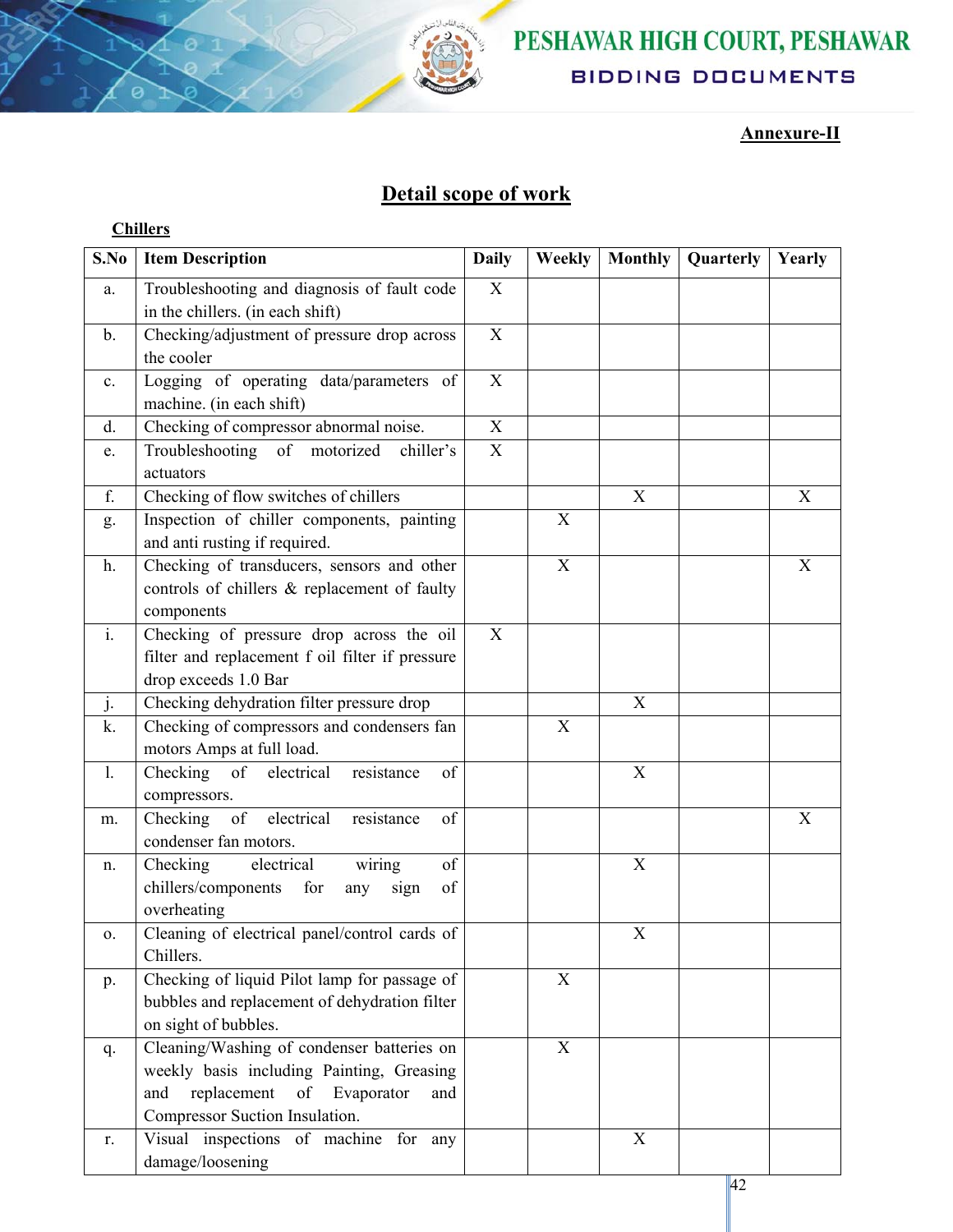

# PESHAWAR HIGH COURT, PESHAWAR **BIDDING DOCUMENTS**

| S.  | Checking/testing/servicing of refrigerant<br>leakage in the system and adjustment of |                           |             | $\mathbf X$ |             |
|-----|--------------------------------------------------------------------------------------|---------------------------|-------------|-------------|-------------|
|     | charge if required.                                                                  |                           |             |             |             |
| t.  | Adding of chemicals for treatment of chilled                                         |                           |             | X           |             |
|     | water and pipe line as per recommendations                                           |                           |             |             |             |
|     | of water treatment company.                                                          |                           |             |             |             |
| u.  | Checking/servicing/replacement<br>of                                                 |                           |             |             | X           |
|     | compressor's Contractors if necessary.                                               |                           |             |             |             |
| V.  | Checking/servicing of condenser fan motor's                                          |                           |             |             | $\mathbf X$ |
|     | Contractors for pitted points.                                                       |                           |             |             |             |
| w.  | Checking of insulation<br>resistance<br>of                                           |                           |             |             | X           |
|     | compressors.                                                                         |                           |             |             |             |
| Х.  | of insulation resistance<br>Checking<br>of                                           |                           |             |             | X           |
|     | condenser fan motors.                                                                |                           |             |             |             |
| у.  | electrical<br>Checking<br>of<br>terminals<br>for                                     |                           |             |             | X           |
|     | tightness.                                                                           |                           |             |             |             |
| Z.  | Replacement of compressor oil, Oil Filter                                            |                           |             |             | $\mathbf X$ |
|     | and Dehydration filter if TAN analysis test                                          |                           |             |             |             |
|     | arranged annually/as required basis by                                               |                           |             |             |             |
|     | Contractor from PCSIR equals 0.10.                                                   |                           |             |             |             |
| aa. | Checking/adjustment of temperature and                                               |                           |             |             | X           |
|     | pressure of chillers. (As per temperature of                                         |                           |             |             |             |
|     | summer and winter season)                                                            |                           |             |             |             |
| bb. | Checking of compressor oil colour.                                                   |                           | X           |             |             |
| cc. | Checking of compressor oil level<br>in                                               | $\boldsymbol{\mathrm{X}}$ |             |             |             |
|     | compressor sight glass (should be b/w 50-                                            |                           |             |             |             |
|     | 90%).                                                                                |                           |             |             |             |
| dd. | Checking of chilled water leaving and                                                | $\boldsymbol{\mathrm{X}}$ |             |             |             |
|     | entering pressure gauges.                                                            |                           |             |             |             |
| ee. | Checking of chilled water leaving and                                                | X                         |             |             |             |
|     | entering thermometer.                                                                |                           |             |             |             |
| ff. | Chilled water treatment/testing.                                                     |                           |             | X           |             |
| gg. | Checking of chilled water bypass circuit.                                            |                           | $\mathbf X$ |             |             |

**NB.** The scope of maintenance shall include all the guidelines, recommendations of the OEM in the product manuals, its website and other sources of dissemination.

#### **3. Annual Preventive Maintenance**

The Contractor shall plan shutdown of HVAC system 04 Months before the start of winter season for undertaking complete annual preventive maintenance of HVAC system. However, he will seek prior approval of SUPARCO for the shutdown in winter season and give 01 Week advance notice stating the shutdown period. Following maintenance will be carried out under the supervision of authorized service Engineer/Supervisor of Contractor.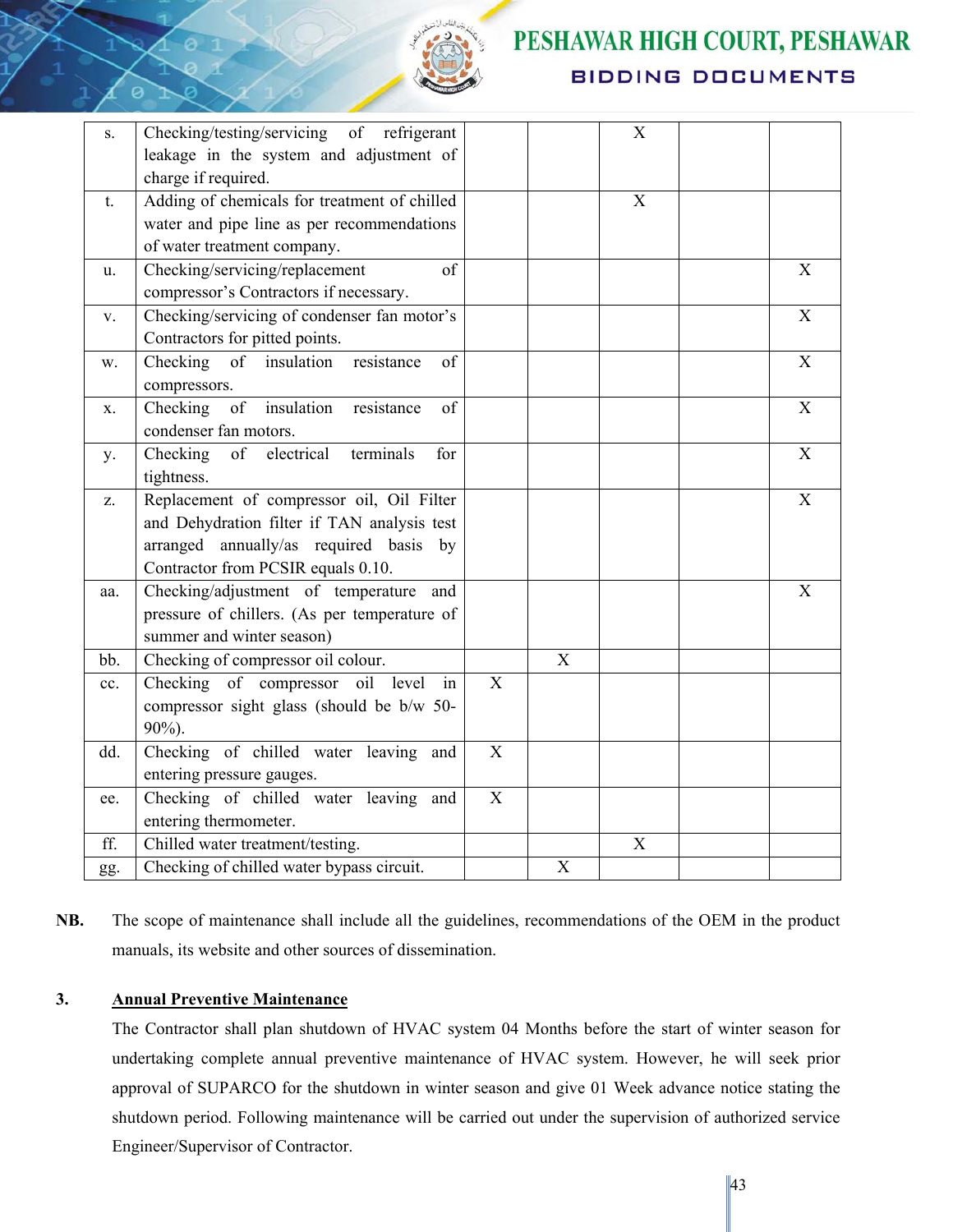

#### **a. Chillers**

(1) The yearly preventive maintenance mentioned in the scope of work.

#### **b. Chilled Water Pumps**

- (1) Checking & replacement of pump strainer.
- (2) Checking & replacement of faulty pump bearings.
- (3) Checking & replacement of faulty motor bearings.
- (4) Checking & replacement of coupling rubber.
- (5) Checking of motor winding insulation with Meggar after disconnection of motor leads from VFD.
- (6) Checking of earthing.
- (7) Checking & tightening of wire connections.
- (8) Painting/anti rusting of pump supports.
- (9) Cleaning/maintenance of air separators.

#### **c. Air Handling Units (AHUs)**

- (1) Flushing & cleaning of finned surface & water tubes of cooling coils.
- (2) Checking & replacement of faulty fan bearing.
- (3) Checking & replacement of faulty motor bearing.
- (4) Checking of belt alignment and tension & mounting bolts.

#### **d. Electrical Panels and Wiring**

- (1) Checking & servicing of Contractors, overloads, MCCBs, fuses, tightening of wiring connections, replacement of faulty parts if required.
- (2) Checking of wiring insulations.
- (3) Checking of earthing.

#### **e. Piping System**

- (1) Cleaning & flushing of chilled water pipe.
- (2) Painting & servicing of all valves, strainers, CFRV.
- (3) Checking/repair of insulation, jacketing & covering of all insulated piping.

#### **f. General**

Change of compressor oil if required, greasing of bearing and oiling wherever required, painting of equipment will also be done.

| S.No           | <b>Item Description</b>                                        | Daily | Weekly | Monthly | Quarterly | Yearly |
|----------------|----------------------------------------------------------------|-------|--------|---------|-----------|--------|
| a.             | Troubleshooting of pump sets                                   |       |        |         |           |        |
| b.             | Checking of pump<br>for<br>sets<br>abnormal noise/wear/ampere. |       |        |         |           |        |
| $\mathbf{c}$ . | Checking/replacement of pump set                               |       |        |         |           |        |
|                | bearings.                                                      |       |        |         |           |        |

#### **g. Chilled Water Pump Sets**